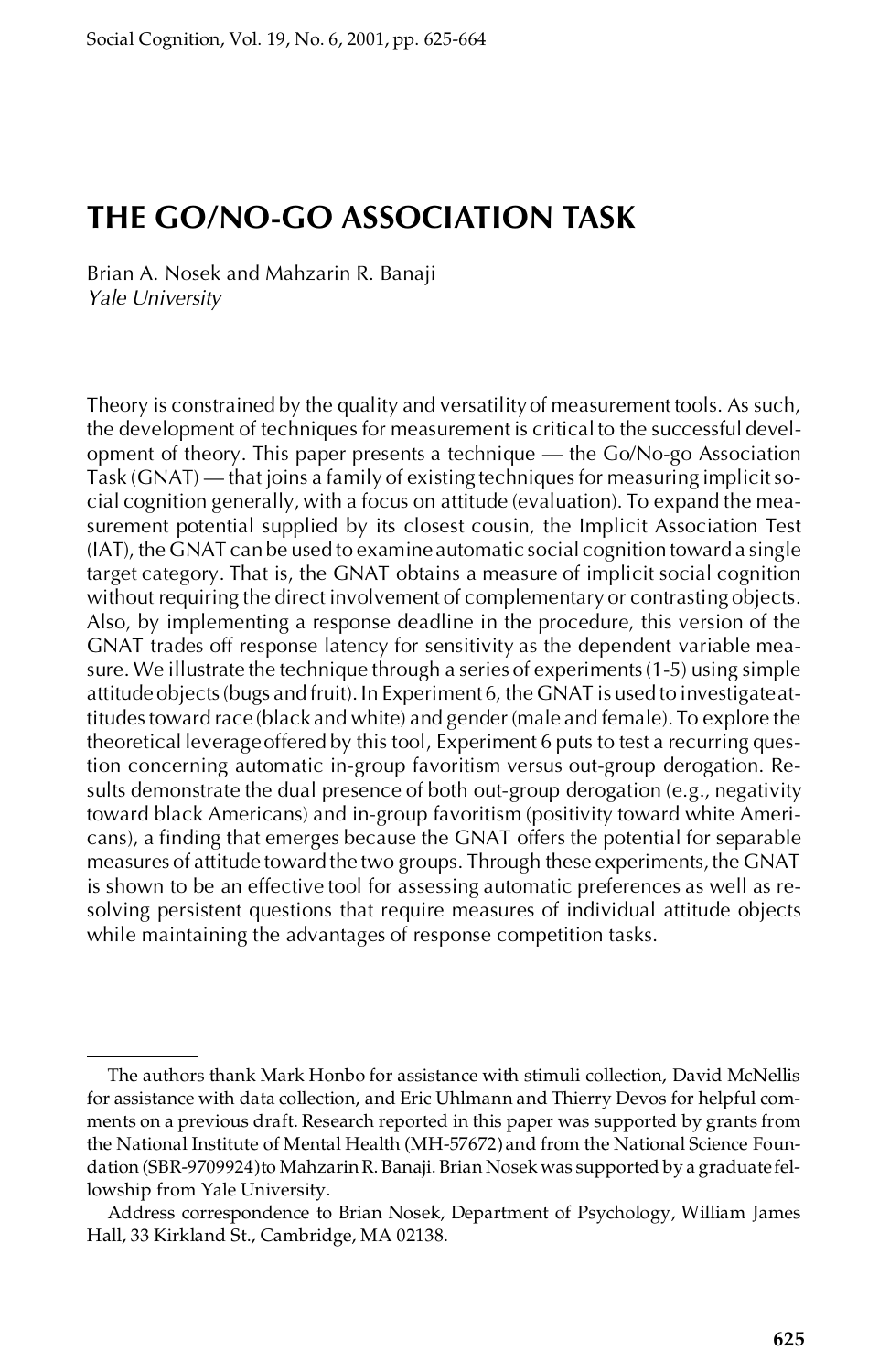To say that a theory should deal with consequences is to say that it should directly address issues of measurement.

— Thomas. M. Ostrom (1989, p. 11)

Like any area of psychological research, investigations of implicit social cognition are dependent on tools of measurement. In recent years, the tool kit for such research has been significantly expanded by introducing techniques such as evaluative priming (Fazio, Jackson, Dunton, & Williams, 1995; Fazio, Sanbonmatsu, Powell, & Kardes, 1986), uncon scious priming (Draine & Greenwald, 1998), the Implicit Association Test (IAT; Greenwald, McGhee, & Schwartz, 1998), semantic priming (see Neely, 1991), the Stroop task (see MacLeod, 1991), and the Simon task (DeHouwer & Eelen, 1998; see DeHouwer, in press, for a review of multiple measures). Each of these tasks was designed to assess judg ments that reflect automatically activated evaluation or knowledge, without the performer's conscious awareness or control (see Banaji, 2001, for a discussion).

Each such tool in use today attempts to obtain a rough indication of the contents of cognition and the processes that reveal their operation. Among those interested in the connection between the mental world and the social world, the work has often focused on attitudes and preferences as well as knowledge and stereotypes. Yet every tool, no matter how robust, is likely to only partially reflect the underlying construct along with some error associated with the measurement, sometimes introduced by the properties of the tool itself. As Ostrom (1989) commented about attitude measurement: "As new measurement techniques emerge, new questions about the nature of attitudes arise. Each method embodies its own view of attitude and alerts the researcher to phenomena that emerge within the context of that view" (p. 20). Moreover, his comment with which we begin this paper, was written specifically about attitude theory to suggest that any theory of attitude that expects to speak to the implications or consequences for thought and action must necessarily and directly deal with questions of measurement.

The proliferation of techniques at this early stage promises many rewards because the known properties of each can reveal unique aspects of social cognition that may otherwise remain hidden. In the spirit of promoting a diversity of methods, we introduce a technique called the Go/No-go AssociationTask (GNAT) as a measure of implicit social cog $n$ ition. $1$ 

<sup>1.</sup> SampleGNATscripts and analysisprograms are available at[www.briannosek.com](http://www.briannosek.com)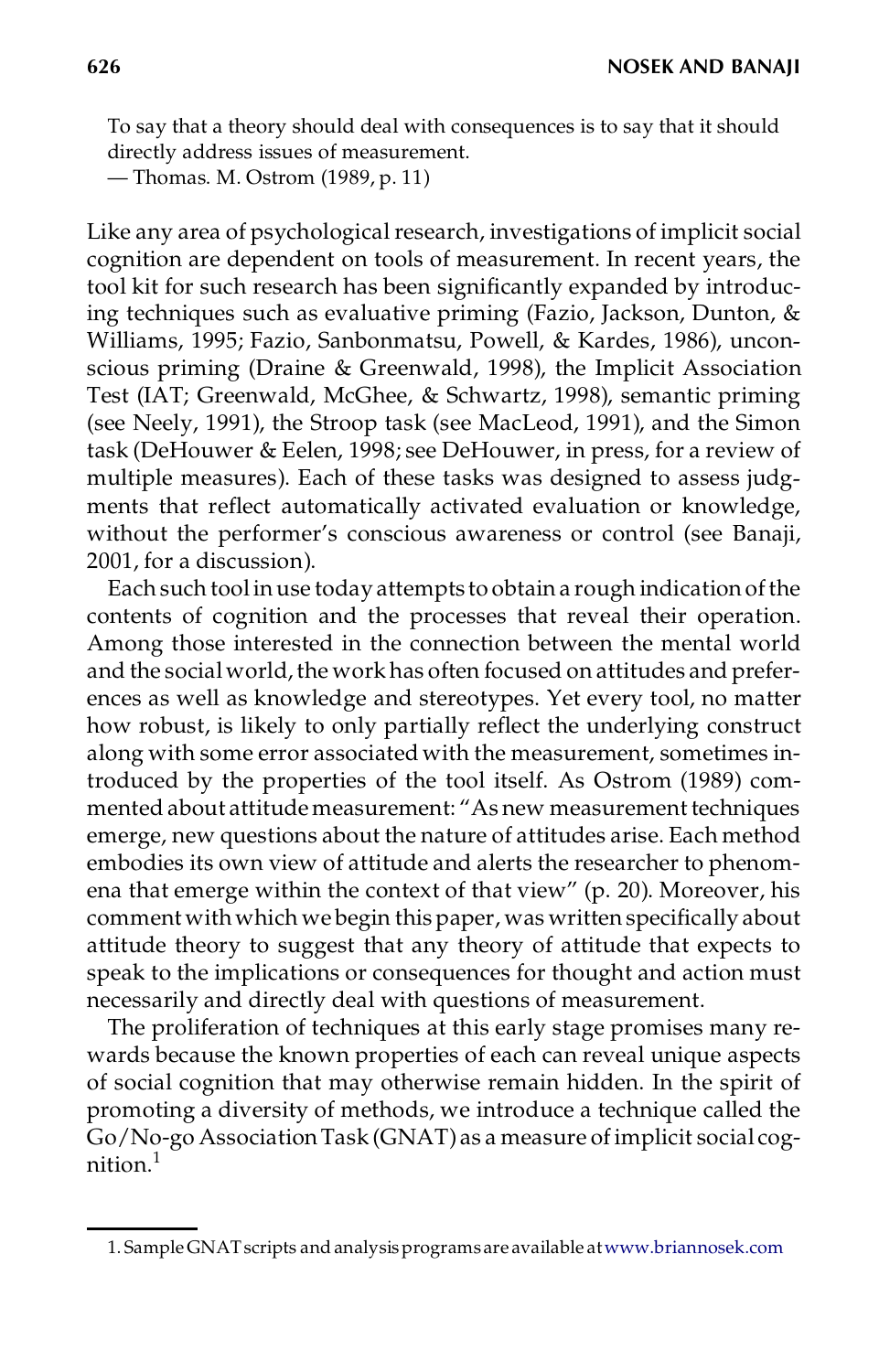Using simple attitude objects (insects versus fruit), the purpose of the first five experiments is purely tool development, with an emphasis on the technical components of the task and methods for data analysis. The final experiment extends GNAT to social attitudes and shows its advantage in detecting group favoritism versus derogation that has been difficult to tease apart with some previous measures.

## **DESIGN OF THE GNAT**

Like priming tasks and the IAT, the GNAT indexes an implicit attitude or belief by assessing the strength of association between a target category and two poles of an attribute dimension (for all experiments in this paper the attribute dimension is evaluation, that is, good-bad). In the GNAT, strength of association is assessed by the degree to which items belonging to the target category and attribute (e.g., fruit and good) can be discriminated from distracter items that do not belong to those concepts. One condition requires simultaneous identification of stimuli that represent the target category (fruit) and an attribute (good). A second condition requires simultaneous identification of stimuli that represent the same target category and an alternative attribute (bad). The extent to which fruit is associated with good versus bad ought to be reflected in the relative ease of discriminating fruit with one versus the other evaluative attribute. In the present example, fruit is generally regarded positively because they are a tasty and nourishing food source, compared to insects that are generally regarded negatively as annoying pests. If this is so, accuracy in discriminating fruit and good items from distracters ought to be higher than accuracy in discriminating fruit and bad items from distracters. The difference in accuracy ("sensitivity" in signal detection terms) between these conditions is taken as a measure of automatic attitude.

The GNAT works by presenting target (signal) and distracter (noise) stimuli for brief periods of time. Unlike other tasks in this family, the GNAT requires the same response -"go" (press the space bar)— to items that belong to instances of a category (e.g., fruit) and a particular evaluative attribute (e.g., good) both of which, for this purpose, serving as the signal. No response "no-go" (do not press any key) is called for when items appear that do not belong to the target category and attribute (noise). The extent to which the target category and attribute comprising the signal are associated should determine sensitivity, or the discriminability of signal from noise (indexed as d' in signal detection theory [SDT]). Thus, differences in sensitivity between pairing conditions (e.g., *fruit + good* vs. *fruit + bad*) reflect the association between the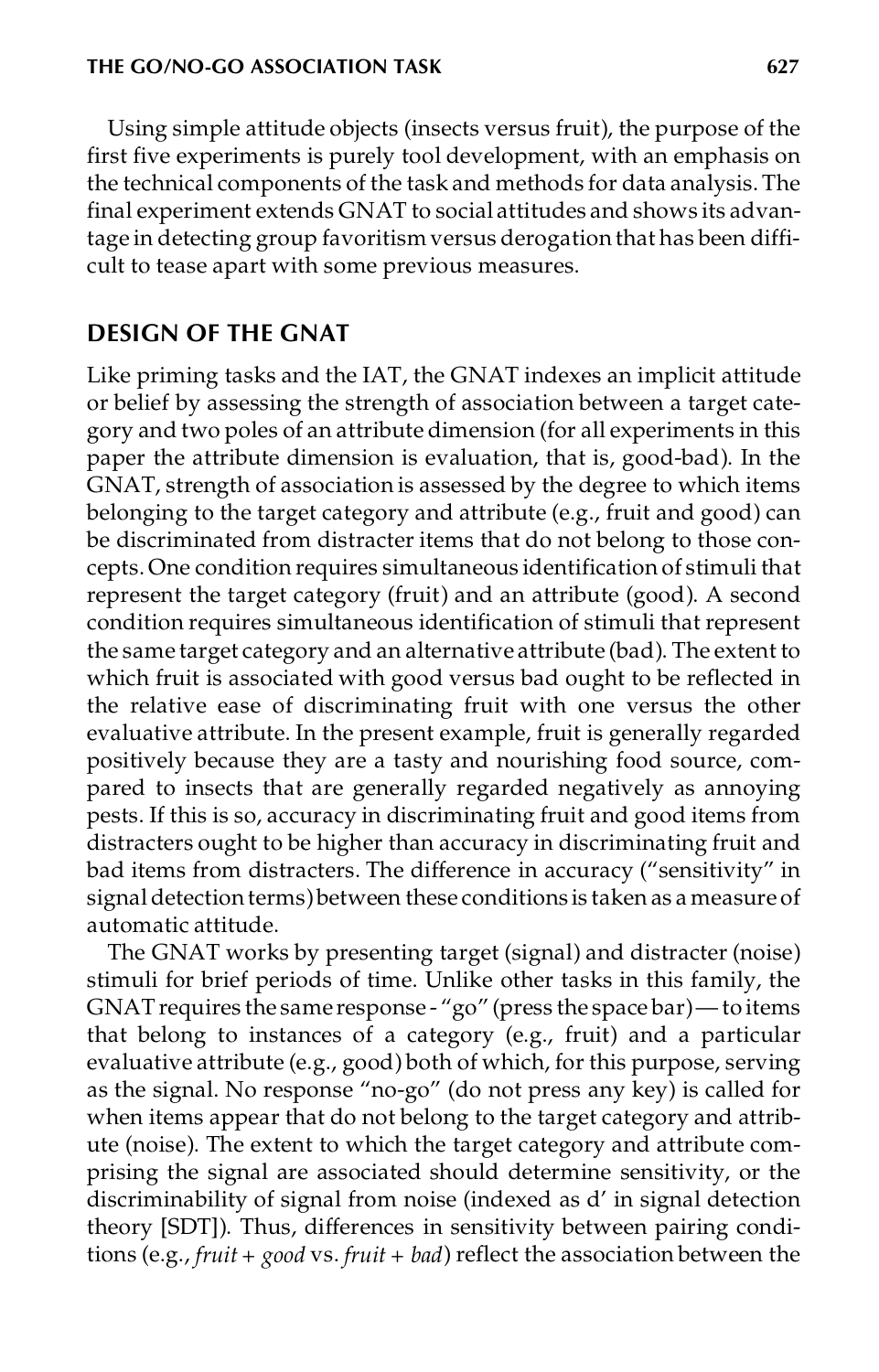concept and evaluation, and associationis taken to be a measure of automatic attitude.

In any task requiring speeded classification of stimulus items, task performance is affected by the relative emphasis on speed versus accuracy. Increasing the speed of responding increases the potential for errors. Likewise, making certain that responses are "correct" results in a decline in overall speed. Because of the speed-accuracy tradeoff, meaningful information about task performance can be found in both average response times and error rates. Indeed, Greenwald et al. (1998) noted that IAT effects could be observed using either response latency or error rates as the operational dependent variable (see also Nosek, Banaji, & Greenwald, in press). However, mostimplicit measures use response latency exclusively as the dependent variable and therefore may lose relevant information contained in error rates. In Signal Detection Theory, response strategies in the speed-accuracy tradeoff are indexed separately as bias (the statistic,  $\beta$ ) from sensitivity (d'), which is calculated via error rates. Because bias is conceptually independent from sensitivity, subjects' response strategy does not obscure the measure of interest.

The GNAT shares many features with other measures of implicit social cognition while containing some unique ones. Although the typical dependent variable for measures of automatic social cognition is response latency, the GNAT procedure builds in a measure of accuracy through the statistic of sensitivity (Green & Swets, 1966) and thatis demonstrated in Experiments 1-4. It can equally be implemented using response latency as the dependent variable as shown in Experiment 5. More important, the GNAT is flexible in the use of distracters, and in this measure, these distracters form the critical context of measurement. Assessment of implicit social cognition, as any psychological assessment, is likely heavily dependent on the context in which the measure is obtained. Just as the measurement of explicit attitudes are influenced by numerous variables including the format of the scale, the options for response, the manner in which the item is framed, and the order of the items (Judd & McClelland, 1998; Schwarz, Groves, & Schuman, 1998), implicit measures are not likely to be impervious to influence. Indeed, recent papers suggest that relatively minor changes in context can have substantial effects on implicit preferences (Lowery, Hardin, & Sinclair, 2001; Mitchell, Nosek, & Banaji, 2001).

Among the most obvious determinants of measures of implicit social cognition is the context set by the contrasting category in reaction to which the attitude is obtained. In procedures like evaluative priming and the IAT, attitudes and stereotypes toward black Americans are obtained in relation to white Americans (Fazio et al., 1995; Greenwald et al., 1998; Nosek et al., in press), toward women in relation to men (Banaji & Hardin, 1996;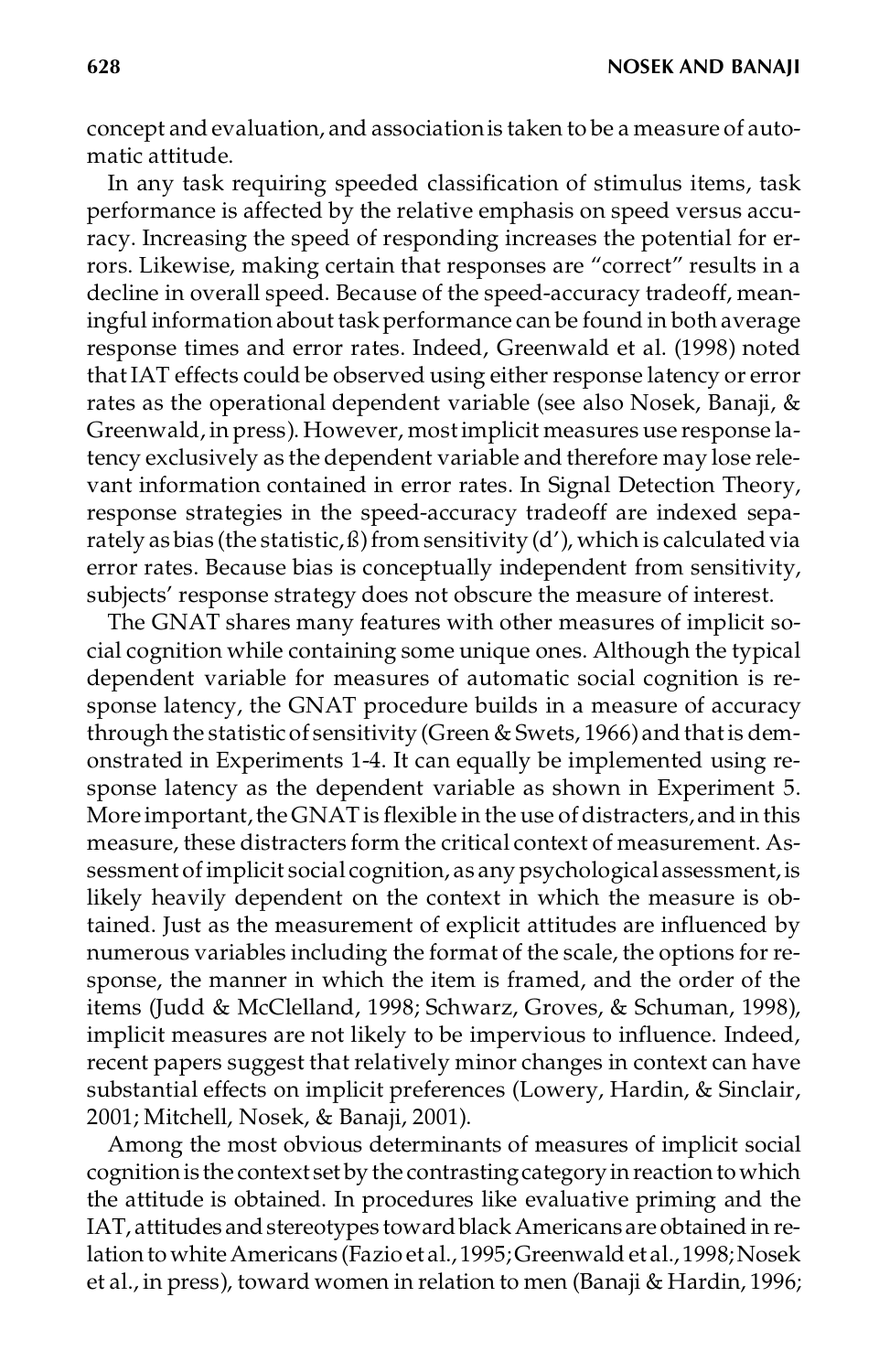Blair & Banaji, 1996;Carpenter & Banaji, 2000;Rudman& Kilianski, 2000), and toward the elderly in relation to the young (Levy, 1996; Nosek et al., in press; Perdue & Gurtman, 1990). In both the IAT and priming measures, the presence of such polarities have been the norm, but with a difference. Evaluative and semantic priming procedures allow separable measures ofresponse latencies towardeachattitudeobject (e.g., black versus white), whereas the IAT requires the joint, and hence more starkly relative, assessment of the attitude. The IAT requirement of the presence of a second attitude object directly in the measurement context constrains the interpretation of the effect to the particular comparison object. Attitudes toward black Americans may differ when the context object is white versus Hispanic versus Asian Americans.

In addition, the data obtained in IAT procedures cannot be meaningfully broken down trial by trial. That is, the data for trials associating white with good are collected simultaneously with trials associating black with bad and cannot be analyzed separately. Because responses to items belonging to one pairing  $(white + good)^2$  occur at the same time as responses to the other pairing (*black + bad*), faster response times are a product of both associativepairs.Thatis, what mayappearto be an associationbetween white and good could also be a function of a strongassociation in the opposing pairing (*black + bad*) or even inhibition from the categories requiring opposite responses (e.g., black and good).

For a variety of concepts in the social world, evaluation of one category may naturally occur relative to, or with reference to, a second category (e.g., male and female, old and young, Coke and Pepsi). Such natural pairs are critical to a measure like the IAT because it relies on dual and competing categorizations. There are, however, some types of research questions in which this feature of the IAT is limiting. Even in domains in which the relative comparison may be critical, assessments of single categories may still be of interest. For example, in-group liking and out-group derogation may be reciprocal in the sense that a decrease in one comes at the expense of an increase in the other. On the other hand, they may be independent of each other such that one exists without corresponding to the other (Hinkle & Brown, 1990; see Brewer & Brown, 1998, for a review). These are features to which we remained alert in designing the GNAT.

A feature of the GNAT is its adaptability in selecting a context for measuring preferences. Preferences for a category (e.g., trout) might be as-

<sup>2.</sup> In this example, and for the rest of the paper, use of a "+" joiner between two concepts means that the same behavioral response (a key press) is required for members of both categories.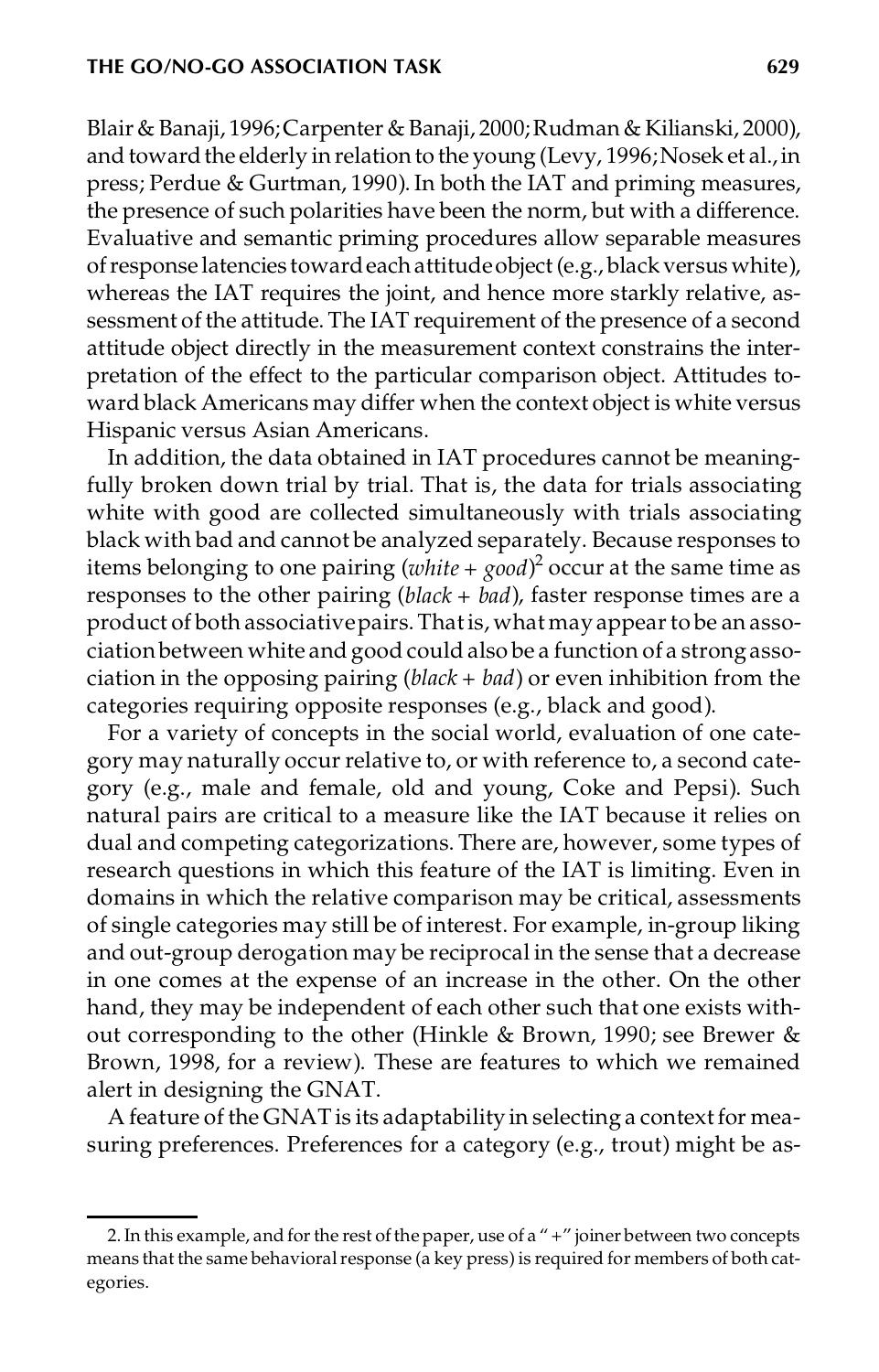sessed in the context of (1) a single other concept (e.g., salmon; single category context), (2) a superordinate category (e.g., fish; superordinate context), (3) a generic category (generic context), or (4) no categories at all, but just evaluative or other attributes (attribute-only context). This flexibility of the GNAT allows for assessment of preferences for specific categories to be isolated from relative comparisons with a singular category allowing for more direct investigations of a specific attitude object (see Blair, Ma, & Lenton, 2001, and Mitchell et al., 2001, for examples). $^3$ 

In six experiments the primary features of theGNAT were examined. In the first five, the main purpose was to identify the parameters under which the GNAT performs robustly. In Experiment 1, we tested whether the GNAT is able to assess automaticattitudes in a format parallel to the IAT, with the exception that sensitivity was adopted as the dependent variable to test its viability as an alternative to response latency. In addition, we tested variations in the time to respond to the stimuli (response deadline) and its influence on the magnitude of the obtained automatic evaluation effect. In Experiments 2-4 we systematically varied the distracters that served as the context and its consequence on automatic evaluation.In particular, we examined automatic evaluations of target categories in  $(1)$  single category, (2) generic category, (3) superordinate category, and (4) attribute-only (no distracter category) contexts.In Experiment 5, we sought additional evidence for the automaticity of the measured preferences by changing the dependent variable to a traditionally used measure of implicit social cognition -response latency. The attitude objects selected were fruit and bugs because they are familiar and likely to produce strong, opposing evaluations. Also, use of fruit and bugs as target categories allowed tests of the technique with attitude objects known to be simple and likely to produce consistent evaluations across subjects irrespective of their own social group membership. Finally, in Experiment 6 we applied the GNAT to examine automatic race and gender evaluation with a focus on favoritism versus derogation of in- and out-groups. See Table 1.

<sup>3.</sup> Though the ostensible purpose of many measures of preference is to assess absolute preference for an attitude object, an absolute measure of preference in the truest sense may be a difficult, if not impossible, goal. Schwarz et al. (1998) outlined a number of contextual effects on the reporting of attitudes suggesting that any attitude report is likely to be filtered through the contextual features of the reporting situation. For example, the order of questions can have dramatic effects the obtained results (see Bradburn, 1983,for a review). The GNAT allows direct measure of a single attitude object, but that does not mean that evaluation of that attitude object is independent (i.e., not affected by contextual features of the evaluation scenario). Experiments 2-5 address this point directly.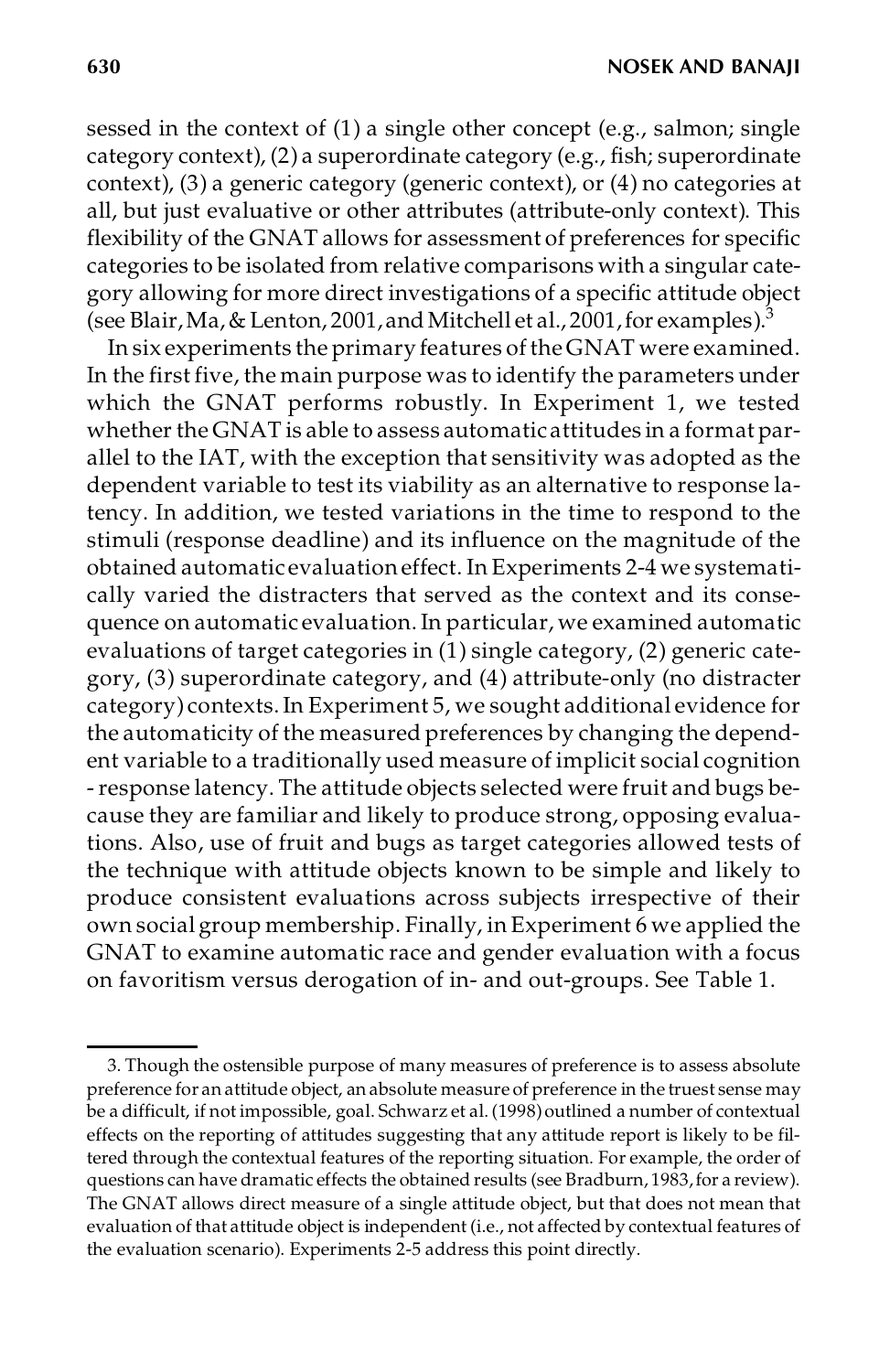## **THE GO/NO-GO ASSOCIATION TASK 631**

|                        | Target<br>(Signal)          | <b>Distracters</b><br>(Noise) | Response<br>deadline                          | Ratio of<br>signal<br>to noise | ISI | Critical<br>Trials |
|------------------------|-----------------------------|-------------------------------|-----------------------------------------------|--------------------------------|-----|--------------------|
| Experiment 1           | Fruit                       | Bugs                          | 1000, 833, 666, 500                           | 1:1                            | 150 | 40                 |
|                        | Bugs                        | Fruit                         |                                               |                                |     |                    |
| Experiment 2a          | Fruit                       | <b>Bugs</b>                   | 833, 666                                      | 1:1                            | 150 | 40                 |
|                        | Bugs                        | Fruit                         |                                               |                                |     |                    |
|                        | Fruit                       | General                       |                                               |                                |     |                    |
|                        | Bugs                        | General                       |                                               |                                |     |                    |
| Experiment 2b          | Fruit                       | <b>Bugs</b>                   | 833, 666                                      | 4:3                            | 150 | 49                 |
|                        | Bugs                        | Fruit                         |                                               |                                |     |                    |
|                        | Fruit                       | Food                          |                                               |                                |     |                    |
|                        | Bugs                        | Animals                       |                                               |                                |     |                    |
| Experiment 3           | Fruit                       | <b>Bugs</b>                   | 750, 666, 550                                 | 4:3                            | 300 | 49                 |
| (single–category) Bugs |                             | Fruit                         |                                               |                                |     |                    |
| Experiment 3           | Fruit                       | Food                          | 750, 666, 550                                 | 4.3                            | 300 | 49                 |
| (superordinate)        | Bugs                        | Animals                       |                                               |                                |     |                    |
| Experiment 3           | Fruit                       | none                          | 750, 666, 550                                 | 4:3                            | 300 | 49                 |
| (attribute–only)       | Bugs                        | none                          |                                               |                                |     |                    |
| Experiment 4           | Fruit                       | General (+)                   | 833, 666                                      | 1:1                            | 550 | 40                 |
|                        | Bugs                        | General $(+)$                 |                                               |                                |     |                    |
|                        | Fruit                       | General (-)                   |                                               |                                |     |                    |
|                        | Bugs                        | General $(-)$                 |                                               |                                |     |                    |
| Experiment 5           | Fruit                       | <b>Bugs</b>                   | 1000, 833, 666, 500<br>$(2\times$ for signal) | 1:1                            | 150 | 40                 |
|                        | Bugs                        | Fruit                         |                                               |                                |     |                    |
| Experiment 6           | Black                       | Humans                        | 600, 500                                      | 1:1                            | 300 | 60                 |
|                        | White                       | Humans                        |                                               |                                |     |                    |
|                        | Males                       | Females                       |                                               |                                |     |                    |
|                        | Females                     | Males                         |                                               |                                |     |                    |
|                        | <b>Black Females Humans</b> |                               |                                               |                                |     |                    |
|                        | <b>Black Males</b>          | Humans                        |                                               |                                |     |                    |

## TABLE 1. Summary of Procedural Variations and GNAT Designs for Experiments 1–6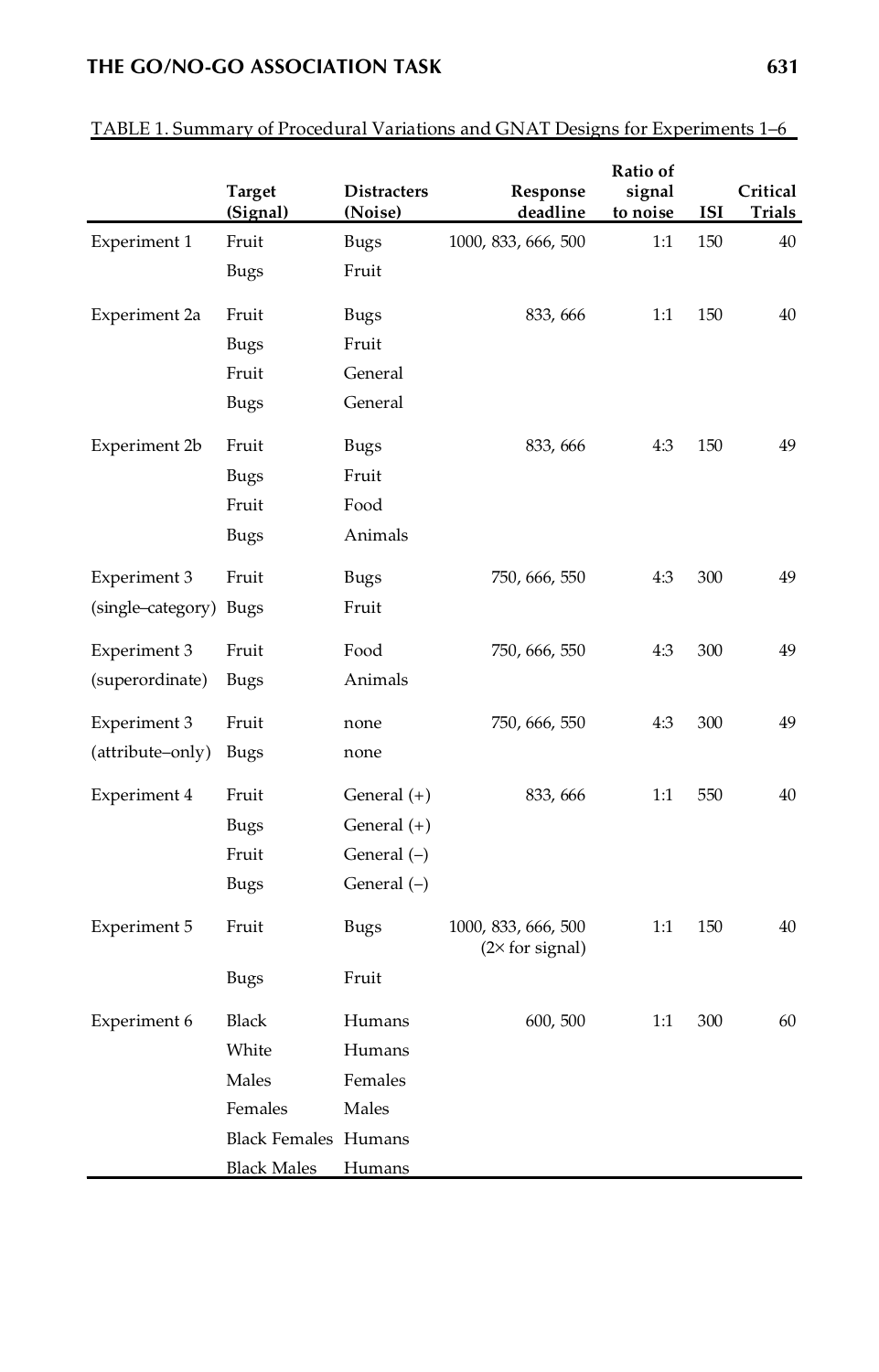# **EXPERIMENT 1: FIRST TEST**

The goal of Experiment 1 was to show thatthe GNAT could measure automatic evaluation for categories with known preferences (fruit and bugs). This initial demonstration was designed to be a conceptual analogue of the IAT in which evaluations of one category are assessedin relative contrast to a second category. While the presence of only two categories in the GNAT is conceptually similar to the IAT, the measurement of automatic evaluationdiffers. In the GNAT, participants actively respond to only one category and one evaluative attribute (e.g., *fruit + good*) while members of other categories and evaluation are ignored. In Experiment 1, the distracters in any given block (e.g., when *fruit + good* were the target categories) were members of the opposing category or evaluation (e.g., bugs or bad). Unlike the typical measure of automatic evaluation the dependent variable was not latency to respond but the ability to respond within a response deadline. The final score was a measure of the accuracy with which categorizations were made in the two pairing conditions.

Use of a response deadline has been shown to effectively capture unconscious cognition even when the underlying effects are small as in subliminal priming (Draine & Greenwald, 1998). The length of the response deadline is certain to influence overall accuracy and sensitivity, but sensitivity differences between *category + evaluation* pairings (e.g., *fruit+ good*vs. *fruit+ bad*)are ofinterest here.If sensitivity as a measure of automatic evaluation differs with the stringency of the response deadline, the optimal response deadlines need to be explored, and this variation was included in Experiment 1.

# **METHOD**

## **SUBJECTS**

Subjects were 12 undergraduate students enrolled in introductory psychology who participated for partial course credit. Subjects completed the experiment individually in experimental rooms equipped with Pentium-based Windows computers. One subject was removed for making excessive errors  $(d' < 0)$ ; leaving 11 subjects for data analysis.

## MATERIALS

The categorization tasks used 96 stimulus words: 24 names of fruit, 24 names of bugs, 24 terms connoting pleasant meaning, 24 terms connoting unpleasant meaning. Pleasant and unpleasant terms were selected from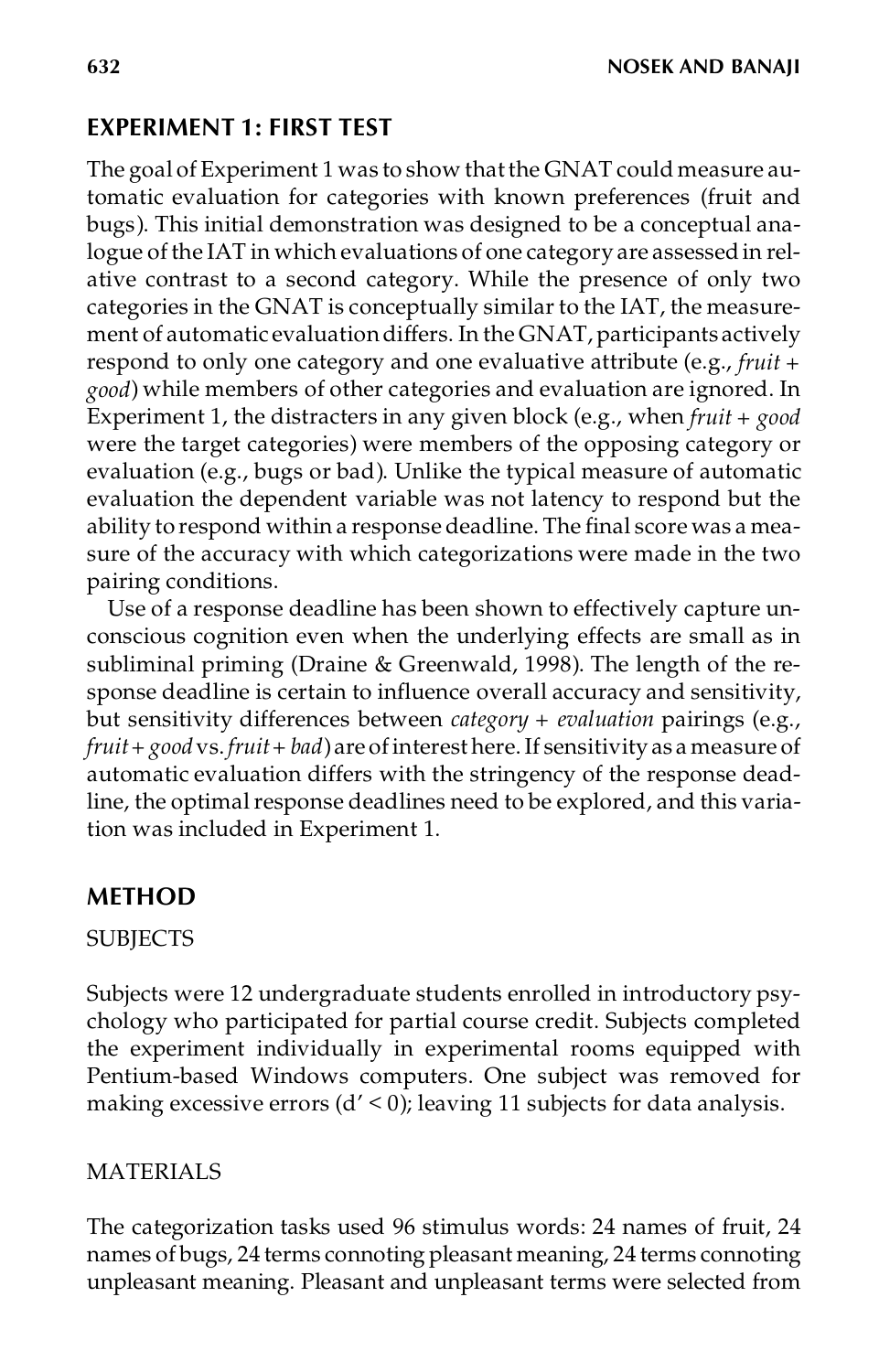norms provided by Bellezza, Greenwald, and Banaji (1986) and synonyms of those terms. Fruit and bugs names were selected from category lists provided by Battig and Montague (1969) and supplemented by the experimenters to represent easily recognizable instances of each category. (A complete list of stimuli for all experiments is in the Appendix.)

#### PROCEDURE

*Trial Blocks.* Each GNAT consisted of two blocks. In one block, the target category (e.g., fruit) was paired with an attribute, good. In the other block, the target category was paired with the opposing attribute, bad. Each block consisted of 56 trials. The first 16 trials were practice trials and were followed by a reminder screen before the subject completed the 40 critical trials. Trials began with the appearance of a single stimulus item from one of the four categories (fruit, bugs, good, bad). Target category labels appeared and remained on the screen in the upper left and right quadrants as reminders of the target category and/ortarget attribute for that block. Subjects were instructed to either (1) press the space bar as quickly as possible for items belonging to either of the labeled categories (go), or (2) do nothing for items that did not belong (no-go). A subsequent trial began when the subject hit the space bar, or the response deadline was reached, whichever came first.

In Experiment 1, the distracter trials (noise) were items from the alternate category (i.e., when fruit was signal, bugs was noise) and the alternate attribute (e.g., when good was signal, bad was noise).

*Response Deadline.* Subjects could categorize an item at any time during the brief duration it remained on the screen. The response deadline was manipulated as a within subjects variable. All subjects performed four blocks with deadlines of 1000 milliseconds (ms), 833 ms, 666 ms, and 500 ms. A 150 ms interstimulus interval (ISI) separated the end of a trial (and disappearance of the stimulus item) and the beginning of the next trial.

Trials where noise items were incorrectly categorized as signal (false alarms) or signal items were not categorized (misses) were scored as errors. Forthose trials, a red "X" appeared below the stimulus item during the interitem interval for 100 ms to provide continuing feedback about performance accuracy. Trials where signal items were correctly responded to as signal (hits) or noise items were not correctly responded to (correct rejections) were noted as correct responses with a green "O" appearing instead of the red "X."

*GNAT Procedure.* Two practice blocks to acquaint the subject with the task were presented first. In these practice blocks subjects learned to dis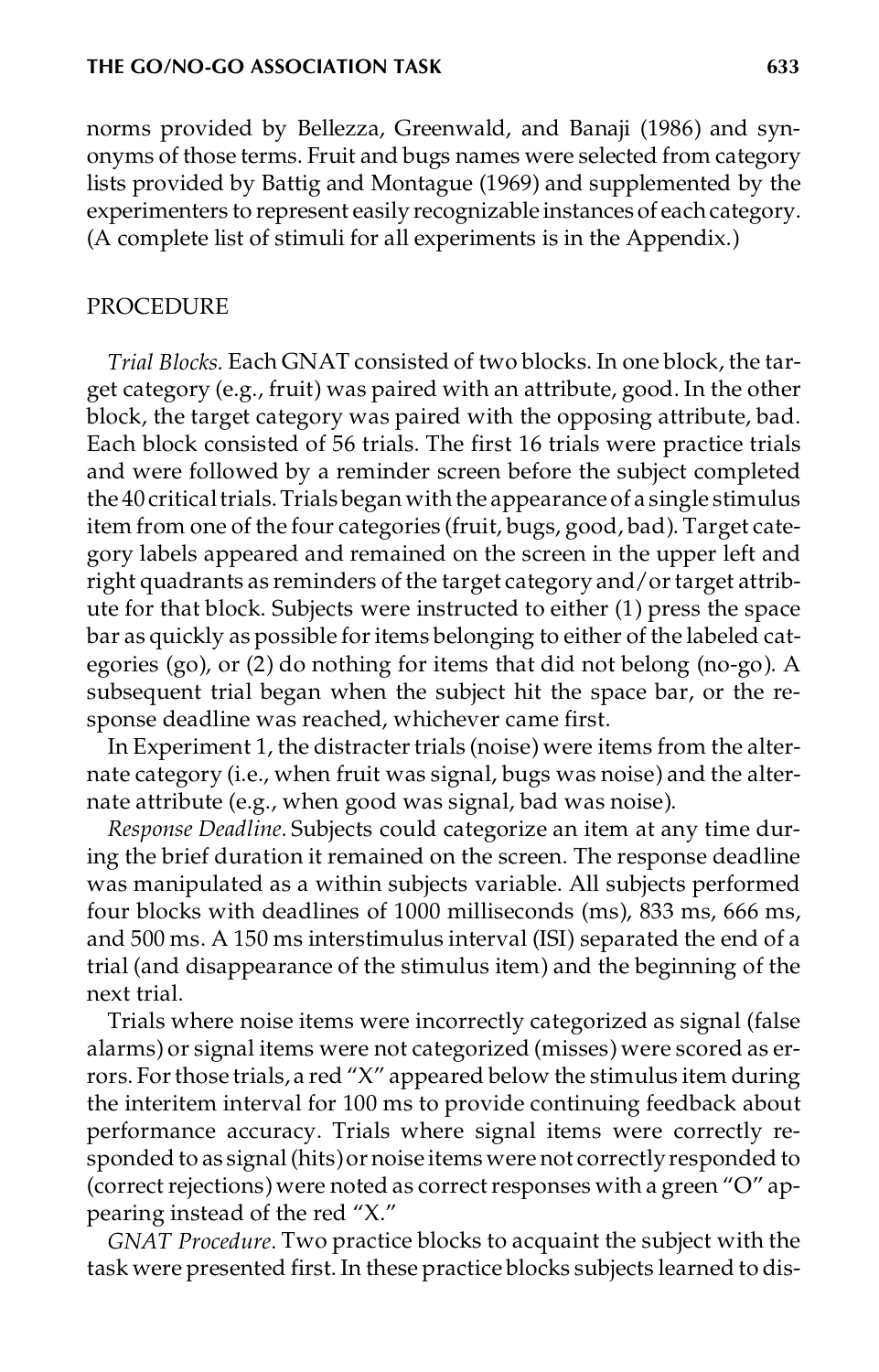**634 NOSEK AND BANAJI**

criminate between two categories - fruit from bugs and good from bad. These practice blocks consisted of 30 trials  $(1/2 \text{ targets}, 1/2 \text{ distances})$ and used a 1000 ms response deadline.

After the practice blocks, subjects completed eight GNATs, with each GNAT consisting of two blocks. Four GNATs measuring automatic attitudes toward fruit and an additional four measuring automatic attitudes toward bugs were completed, each using a different response deadline (1000 ms, 833 ms, 666 ms, and 500 ms). The GNATs were presented in a partially randomized block design. Subjects completed all blocks (i.e., *fruit + good*, *fruit + bad*, *bugs + good*, *bugs + bad*) with a longer deadline (e.g., 1000 ms), before proceeding to the blocks at the next shortest deadline (i.e., 833 ms) so as to increase taskdifficulty set by response deadline over time. Within each deadline, the order of the blocks was randomized. $4$  After completing the GNATs, subjects completed a short questionnaire assessing explicit preferences for fruit and bugs on a temperature scale (0-100 rating of feelings of coldness or warmth toward the attitude object) and provided minimal demographic information. Finally, subjects were debriefed and thanked.

*Stimuli.* Words were selected randomly and without replacement until the list items available for a task were exhausted. For each block, equal numbers of items were selected from the four concepts (fruit, bugs, good, bad). The label and stimuli for the target and distracter categories (fruit, bugs) were presented in blue (on a black background), and the label and stimuli for the target and distracter attributes (good, bad) were presented in white. Stimuli appeared in the center of the screen and remained on the screen until the response deadline was reached.

*Analysis of SDT.* Calculation of d-prime (d') proceeded according to the approach defined by Green and Swets (1966). Empty cells (i.e., no false alarms or misses) present a problem for calculation of sensitivity effects and require a correction. We applied the approach recommended by Banaji & Greenwald (1995), resulting in a correction of 0.35, divided by the number of trials, to empty cells. In signal detection, sensitivity is calculated with the following algorithm: (1) the proportion of hits (correct "go" response for signal items) and false alarms (incorrect "go" response for noise items) are each converted to *z*-scores; (2) a difference

<sup>4.</sup> We randomized blocks assuming that, like it does in the IAT, the order of blocks would impact performance on the GNAT (e.g., performing *fruit + good* before *fruit + bad* may worsen performance on the latter block; Greenwald et al., 1998). However, as a re viewer pointed out, we have not tested this assumption. Blocks for all target category + attribute pairs were randomized within response deadlines in every experiment. Testing this assumption will require an experiment that counterbalances the order of blocks for a single target category.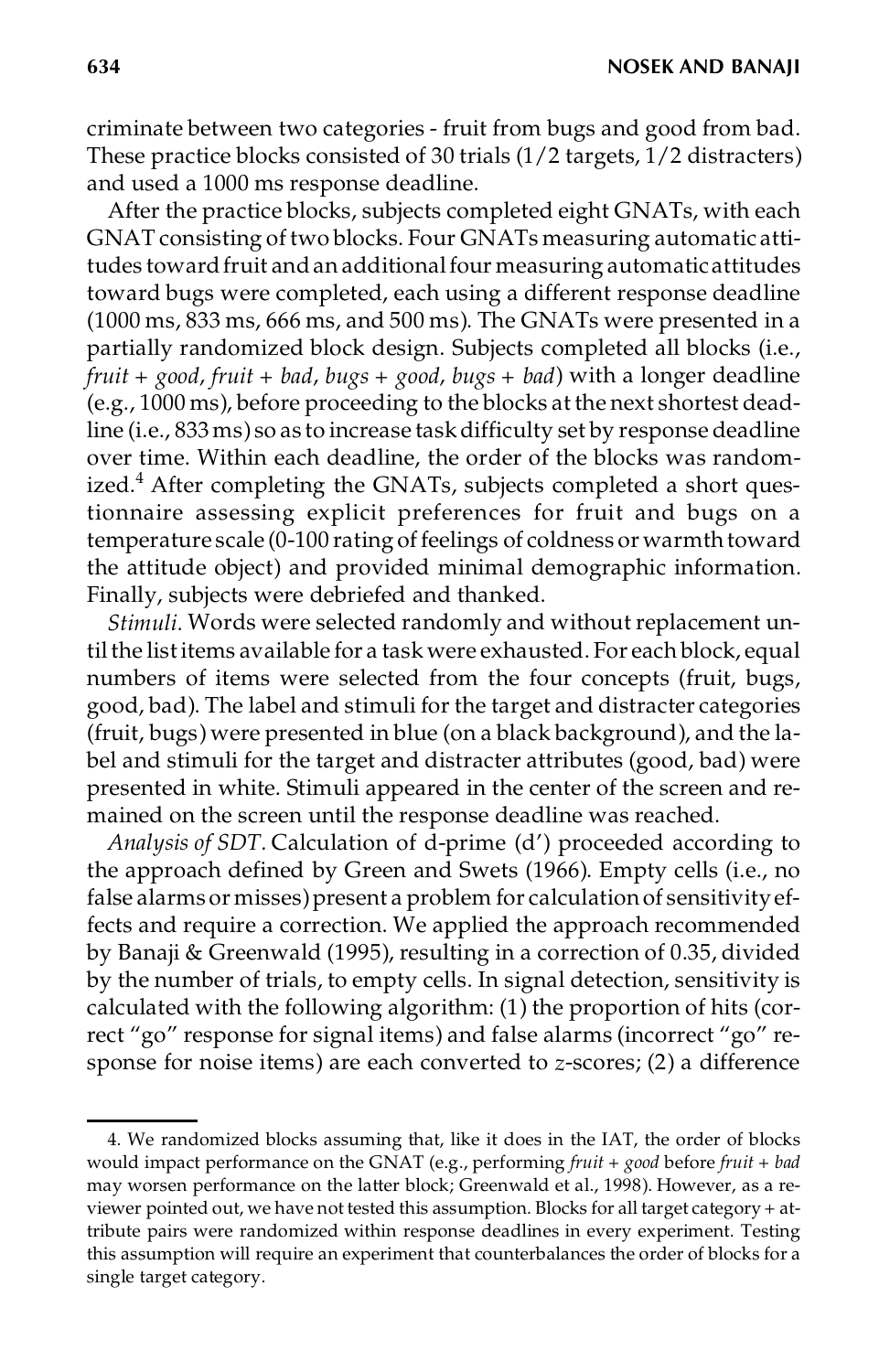between the *z*-score values for hits and false alarms is d'. D-prime values of 0 or below indicate that subjects were either unable to discriminate any signal from noise or were not performing the task as instructed. As such, blocks with sensitivity scores of 0 or below (0 is chance responding) were removed from the analysis. $5$ 

# **RESULTS**

## AUTOMATIC ATTITUDES TOWARD FRUIT AND BUGS USING **SENSITIVITY**

Sensitivity, indexed by d-prime (d') in SDT, indicates the ability to discriminate targets (signal) from distracters (noise). The assumption underlying the use of d' in the present experiments is that subjects ought to be more sensitive (i.e., discriminate signal from noise more easily) when the two components of the signal are positively associated relative to when they are not associated (or are negatively associated). To the extent that fruit is automatically associated with good and not with bad, performance ought to be better when jointly discriminating fruit and good from distracters than jointly discriminating fruit and bad. Likewise, to the extent that bugs are automatically associated with bad, performance ought to be better when jointly discriminating bugs and bad from distracters, than bugs and good from distracters. Greater sensitivity indicates a stronger association between the target category and attribute. This association is defined to be a measure of automatic attitude toward the target category.

Sensitivity (d') was calculated by combining data for each pairing (e.g., *fruit + good*) over the four response deadlines. As expected, subjects showed greater sensitivity when fruit and good were signal (d' = 2.77) than when fruit and bad were signal (d' = 1.65;  $t(10) = 8.51$ ,  $p <$ .0001, Cohen's  $d = 2.69$ ) suggesting that fruit and good are more strongly associated than fruit and bad. In other words, subjects showed a positive automatic attitude toward fruit. When the target concept (signal) was bugs, the opposite pattern was observed. Subjects showed greater sensitivity to *bugs* + *bad* ( $d'$  = 2.69) than to *bugs* + *good* ( $d'$  = 1.8;  $t(10) = -5.8$ ,  $p = .0002$ ,  $d = -1.83$ ) suggesting a negative automatic attitude toward bugs. The GNAT effectively discriminated automatic positive preferences for fruit and negative preferences for bugs. Importantly, separable sensitivity measures were taken for each attitude object (fruit and bugs).

<sup>5.</sup> More information about the effects of bias  $(\beta)$  in the GNAT is available from the first author.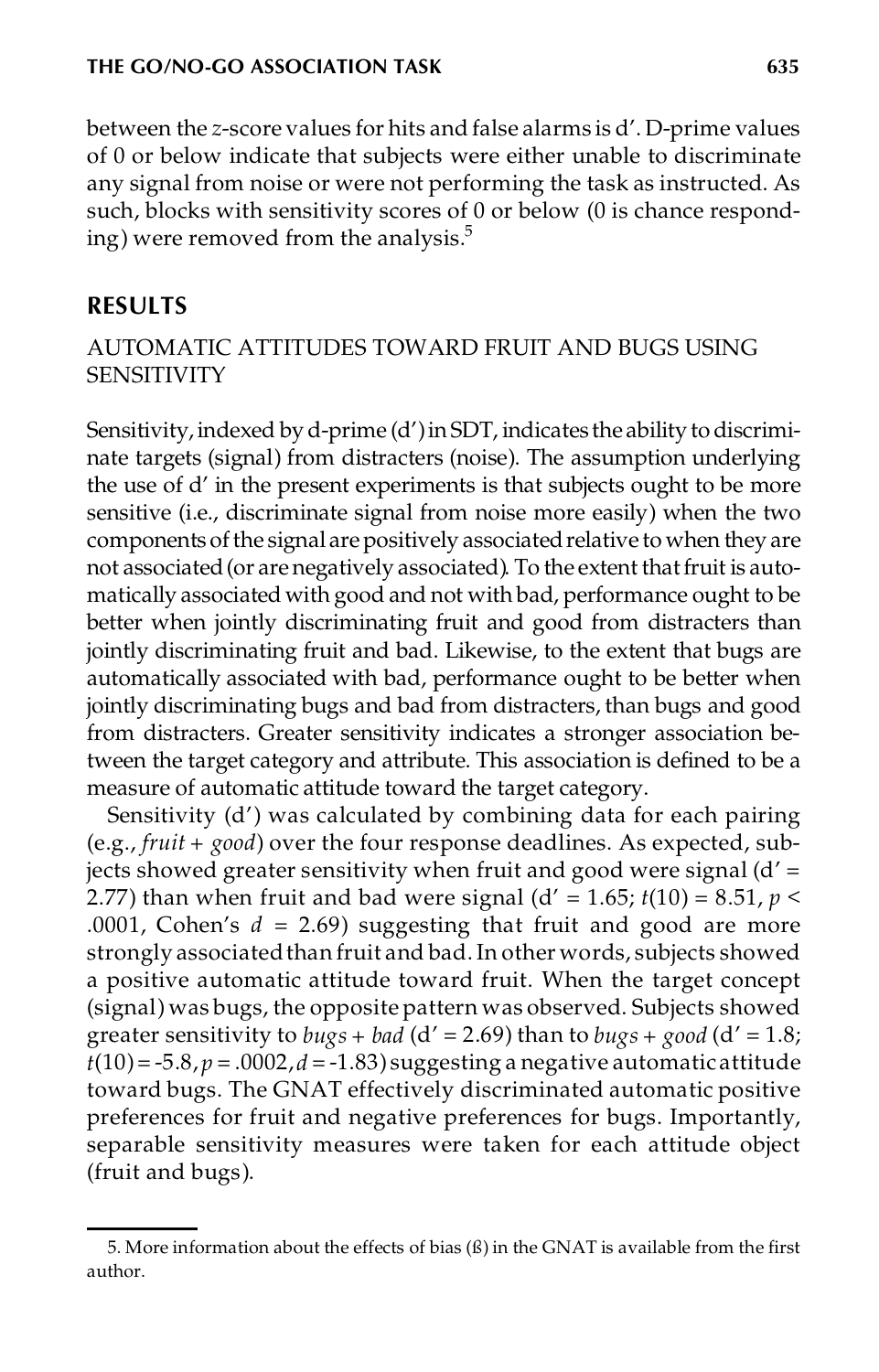In addition, sensitivity did not vary by the target concept (fruit or bugs;  $F(1,10) = .37$ ,  $p = .55$ ) or by the target evaluative category (good or bad;  $F(1,10) = 1.2$ ,  $p = .30$ ) indicating that the sensitivity score was uniquely a reflection of the association between category and evaluation.

*Variation in Automatic Attitudes Across Response Deadlines.* With more time to make a decision and initiate a response, better discriminationbetween signal and noise should result. As such we should observe greater overall sensitivity as a function of the response deadline. More importantly, we tested whether variation in overall sensitivity due to differences in response deadline would alter the observed automatic attitude as assessed by the difference in sensitivity between blocks (e.g., *bugs + good* versus *bugs + bad*).

As expected, longer response deadlines were associated with fewer errors and greater average sensitivity than shorter response deadlines (Error rates:  $1000 \text{ ms} = 6\%$ ,  $833 \text{ ms} = 9\%$ ,  $666 \text{ ms} = 16\%$ ,  $500 \text{ ms} = 29\%$ ; Average sensitivity (d'): 1000 ms = 3.30, 833ms = 2.97, 666 ms = 2.34, 500 ms = 1.30). Despite the large differences in average sensitivity across response deadline conditions, response deadline did not systematically affect sensitivity between target pairings (see Table 2). These data suggest that the GNAT allows detection of automatic attitude effects at a variety of response deadlines.

Although an effect was observable with the 1000 ms response deadline, the overall error rate was just 6%, and many subjects were able to respond without error on one or more blocks. Ceiling effects of this kind are generally undesirable because they can mask smaller effects that might be detected with a deadline that elicits greater variability in accuracy. Therefore, in the remaining experiments we typically employed deadlines of 500-850 milliseconds to minimize ceiling effects in error rates (and also avoided response deadlines so short that performance could not exceed chance level accuracy).

*Recommendation.* The GNAT offers a measure of automatic attitudes toward target categories using a single contrasting category. The most effective response deadlines for measuring automatic cognition are those fast enough to eliminate perfect responding but not so fast as to lower accuracy substantially, with an appropriate range of response deadlines falling between 500 and 850 milliseconds.

# **OVERVIEW OF EXPERIMENTS 2A, 2B, 3 AND 4: TESTS OF CONTEXT**

A unique feature of the GNAT is the flexibility of the contextual frame in which the target category is evaluated. The distracter items comprise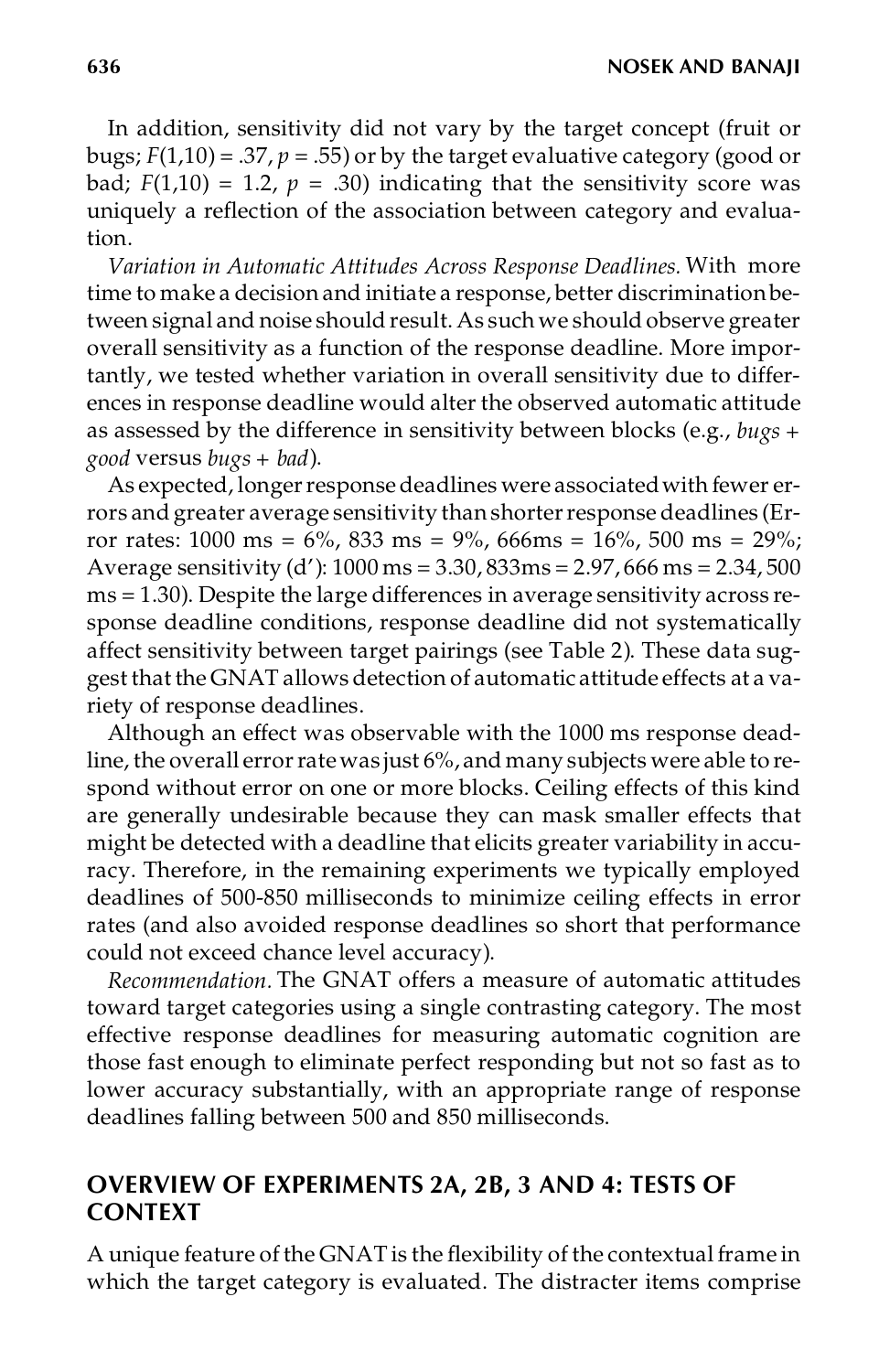| Deadline | Target | Good            | Bad        | Cohen's d | Significance test            |
|----------|--------|-----------------|------------|-----------|------------------------------|
| 1000     | Fruit  | 3.64 (.55)      | 2.9 (.73)  | 1.03      | $F(1,10) = 10.51, p = .009$  |
| 1000     | Bugs   | 3.06(51)        | 3.61 (.58) | $-0.88$   | $F(1,10) = 7.73, p = .019$   |
| 833      | Fruit  | 3.44 (.63)      | 2.41 (.92) | 1.05      | $F(1,10) = 11.00, p = .008$  |
| 833      | Bugs   | 2.43 (.85)      | 3.6(.54)   | $-2.26$   | $F(1,10) = 51.01, p < .0001$ |
| 666      | Fruit  | 2.83 (.74)      | 1.61 (.64) | 1.16      | $F(1,10) = 13.43, p = .004$  |
| 666      | Bugs   | 1.97 (1.03)     | 2.95 (.89) | $-1.17$   | $F(1,10) = 13.73, p = .004$  |
| 500      | Fruit  | 2.04 (.92)      | 0.69(.63)  | 1.45      | $F(1,10) = 21.07, p = .001$  |
| 500      | Bugs   | $(52)$ ( $-180$ | 1.61 (.80) | $-0.69$   | $F(1,10) = 4.81, p = .053$   |
| combined | Fruit  | 2.7 (.40)       | 1.64(.49)  | 2.78      | $F(1,10) = 77.15, p < .0001$ |
| combined | Bugs   | 1.82(.52)       | 2.61(.51)  | $-1.79$   | $F(1,10) = 31.91, p = .0002$ |

| $\sim$ $\sim$ $\sim$<br>$\vdots$<br>Ï<br>$\ddotsc$ and $\ddotsc$<br>$\frac{1}{2}$<br>$\frac{1}{2}$<br>COMPOSED<br>Fut uters | j<br>ŀ | ሳሳሳ |
|-----------------------------------------------------------------------------------------------------------------------------|--------|-----|
| <br> <br> <br>i                                                                                                             |        | :   |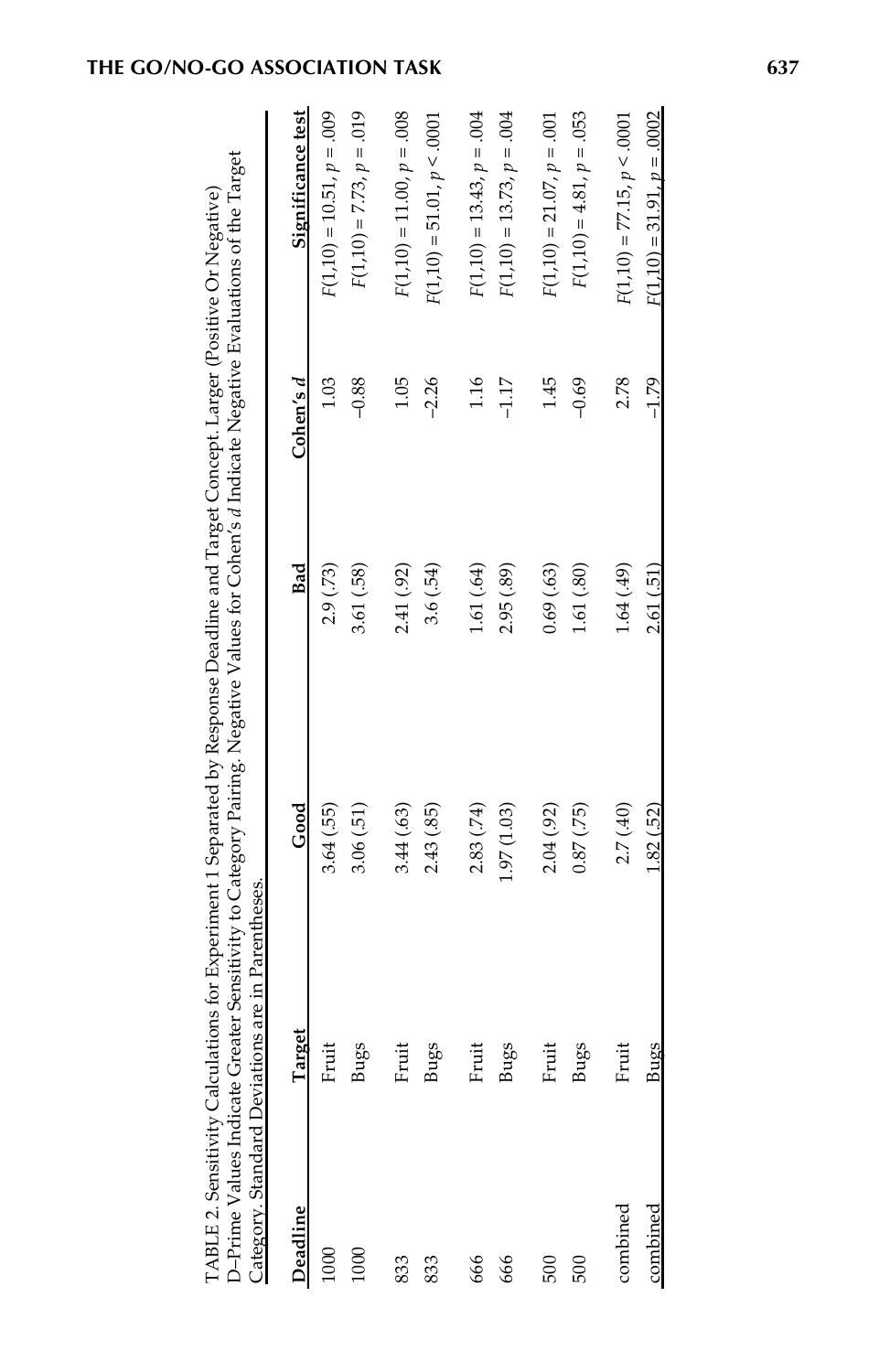this contextual frame and can consist of a single comparison category (e.g., bugs for the target category fruit and vice versa, as in Experiment 1), which is comparable to the form of an IAT orinclude multiple categories as the context. Because the flexibility of what constitutes the context is an important feature of the GNAT, we conducted four experiments to test this feature.

The procedure for each of these experiments holds closely to the method described in Experiment 1 with specific changes to some of the critical features of the task. Table 1 presents a summary of these procedural variables and their differences across experiments. In Experiment 2a, automatic attitudes for fruit and bugs were tested when the distracters were a set of generic items (e.g., bookshelf, coffee, gem) that together did not constitute a clearly identifiable category (generic context). In Experiment 2b, we tested whether automatic evaluations can be assessed against a context more relevant to the target category -members of a common superordinate category (superordinate context). For fruit, items denoting other types of food (e.g., beef, broccoli, butter) represented the superordinate context. For bugs, items denoting other types of animals (e.g., salamander, shark, sparrow) represented the superordinate context. In Experiment 3, we investigated whether automatic attitude effects could be observed even when only evaluative attribute items (e.g., bad), but no concept items, served as distracters forthe target pairing (i.e., *fruit+ good*)to approximate a pristine measure of a single attitude object without the presence of any other attitude object (attribute-only context). This is a critical experiment because, if successful, it shows that no contrasting category need be present in the measurement context. To our knowledge, this is the first time that implicit evaluations toward a category have been assessed without the presence of any other category in the measurement context.In Experiment 4, we tested whether having a distracter set that is distinctly valenced (either positively or negatively) plays a role in evaluation of the target concept (positive-category or negative-category context).

## **EXPERIMENT 2A: SINGLE AND GENERIC CONTEXT**

In Experiment 1,  $(N = 26)$  we demonstrated that automatic attitudes could be measured when the context was a single contrasting category (single-category context). In Experiment 2a, we sought to replicate and extend this finding with a more general distracter set to demonstrate one of the primary features of the GNAT - the flexibility in creating the contextual category. In this case, distracter items were selected to be a set of ge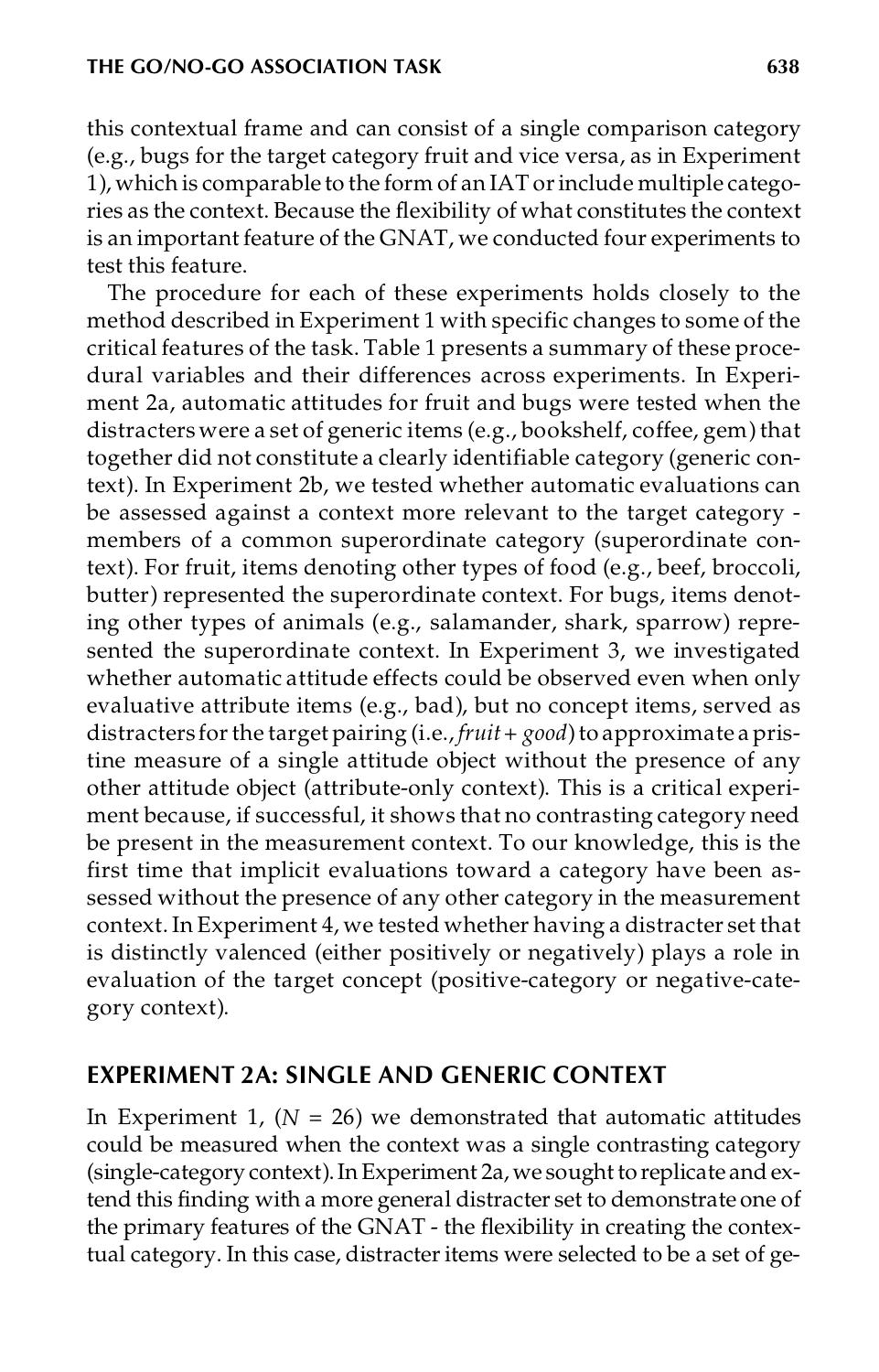neric items (generic context) rather than a single category as is typical in the IAT.

## **METHOD**

### PROCEDURE

The procedure was the same as in Experiment 1 with two changes. First, two response windows were used (833, 666 ms) instead of four to simplify the design. Second, the distracter items were varied to test the flexibility of the GNAT. Half of the blocks were identical to Experiment 1 (single-category context) - half of the distracteritems were the attribute opposite to the target attribute (good or bad); the other half of the items represented a single comparison category (e.g., bugs when fruit was the signal). The other half of the blocks used a generic context. Distracter items (e.g., table, potato, car) were taken from a variety of categories and did not share an obvious common category, and were not systematically positively or negatively valenced (from Battig & Montague, 1969).

Subjects completed eight GNATs for a total of 16 blocks. The four GNATs with a response window of 833 milliseconds were presented first in random order. Two of those had the single-category context; the other two had the generic context. Testing of both contexts allowed a direct comparison of the single opposing category form of measurement (similar to the form of the  $IAT$ ) with a more general context for automatic attitude measurement. The four GNATs with a response window of 666 milliseconds were presented second in random order. Two of those were implemented with the single-category context; the other two with the generic context.

## **RESULTS**

*Comparing Automatic Attitudesin Single-Category and Generic Contexts.* Data were collapsed across the two response deadlines to compare the effect of changing the distracter items from a single category (of opposing valence) to a generic category (of neutral valence). We submitted these data to a 2 (single-category vs. generic context)  $\times$  2 (bugs or fruit target category) $\times$ 2 (good or bad target attribute) ANOVA, with the last two variables serving as within-subjects variables.

The primary finding from Experiment 1 was replicated; the target category by target attribute interaction was significant indicating that sensitivity was stronger for *bugs + bad* and *fruit + good* than *bugs + good* and *fruit + bad* (*F*(1,24) = 76.6, *p* < .0001, *d* = 1.79). That is, fruit elicited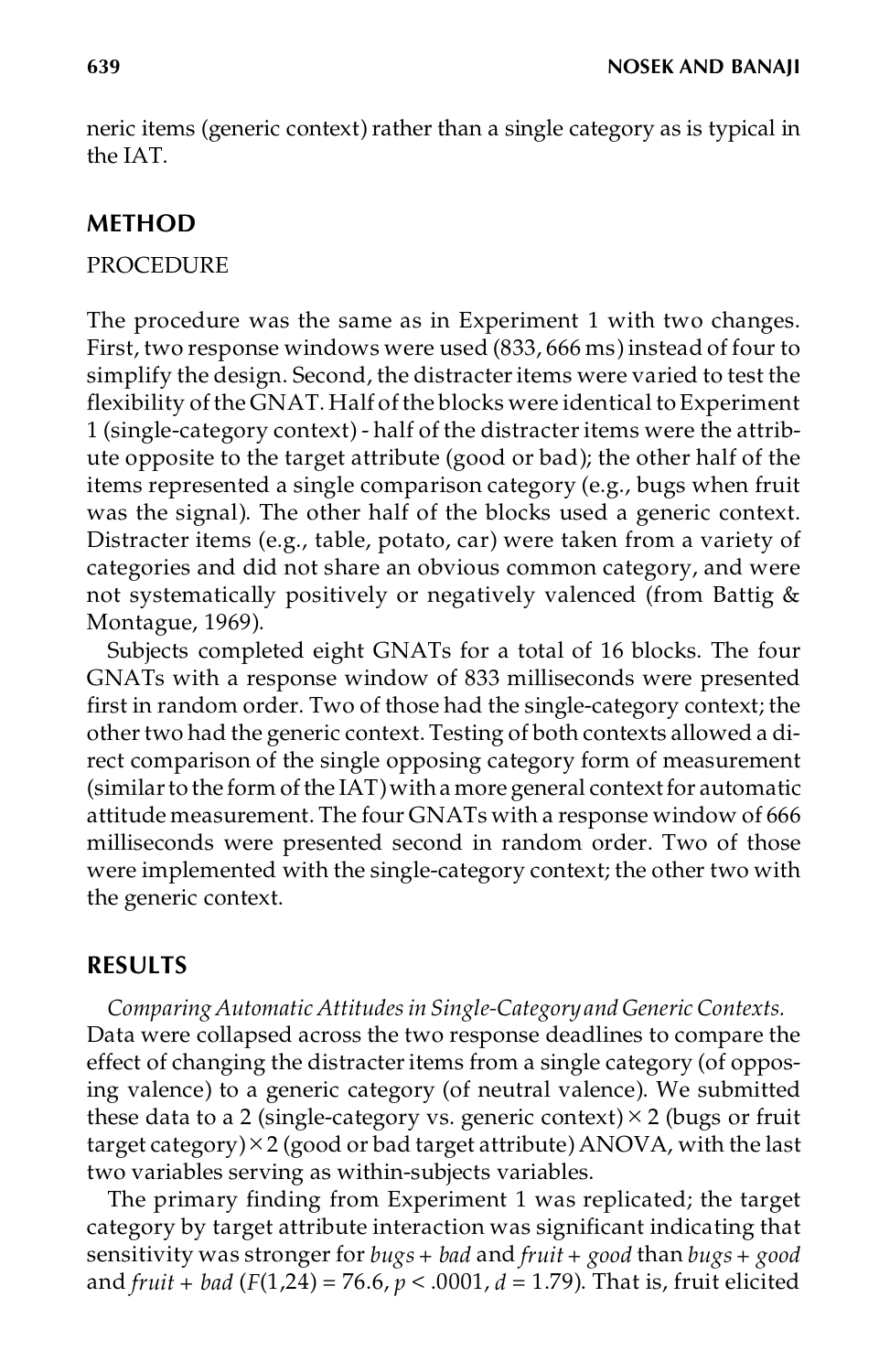positive automatic attitudes, bugs elicited negative automatic attitudes. However, type of context did have an impact on the observed sensitivity effects. Subjects showed greater overall sensitivity with a generic context than with a single-category context  $(F(1,24) = 21.1, p =$ .0001, *d* = 0.94). A three-way interaction qualified this effect indicating that sensitivity differences between target evaluations were stronger for both target categories when the context was a single category compared to generic  $(F(1,24)=13.2, p=.002, d=0.74)$ . In sum, the strength of sensitivity effects for the GNAT are moderated when the context is changed from one thatincludes a semantically and evaluatively opposing set of stimuli (single-category context) to a set that includes a semantically and evaluatively mixed set of stimuli (generic context). The impact of the evaluative quality of the distracter set on GNAT effects will be directly investigated in Experiment 4.

# **EXPERIMENT 2B: SUPERORDINATE CONTEXT**

Experiment  $2b (N = 21)$  introduced yet another variation in context, this time, one representing a superordinate category (food for the category fruit, and animals for the category bugs). Such a specification diverges from the single category context and the generic context by creating a contrast between the attitude object and distinct instances that also belong within the superordinate category.

In addition, a methodological issue concerning the ratio of signal-to-noise was considered. In the previous experiments, half the trials contained signal and the other half noise stimuli. Increasing the proportion of signal-to-noise could affect evaluation by increasing the focus of attention on target items. As a variation, the ratio of signal-to-noise was increased to emphasize the target category and attribute and to observe its effects on the magnitude ofthe automatic attitude effect. To test this variation we compared results of the single-category context in this experiment to the results of the single-category context in Experiment 2a that were identical with the exception of the signal-to-noise ratio.

# **METHOD**

## PROCEDURE

Experiment 2b was identical to Experiment 2a with two changes. First, instead of a generic context, a superordinate context was used. For fruit, all distracter items were foods. For bugs, all distracter items were animals.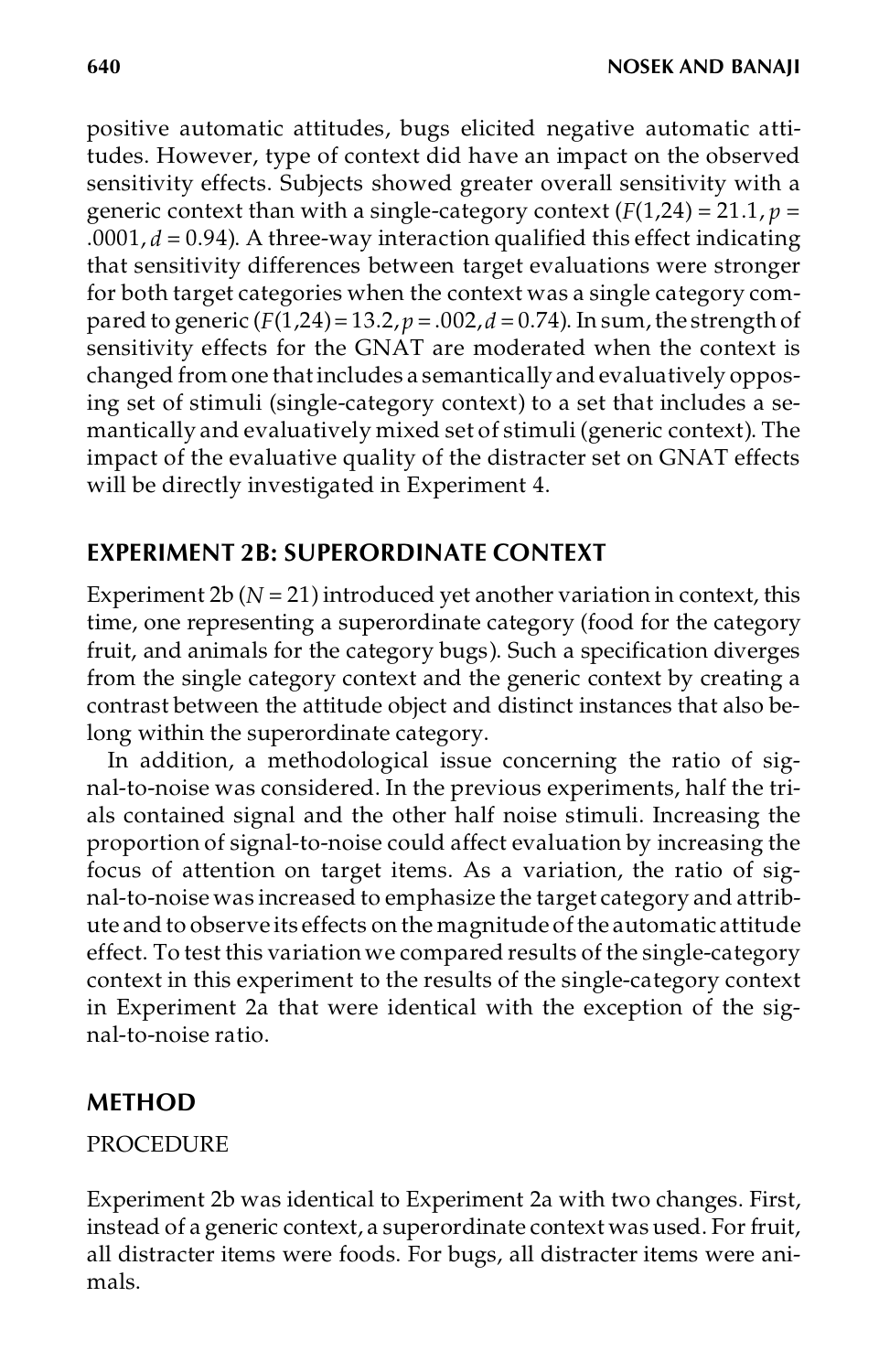Second, in the critical blocks, proportionally more items from the target category and attribute were presented than from the distracter category and attribute to observe its role in the magnitude of the attitude effect. For example, in the critical block pairing *fruit + good*, 2/7 of the presented items were fruit, 2/7 were from the category good, 2/7 were from the category bad, and 1/7 was from the category bugs. In all cases, target items were presented more frequently the distracteritems by a 4:3 ratio, and evaluative distracters were presented twice as frequently as category distracters.

#### **RESULTS**

*Comparing Automatic Attitudes in Single-Category and Superordinate Contexts.* Results for Experiment 2b replicated the effects observed inExperiment 2a (see Table 3). Even more robustly than obtained before, an interaction between target category (fruit vs. bugs) and target attribute (good vs. bad)indicated that subjects were more sensitive to *fruit + good* and *bugs* + *bad* pairs compared to the opposite pairs  $(F(1,20) = 149.1, p <$ .0001,  $d = 2.73$ ). That is, fruit elicited positive automatic attitudes and bugs elicited negative automatic attitudes. Greater overall sensitivity was observed in the superordinate context compared to the single-category context  $(F(1,20) = 11.6, p = .003, d = 0.76)$ . Finally, these effects were qualified by a three-way interaction of context (superordinate vs. single-category), target category (fruit vs. bugs), and target attribute (good vs. bad). That is, positive attitudes toward fruit and negative attitudes toward bugs were more evident in a single-category context than in a superordinate context  $(F(1,20) = 21.4, p = .0002, d = 1.03)$ . The differences between conditions in these data, like those in Experiment 2a, may be due to the manipulation of context conditions within subjects. We will address this possibility in Experiment 3.

*Ratio of Targets to Distracter Stimuli.* A secondary goal of Experiment 2b was to test whether variation of the signal-to-noise ratio would affect the magnitude of automatic attitude activation. The procedural details of measuring automatic attitudes toward fruit and bugs in the single-category context were identical between Experiments 2a and 2b except for the difference in proportion of signal to noise (50% signal in Experiment 2a; 58% signal in Experiment 2b). A comparison between

<sup>6.</sup> The effect sizes in Table 3 suggest that greater signal to noise ratios will magnify GNAT effects. It appears, however, that those effect sizes are due to small standard deviations in the higher signal-to-noise ratio data (Experiment 3), a notable effect in its own right. Additional investigations will be needed to determine whether variation in signal-to-noise ratios has a direct impact on variability in GNAT effects.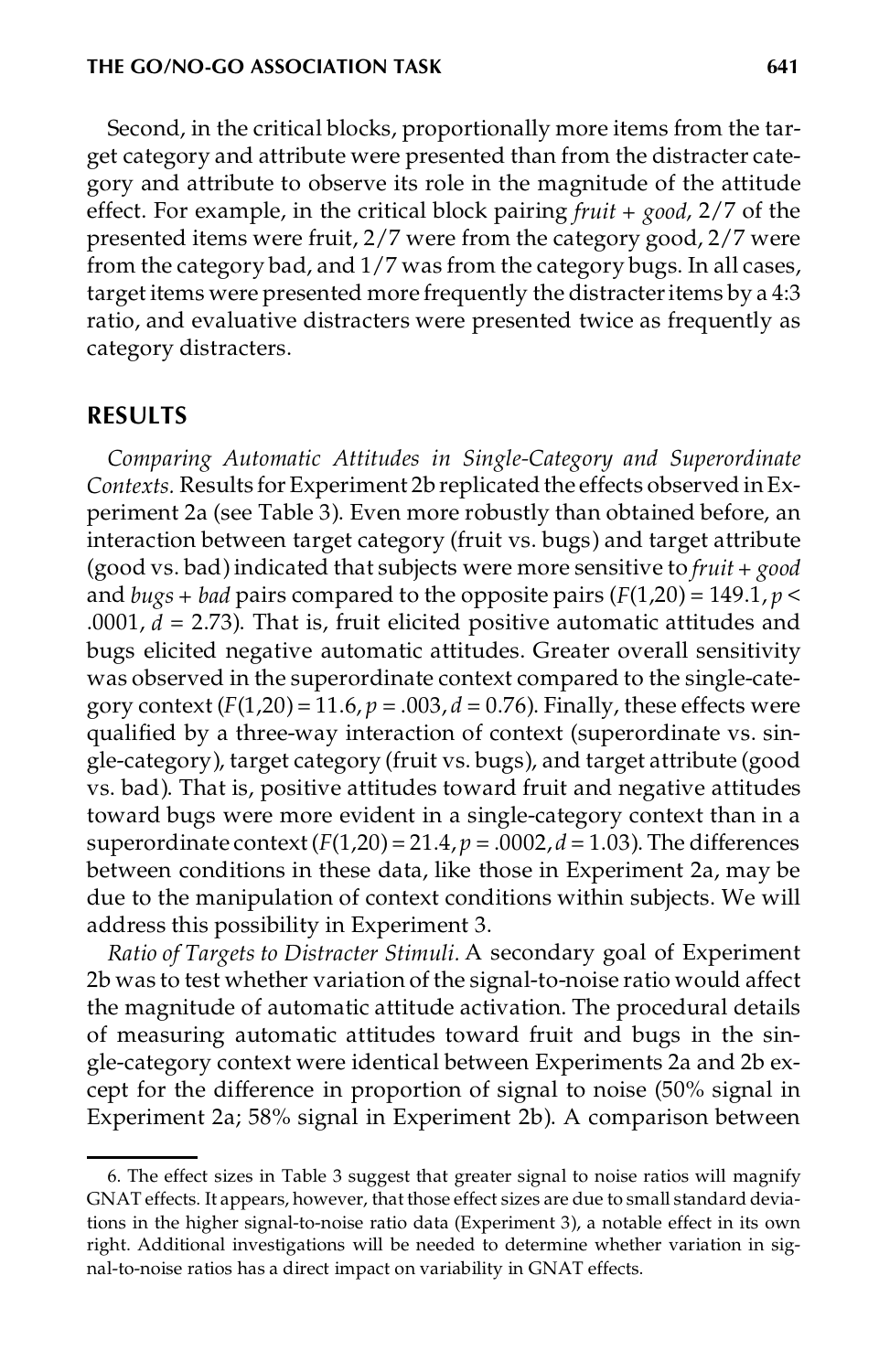| Standard Deviations are in Parentheses |             |             |             |             |                               |
|----------------------------------------|-------------|-------------|-------------|-------------|-------------------------------|
| Target                                 | Distracters | Good        | Bad         | Cohen's $d$ | <u>Significance Test</u>      |
| Experiment 2a                          |             |             |             |             |                               |
| Fruit                                  | Bugs        | 2.46 (.88)  | 1.47(60)    | 1.20        | $F(1,24) = 34.61, p < .0001$  |
| <b>Bugs</b>                            | Fruit       | 1.48(.64)   | 2.36(.86)   | $-1.39$     | $F(1,24) = 46.06, p < .0001$  |
| Fruit                                  | Generic     | 2.50(.81)   | 2.14(.78)   | 0.62        | $F(1,24) = 9.30, p = .0055$   |
| Bugs                                   | Generic     | 1.98(73)    | 2.46(.78)   | $-0.78$     | $F(1,24) = 14.46, p = .0009$  |
| Experiment 2b                          |             |             |             |             |                               |
| Fruit                                  | Bugs        | 2.57 (.66)  | 1.45(48)    | 2.32        | $F(1,20) = 107.42, p < .0001$ |
| Bugs                                   | Fruit       | 1.41(.55)   | 2.64(.85)   | $-1.71$     | $F(1,20) = 58.59, p < .0001$  |
| Fruit                                  | Food        | 2.44(67)    | 1.99(61)    | 0.77        | $F(1,20) = 11.85, p = .0026$  |
| Bugs                                   | Animals     | 1.98(63)    | 2.59(.77)   | $-1.17$     | $F(1,20) = 27.29, p = .0001$  |
| Experiment 3                           |             |             |             |             |                               |
| Fruit                                  | <b>Bugs</b> | 2.39(.63)   | 1.24(.40)   | 2.45        | $F(1,13) = 78.25, p < .0001$  |
| <b>Bugs</b>                            | Fruit       | 1.46(43)    | 2.39(.67)   | $-2.23$     | $F(1,13) = 64.55, p < .0001$  |
| Fruit                                  | Generic     | 2.11 (.78)  | 1.36(.67)   | 2.76        | $F(1,14) = 106.52, p < .0001$ |
| <b>Bugs</b>                            | Generic     | 1.39(.54)   | 2.10(.80)   | $-1.51$     | $F(1,14) = 32.00, p < .0001$  |
| Fruit                                  | none        | 2.02(48)    | 1.62(.60)   | 0.85        | $F(1,14) = 10.09, p = .007$   |
| Bugs                                   | none        | 1.67(57)    | 2.18(.64)   | $-0.79$     | $F(1,14) = 8.81, p = .01$     |
| Experiment 4                           |             |             |             |             |                               |
| Fruit                                  | Generic+    | 2.85(.83)   | 2.68(.75)   | 0.37        | $F(1,14) = 1.95, p = 18$      |
| <b>Bugs</b>                            | Generic+    | 2.46(.70)   | 2.79(.90)   | $-0.71$     | $F(1,14) = 7.07, p = .02$     |
| Fruit                                  | Generic-    | 3.06(.85)   | 2.18 (1.06) | 1.15        | $F(1,14) = 18.36, p = .0008$  |
| <b>Bugs</b>                            | Generic-    | 2.40 (1.00) | 2.71 (.86)  | $-0.51$     | $F(1.14) = 3.64, p = .08$     |

# **642 NOSEK AND BANAJI**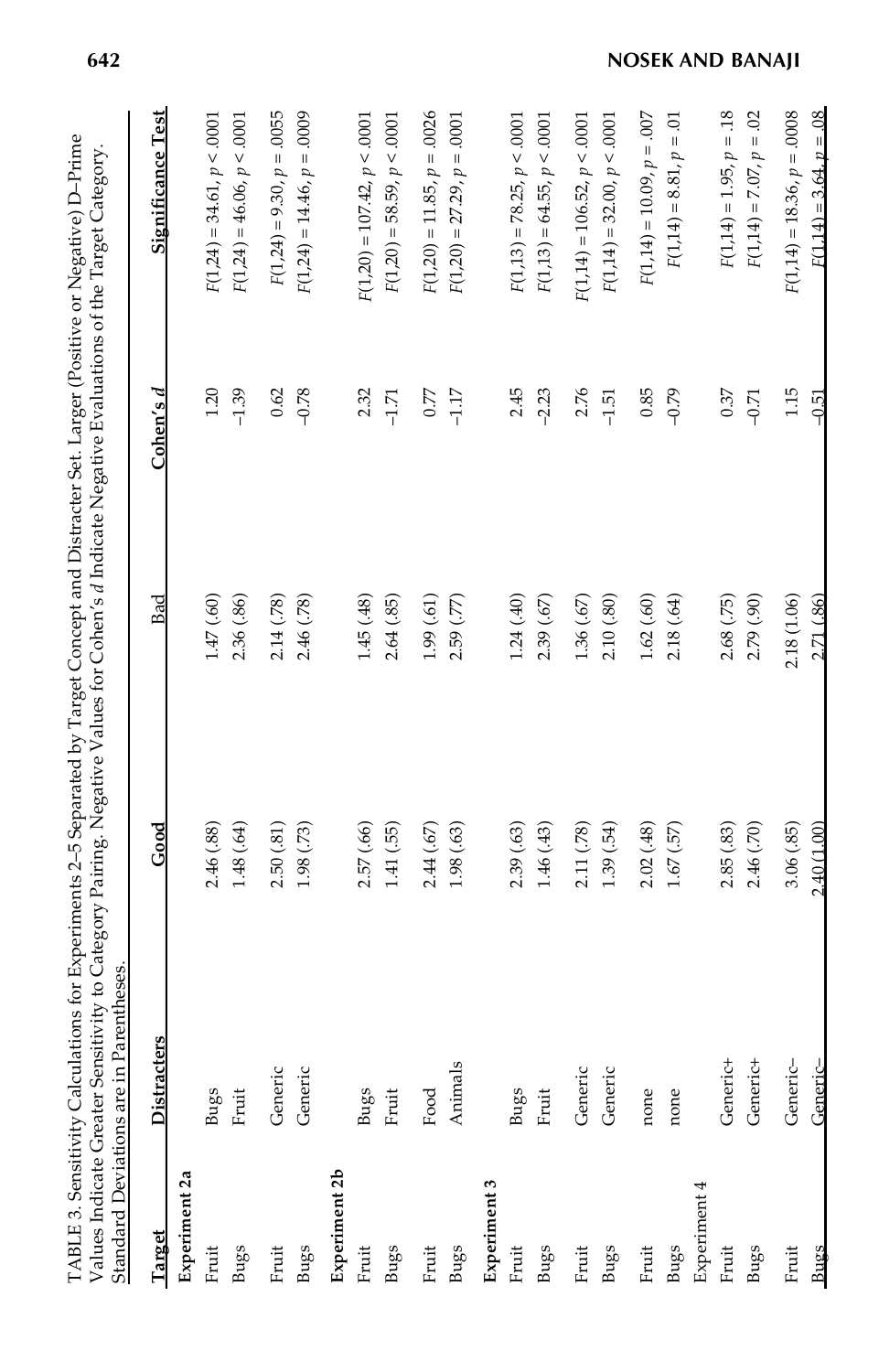Fruit and Bug GNATs in the single-category context between Experiments 2a and 2b was conducted with a mixed ANOVA. Although effects appeared to be somewhat stronger with the larger proportion of signal items, no significant differences were observed to indicate that changing the signal-to-noise ratio affects automatic attitude activation  $F(1,44) =$ 2.2,  $p = 0.15$ <sup>6</sup> While dramatic alterations to the signal-to-noise ratio may affect automatic attitude activation,this small alteration (4:3 vs. 1:1) had no effect.

# **EXPERIMENT 3: REMOVING THE ATTITUDE OBJECT FROM THE COMPARISON CONTEXT**

In each previous experiment, some type of contrasting attitude object was always present in the measurement context as background. Both IAT and priming techniques share this quality where another category is present during evaluation of a target category as either its relative comparison (IAT)or as a different set of primes (priming). Can a meaningful measure of automatic attitude be obtained in the absence of an alternative attitude object in the measurement context? In Experiment  $3 (N = 44)$ after four subjects were removed for excessive errors on the GNATs), we tested whether automatic attitudes can be observed with the GNAT when the context contained no other attitude object, but rather, contained only the evaluative attribute opposing the one that served as signal (attribute-only context). The ability to detect an effect here will demonstrate that automatic attitude effects do not require some type of contextual attitude category for assessment, and open up possibilities for attitude measurement that are exclusively focused on the target category.

A second important goal in Experiment 3 was to compare the potency of the GNAT between single-category, superordinate, and attribute-only contexts. Direct comparison in the magnitude of effects between the contexts manipulated in Experiments 2a and 2b were not possible because these were varied across experiment. In Experiment 3, all variations in context were manipulated between subjects to directly compare the relative magnitudes of their attitude effects.

6. The effect sizes in Table 3 suggest that greater signal to noise ratios will magnify GNAT effects. It appears, however, that those effect sizes are due to small standard deviations in the higher signal-to-noise ratio data (Experiment 3), a notable effect in its own right. Additional investigations will be needed to determine whether variation in signal-to-noise ratios has a direct impact on variability in GNAT effects.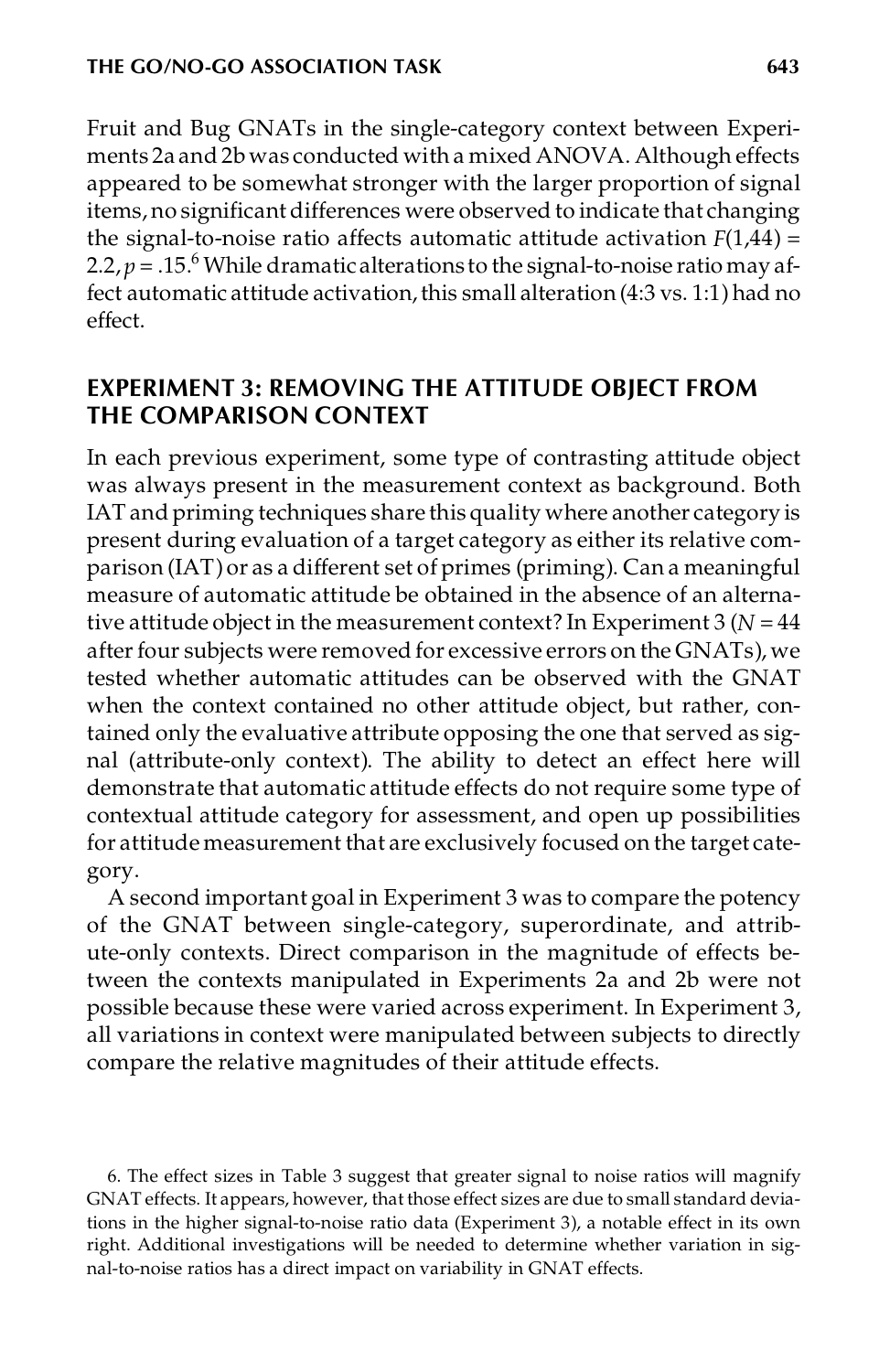### **METHOD**

#### PROCEDURE

The procedure for Experiment 3 was the same as Experiment 2b with a few procedural changes summarized in Table 1.<sup>7</sup>

In three between-subject conditions, the distracter items were manipulated. Consistent with the previous studies, all conditions used the opposing attribute items as part of the context. In the first condition, the rest of the distracters were a specific-category (single-category context) as a replication of previous experiments. In the second condition, a superordinate context identical to that used in Experiment 2b was used. In the third condition, no distracters other than the items representing the opposing attribute were used (attribute-only context). Therefore, the proportion of opposing attribute items was increased from 2/7 to 3/7 of the totalitems presented. Also, items from all categories in the third condition were presented in white lettering. This was done to ensure that categorization of target categories occurred based on semantic meaning rather than stimulus color.

In summary, Experiment 3 was a mixed-design study with three within-subjects factors, two target category (fruit vs. bugs) $\times$  2 target attribute (good vs. bad)  $\times$  3 response deadlines (750 ms, 666 ms, 550 ms), and one between-subjects factor, three contexts (single-category, superordinate, and attribute-only).

## **RESULTS AND DISCUSSION**

*Comparing Automatic Attitudesin Single-Category,Superordinate, and Attribute-only Contexts.* Whether the context was a single category, a superordinate category, or just the opposing attribute, fruit elicited positive automatic attitudes and bugs elicited negative automatic attitudes (see Table 3). Yet, some of the contexts did vary in the magnitude of the elicited effects  $(F(2,41) = 10.2, p = .0003)$ . Follow-up tests showed that the strongest effects were observed in the single-category context, with the superordinate context showing slightly smaller overall effects  $(p = .04)$ . The smallest effects were apparent in the attribute-only context, which were significantly smaller than both the single-category (*p*  $= .0002$ ) and the superordinate ( $p = .02$ ) contexts. Nonetheless, the ef-

<sup>7.</sup> Some subjects in the previous experiments complained that stimulus items appeared too rapidly after the previous item had disappeared. To counter this distraction, we extended the interstimulus interval from 150 ms to 300 ms.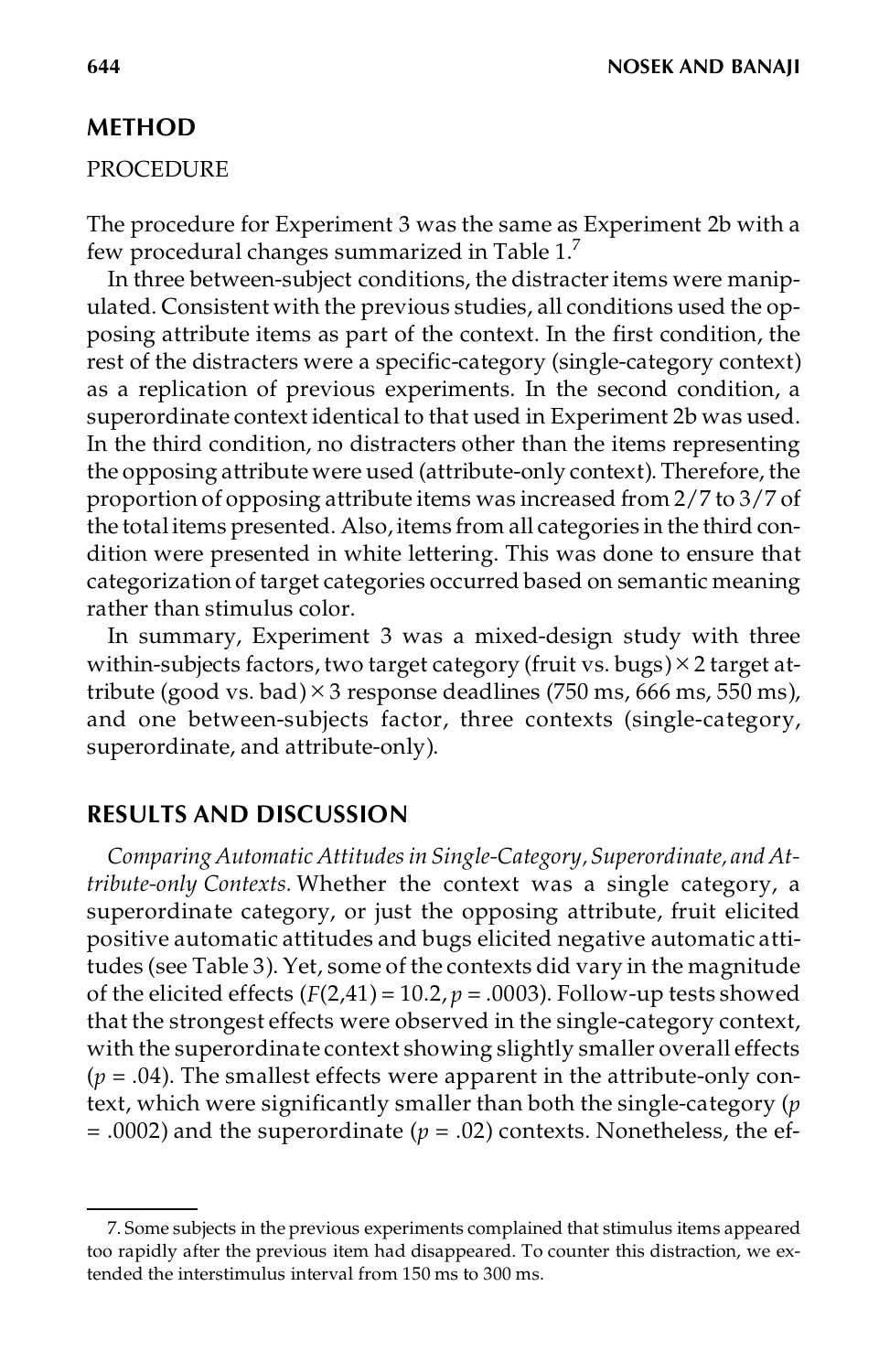fects were still in the range considered strong by conventional effect size standards (for Cohen's *d* .2 = small, .5 = medium, .8 = large; Cohen, 1988). The nature of the context does have an impact on the strength of the observed effect - evaluations in the attribute-only context were smaller than either the single-category or superordinate category contexts.

*Recommendations from Experiments 2 and 3.* Automatic attitudes toward fruit and bugs were reliably and consistently measured with single-category, generic, superordinate, and attribute-only contexts. Results in Experiments 2 and 3 do indicate that the magnitude of automatic attitude effects may be smaller for some contexts than others, but the direction of effects was consistent across contexts that varied in semantic qualities. Decisions about the type of context to use for assessment can then be made with regard to the qualities of the attitude object. That is, attitude measurement for objects with a well-defined opposing category (e.g., men and women) can use a single-category context; attitude measurement for objects that are members of a larger family of objects can use a superordinate context (e.g., all types of cars as the context for Hondas); and, attitude measurement for objects with no obvious comparison categories can use either a generic context or an attribute-only context (e.g., attitudes toward smoking). Experiments 2a, 2b, and 3 confirm that each of these context conditions is a viable method for measuring automatic attitudes.

## **EXPERIMENT 4: VARYING THE VALENCE OF THE CONTEXT CATEGORY**

In this experiment we focus on a particular aspect of varying the evaluative quality of the context.When the context is evaluatively closer to the foreground attitude, the attitude effects should be smaller than when the evaluative match between context stimuli and foreground are less close. The greater evaluative discrepancy between context and foreground should heighten the disparity between them and elicit stronger attitude effects.

In Experiment 4 (*N* = 15 after removing one subject for excessive errors), we examined the effect of varying the valence (positive or negative) of the concept items in the distracter set (generic context) on the activation of automatic attitudes for the target concept (fruit or bugs). When category distracter items are of an opposing valence to the target category (negative, but semantically unrelated concept items such as vinegar and platypus when fruit is the target category) the distinction between signal and noise ought to be more polarized in the compatible (*fruit + good*) condition and diminished in the incompatible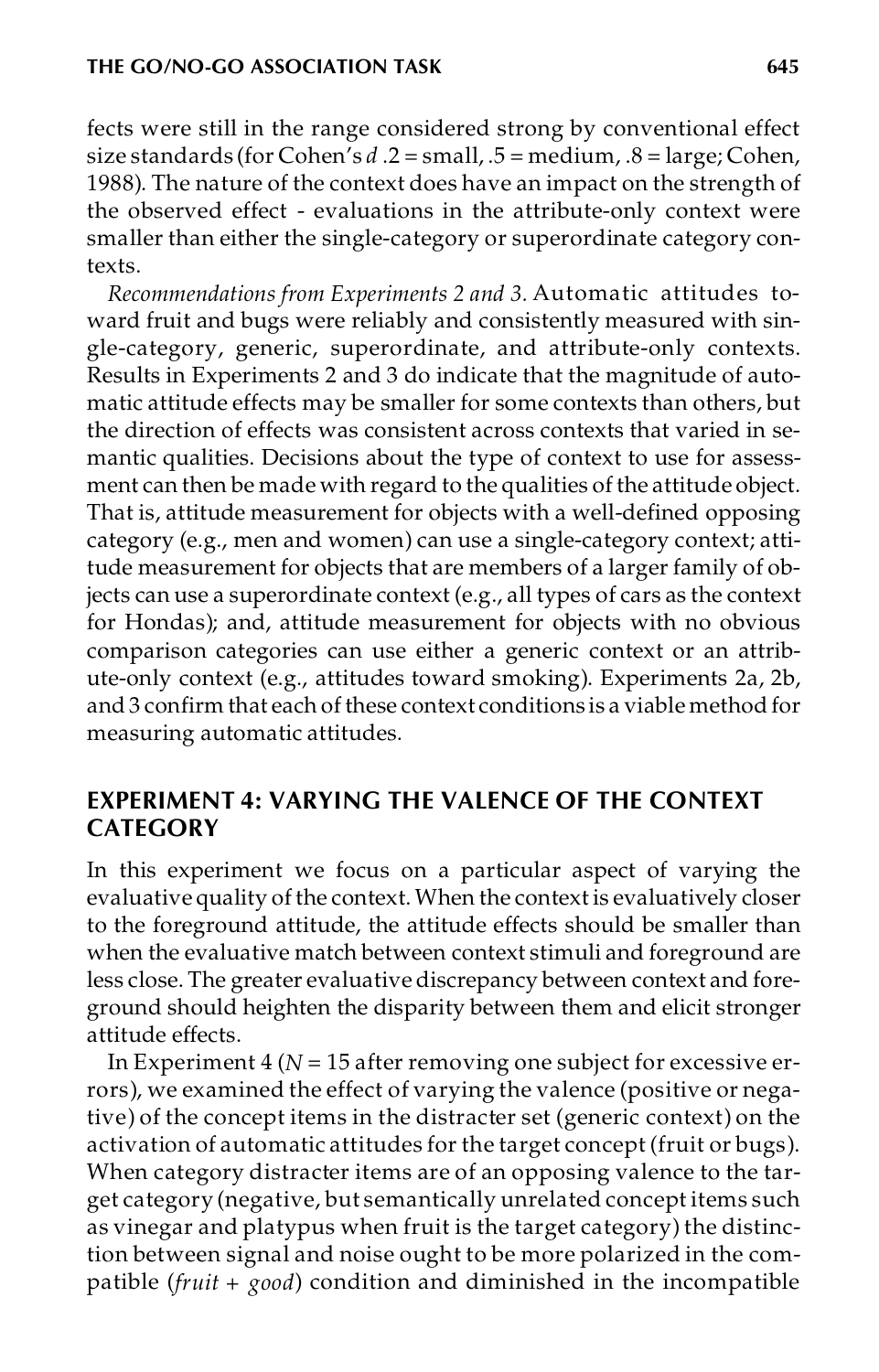(*fruit+ bad*) condition. The result should be a magnification of the attitude effect. Likewise, when category distracters are of the same valence as the target category (positive, but semantically unrelated, concept items such as diamond and neighbor when fruit is the target category), the distinction between signal and noise ought to be diminished in the compatible condition and polarized in the incompatible condition. The result should be a relative reduction of the attitude effect.

# **METHOD**

## PROCEDURE

The procedure was identical to Experiments 2b and 3 with minor procedural changes (see Table 1). Experimenters created two lists of 18 items where the items were things with positive connotations (e.g., gold, cinnamon) or negative connotations (e.g., coal, anchovy). Following administration of the GNATs, subjects rated the positivity-negativity of each of the items as a manipulation check. In summary, this Experiment had four within-subjects factors, 2 target category (fruit vs. bugs) $\times$  2 target attribute (good vs. bad)  $\times$  2 response deadline (750 ms, 600 ms)  $\times$  2 context (positive-category vs. negative-category).

# **RESULTS AND DISCUSSION**

*Manipulation Check.* As expected, subjects' conscious attitudes about the items in the positive- and negative-category contexts indicated that positive-category distracters were evaluated more positively than the negative-category distracters  $(t(14) = 8.3, p < .0001)$ .

*Comparing Automatic Attitudes Between Negative- and Positive-Category Contexts.* The basic effects replicated Experiments 1-3, fruit was evaluated positively and bugs were evaluated negatively (see Table 3). For fruit, however, this effect was moderated by the valence of the generic items. Positive attitudes toward fruit were stronger in the negative-category context compared to the positive-category context (*F*(1,14) = 12.5, *p* = .003, *d* = 0.94). Though the magnitude of negativity toward bugs was somewhat stronger in the positive-category than the negative-category context, the difference was not significant. This suggests that the magnitude of automatic attitude activation is decreased, but not reversed, when the valence of the concepts in the contextual category matches the valence of the target concept.

*Recommendation.* Valence of the context does play a role in the magnitude of the evaluations observed with the GNAT. If the concepts in the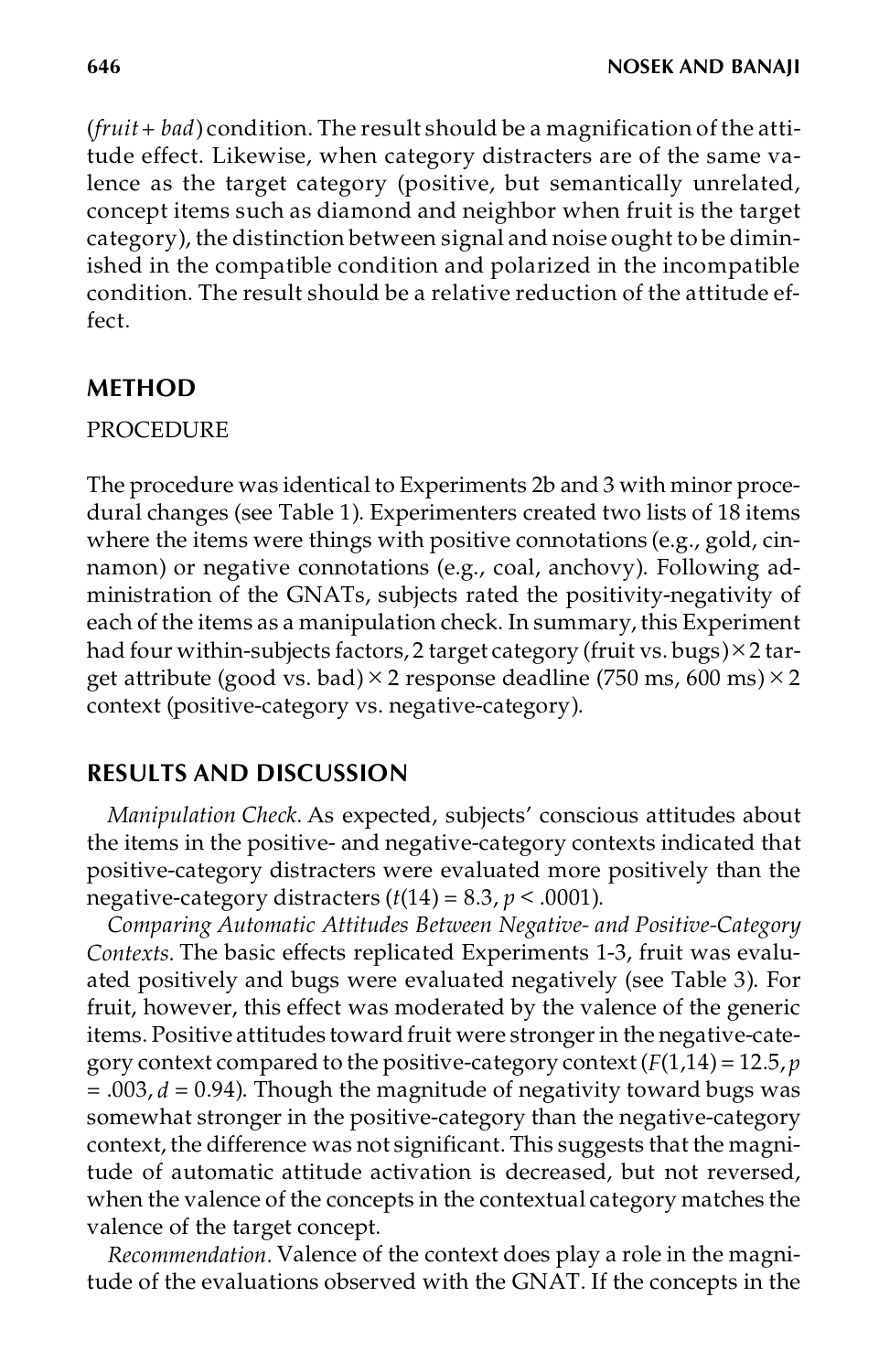context are selected to match the valence of the target category, a smaller GNAT effect will be observed compared to selection of an opposing valence set of context items. In general, experimenters will want to use evaluatively mixed or neutral concepts as the context to avoid missing effects because of evaluative matching between target and context, or inflating effects because of evaluative mismatching between target and context.

# **EXPERIMENT 5: RESPONSE LATENCY**

In Experiments 1-4, signal detection analysis capitalized on errant responses (or nonresponses) to assess automatic attitudes. However, most other measures of automatic association such as the IAT and evaluative priming use response latency as the dependent variable. In Experiment 5 (*N* = 12), we modified the GNAT to conceptually replicate earlier findings withresponse latency to provide a dependent variablemeasure that is comparable to existing measures and to test the adaptation of the GNAT to this feature.

# **METHOD**

PROCEDURE

Experiment 5 was identical to Experiment 1 with a single substantive change. To maximize the range available for response latency measurement (and avoid a restricted range of response latency), the response deadline for target trials was twice that for distracter trials. For example, in the 1000 ms response deadline condition, target trials actually had a 2000 ms response deadline. The response deadline for target items was extended to minimize errors and maximize the range of possible response times. The deadline was not extended for distracter items because the task requires some pressure to respond quickly. If the items all appear for an extended period of time, subjects could intentionally slow down and decrease the automaticity of their responses. Instructions were identical to those in Experiment 1 and no subject noticed the difference in deadline between the target and distracter trials.

# ANALYSIS

Data for all errors and distracter items were removed before analysis. Only correct responses to target items were used. Average response latency was calculated on the remaining items for each block. Stronger asso-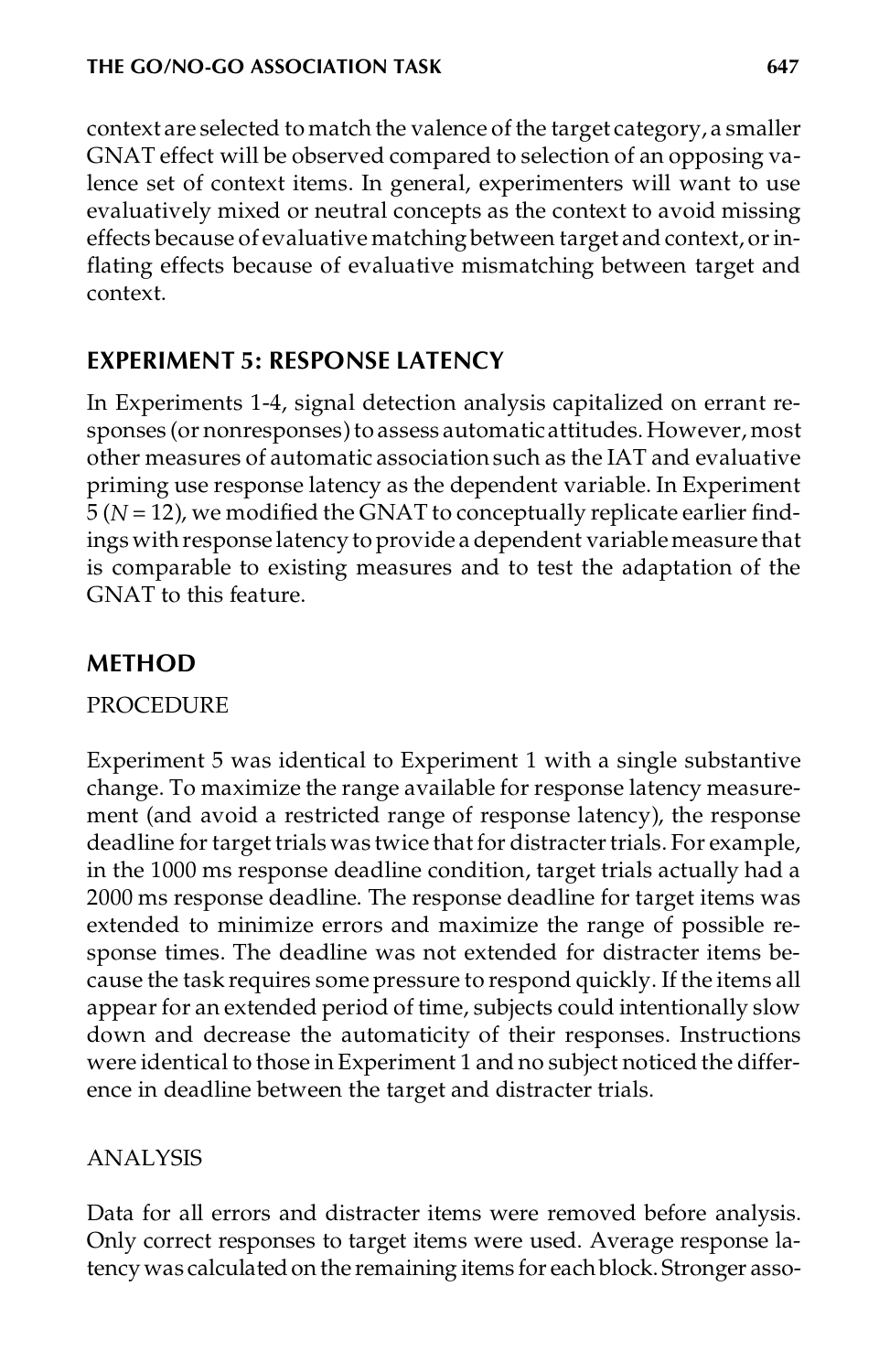| TABLE 4. Average Response Latencies for Category Pairings for Experiment 5        |
|-----------------------------------------------------------------------------------|
| Separated by Response Deadline and Target Concept. Lower (Faster) Response        |
| Latencies Indicate Stronger Association Between Target Concept and Attribute.     |
| Negative Values for Cohen's d Indicate Negative Evaluations of Target Categories. |
| Standard Deviations are in Parentheses.                                           |

| Timeout | Signal      | Good      | <b>Bad</b> | Cohen's d | Significance Test            |
|---------|-------------|-----------|------------|-----------|------------------------------|
| 1000    | Fruit       | 627 (109) | 684 (118)  | 0.89      | $F(1,11) = 8.77, p = .013$   |
| 1000    | <b>Bugs</b> | 673 (102) | 626 (117)  | $-0.47$   | $F(1,11) = 2.42, p = .15$    |
| 833     | Fruit       | 619 (125) | 697 (103)  | 0.96      | $F(1,11) = 10.19, p = .009$  |
| 833     | <b>Bugs</b> | 677 (125) | 600 (104)  | $-0.81$   | $F(1,11) = 7.24, p = .021$   |
| 666     | Fruit       | 565 (79)  | 661 (98)   | 1.20      | $F(1,11) = 15.83, p = .002$  |
| 666     | <b>Bugs</b> | 640 (112) | 588 (94)   | $-0.87$   | $F(1,11) = 8.41, p = .014$   |
| 500     | Fruit       | 593 (94)  | 668 (82)   | 1.20      | $F(1,11) = 15.93, p = .002$  |
| 500     | <b>Bugs</b> | 660 (64)  | 605(80)    | $-1.00$   | $F(1,11) = 10.95, p = .007$  |
| overall | Fruit       | 601(82)   | 678 (88)   | 2.09      | $F(1,11) = 47.95, p < .0001$ |
| overall | <b>Bugs</b> | 662 (75)  | 605(84)    | $-1.55$   | $F(1,11) = 26.39, p = .0003$ |

ciations between target concept and evaluation are indexed by faster average response latency in that block. For example, if subjects have a positive automatic attitude toward fruit then they should be able to respond more quickly to *fruit + good* target pairings versus *fruit + bad* pairings.

# **RESULTS**

# MEASURING AUTOMATIC ATTITUDES TOWARD FRUIT AND BUGS WITH RESPONSE LATENCY

Experiment 5 replicated all major findings of Experiment 1 using response latency rather than sensitivity as the dependent variable. Overall effects were calculated by average response times across blocks with the four different response deadlines. Subjects were faster at responding to target words when the categories were *fruit + good* (*M* = 601) than when the categories were *fruit* + *bad*  $(M = 678; F(1, 11) = 47.95, p < .0001, d = 2.09;$ see Table 4) indicating a positive automatic attitude toward fruit. Also, subjects were faster at responding to target words when the categories were  $bugs + bad$  ( $M = 605$ ) than when the categories were  $bugs + good$  ( $M =$ 662; *F*(1, 11) = 26.39, *p* = .0003. *d* = 1.55) indicating a negative automatic attitude toward bugs. These effects were consistent across the various response deadlines (Table 4). As with signal detection, when using response latency as a dependent variable the GNAT effectively measured automatic attitudes toward fruit and bugs.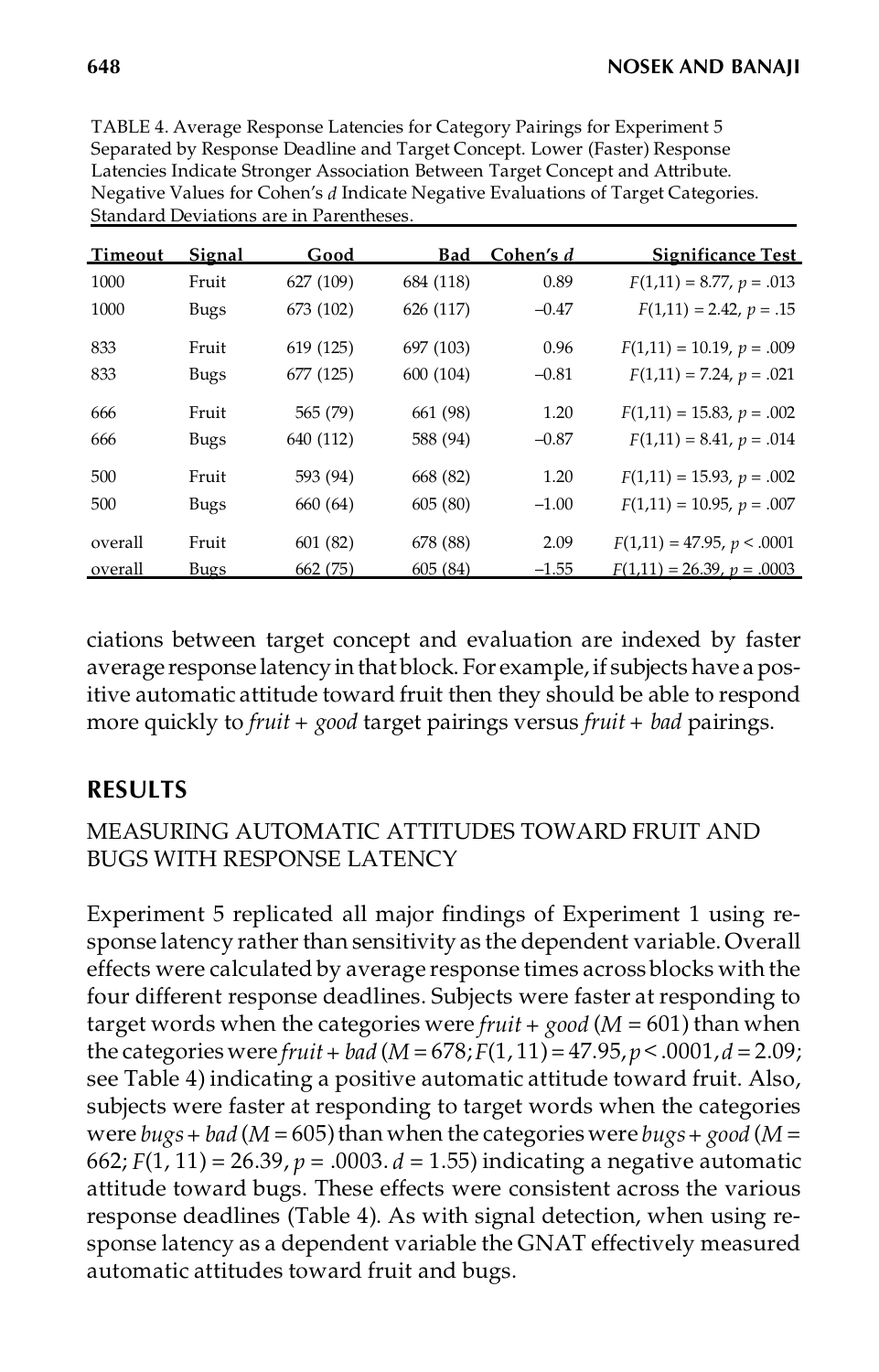#### **THE GO/NO-GO ASSOCIATION TASK 649**

*Recommendation.* At least two dependent variables are available to the researcher using theGNAT. Both sensitivity and response latency are effective in assessing automatic cognition. These data do not suggest whether one is more effective than the other. At this point, decisions regarding which measure to use should be based on practical concerns in individual experimental designs. Since each trial in the GNAT provides a dichotomous data point (hit or miss, false alarm or correct rejection) in sensitivity, but a continuous data point (milliseconds) in response latency, it is likely that use of response latency will result in greater internal reliability (see Discussion). Since signal detection derives from analysis of errors, the signal detection GNAT can be frustrating for perfectionists (or even pretty-goodists) to perform. Using response latency as the operational dependent variable may have a pragmatic advantage of not irritating the subjects, as long as the response deadline is sufficiently long to enable accurate responding. The advantages of one dependent variable over the other require additional investigation.

## **EXPERIMENT 6: RACE AND GENDER ATTITUDES**

Thus far we have examined automaticattitudes toward rather mundane objects with limited implications for social life. In Experiment 6, we applied this technique to attitude objects that carry greater social weight race and gender attitudes. Since other existing procedures have predominately examined social groups, this test also provides a more direct comparison to those techniques.

*Race and Gender Attitudes.* Investigations of implicit attitudes toward racial groups consistently demonstrate negativity toward black targets (Dovidio, Kawakami, Johnson, Johnson, & Howard, 1997; Fazio et al., 1986, 1995; Greenwald et al., 1998; Nosek et al, in press). The GNAT affords an opportunity to examine attitudes toward specific attitude objects (e.g., black American) without requiring a direct relative comparison to other groups. This opportunity allows a test of whether observed differences in relative evaluation are primarily a function of in-group preference, out-group derogation, or both, and this question is of some theoretical importance. Brewer (2001) for example has pointed out that contraryto previous thinking (Sumner, 1906) a positive attitude toward the in-group need not imply a negative attitude toward the out-group. That is, strong positivity toward white Americans need not result in opposite and commensurate negativity toward black Americans.

We also examined the in-group and out-group components of gender attitudes. Despite the disadvantages women face in social, political, and economic life, research on implicit and explicit attitudes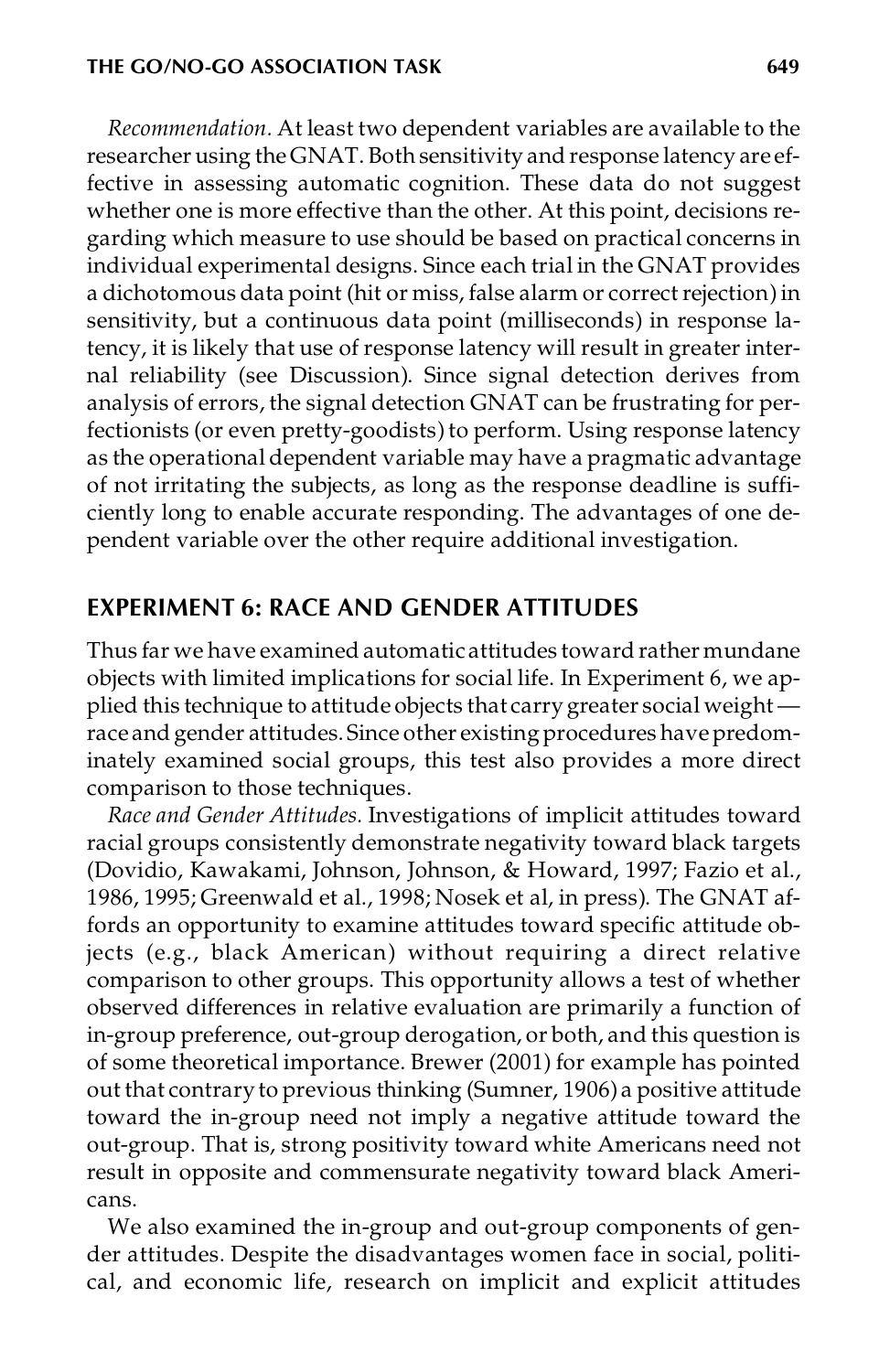toward the group show positivity (Carpenter & Banaji, 2000; Eagly & Mladnic, 1994; Lemm & Banaji, 1999). We can further the investigation of implicit gender attitudes by using the GNAT to look at attitudes toward males and females separately to determine whether the relative comparison is due to female positivity, male negativity, or both. This domain also makes it relatively easy to compare assessments by both group members, given the strong gender difference observed in implicit gender attitudes (Carpenter & Banaji, 2000; Lemm & Banaji, 1999).

*Conjoint Groups.* Little research in implicit social cognition has investigated groups that are the conjoint of two separate categories such as black females and black males. Yet, there is no reason to assume that subgroups of larger social groups (e.g., race/ethnicity) are necessarily evaluated similarly to the larger group. Evaluations of white Americans in general may produce a particular attitude that is dissimilar to evaluations of Italian Americans and Polish Americans in particular, just as a baseball fan may show positive evaluations of baseball players as a group, but negative evaluations of the Los Angeles Dodgers in particular.

Also, evaluations of conjoint groups need not necessarily reflect the average of the constituent groups. For example, babies are attitudinally positive, corpses are negative, but baby corpses are not expected to be evaluatively neutral. Unanswered by existing research is the question of how members of conjoint social groups are evaluated. In this experiment, we begin an investigation of conjoint groups by using the GNAT to measure automatic attitudes toward black males and black females with the hope that such investigations will be taken up in their own right in the future.

In addition to the conceptual issues advanced in this experiment, a number of methodological features of the GNAT were also addressed. First, a direct comparison to the IAT was made to test if they produce comparable results. Second, we used pictorial stimuli (faces) instead of words as stimuli. For social groups these have been regarded as the ecologically more valid exemplars and they do not suffer from confounds contained in names (i.e., names denoting race also contain socioeconomic class information, not just race). Because the previous experiments used verbal stimuli, the use of novel stimuli in this experiment also allowed a test of the generality of the GNAT with novel stimuli. Finally, we compare GNAT and IAT effects with explicit preferences to see whether they show a consistent relationship (or lack of relationship) with self-reported attitudes.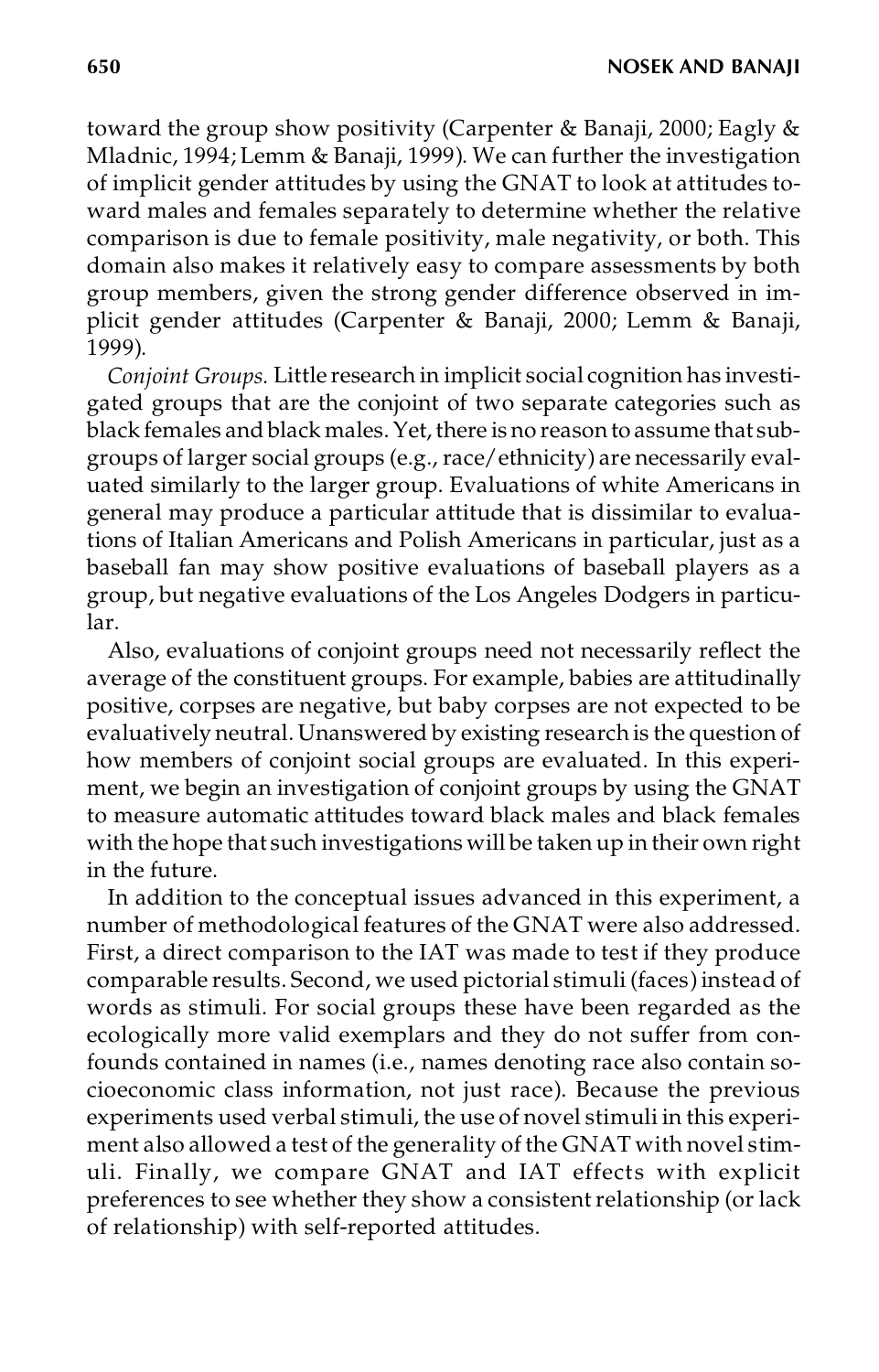## **METHOD**

#### SUBJECTS

Subjects were 53 undergraduate students enrolled in introductory psychology, who participated for partial course credit. Subjects completed the experiment individually in experimental rooms equipped with a Pentium-based Windows computer. Three subjects were removed for not following instructions or making excessive errors on the implicit measures, leaving 50 subjects for data analysis. Of the 50 remaining subjects, 27 were female and 23 were male. Also, 33 were white, 2 black, 10 Asian, 3 Hispanic, and 2 chose not to report their ethnicity.

#### MATERIALS

*Faces.* Black, white, and Asian faces (94 total; 21 males and 21 females of both blacks and whites, and 5 Asian males and 5 Asian females) were selected from two sources - smiling game portraits (head shots) of current or former NBA and WNBA players and coaches and media guide portraits of members of a collegiate athletic program at a California university. To minimize the likelihood that subjects would recognize faces presented in the Experiment, we selected NBA and WNBA players who were relatively unknown. During debriefing, subjects were systematically interviewed to probe for recognition of the presented faces. Nine subjects recognized one or more of the faces as an athlete or were able to give a specific name. Results were unaffected by whether or not subjects recognized one or more faces, so all subjects were retained.

#### PROCEDURE

Subjects completed three different types of tasks: two IATs (black/white attitude and male/female attitude), six GNATs, and explicit measures. Tasks were presented in a counterbalanced order across subjects. Half of the subjects completed explicit measures (temperature ratings) before the implicit measures (IATs and GNATs), the other half performed the implicit measures before the explicit measures.Likewise, half of the subjects performed the IATs before the GNATs, the other half performed the GNATs before the IATs.

*GNAT.* Subjects performed six GNATs - black attitude, white attitude, black male attitude, black female attitude,male attitude, and female atti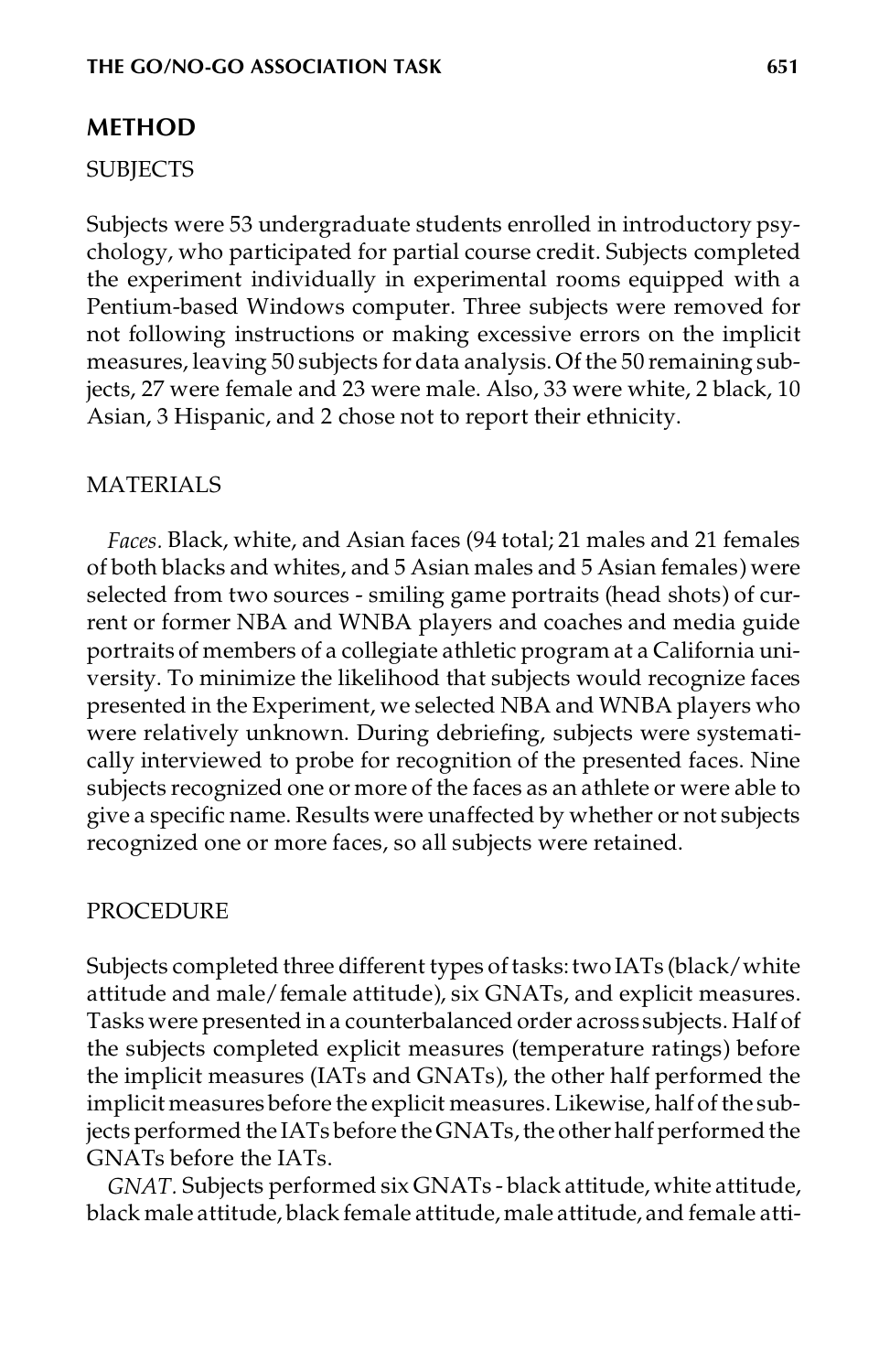tude. All tasksused the same set offaces but varied which faces were target items and which were distracter items.

Pretesting indicated that subjects were able to process faces more quickly thanwords.To ensure that subjects made enough errors to allow effective use of signal detection techniques, the deadlines were setto 600 ms and 500 ms. Also, to increase the stability of the GNAT effect, more trials were included in each task. Subjects performed 16 practice trials for each pairing and 60 critical trials. In addition, subjects had four practice blocks of 20 trials (850 ms deadline) to warm up with the task. In those four blocks subjects discriminated good from bad, bad from good, black from white, and white from black.

*IAT.* Subjects also performed two IATs: black/white attitude and male/female attitude. These IATs used the same stimuli that were used in the GNATs but without the Asian faces. Otherwise, the IAT procedure was identical to that employed at the IAT website (Nosek et al., in press).

### **RESULTS AND DISCUSSION**

#### IAT

Replicating previous research on black-white attitudes and the IAT, subjects showed an automatic preference for white over black faces  $(F(1, 49) =$ 24.4,  $p < .0001$ ,  $d = 0.71$ ). Also, as observed before, men and women did not differ in such preference. Replicating previous work on gender attitudes, subjects showed an automatic preference for females over males  $(F(1, 49) = 10.9, p = .002, d = 0.47)$ . Also as observed before, women showed a strong preference for females over males (*d* = .98), men showed only a slight preference for their group  $(d = -0.26)$ , and the subject gender difference was significant and strong (*F*(1, 49)= 23.1,*p* < .0001,*d* = 1.37). Reassuringly, these results replicate previous work using the IAT procedure to test race and gender attitudes (see Carpenter & Banaji, 2000;Greenwald et al., 1998;Mitchell et al., 2001;Nosek et al., in press).

#### GNAT

*Race.* Turning our attention to the GNAT for comparison, we found race attitudes to be in line with those obtained on the IAT, with positive automatic attitudes toward the group *white* and negative automatic attitudes toward the group *black*. Subjects evaluated white faces more positively than black faces (*F*(1, 49) = 42.4, *p* < .0001, *d* = 0.93). Specifically, sensitivity was greater for *black* + *bad* ( $d'$  = 2.34) than for *black* + *good* ( $d'$  = 1.98; *F*(1, 49)= 12.8, *p* = .0008, *d* = -0.51). Likewise, sensitivity was greater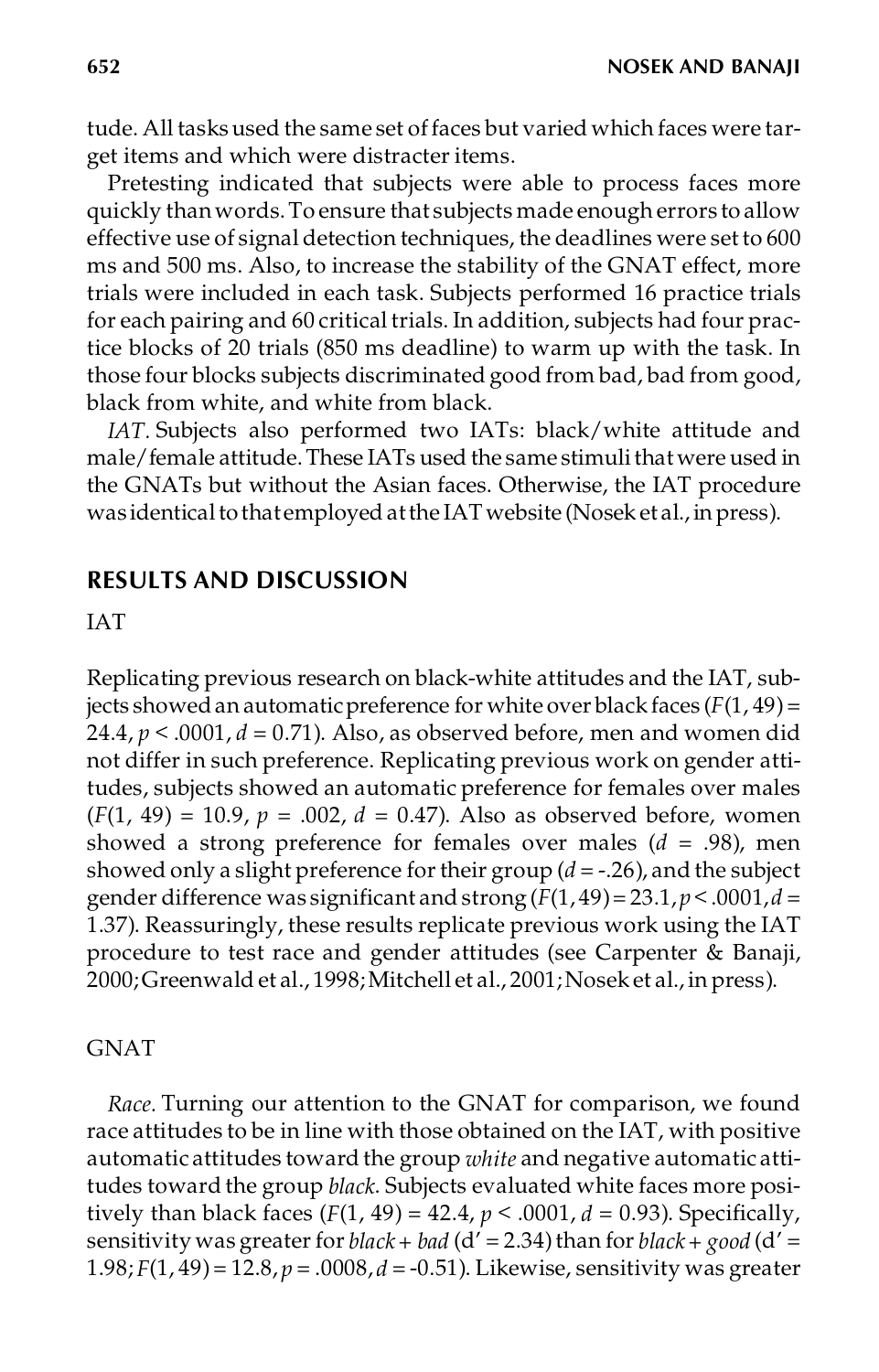for *white* + *good* (d' = 2.26) than for *white* + *bad* (d' = 1.67;  $F(1, 49) = 28.7, p <$ .0001,  $d = 0.77$ ).<sup>8</sup> This finding indicates that the effects obtained in the IAT experiments are not a function of the polarity (black-white) that is in the forefront of the measurement context. The use of GNAT suggests that each group does elicit a separate and evaluatively opposing automatic attitude.<sup>9</sup>

*Gender.* Replicating the IAT results, subjects held more positive automatic attitudes toward females than toward males on the GNAT as well  $(F(1, 49) = 41.4, p < .0001, d = 0.92)$ . Subjects showed greater sensitivity for *female* + *good* ( $d'$  = 2.30) than for *female* + *bad* ( $d'$  = 1.89; *F*(1, 49) = 17.9, *p* = .0001, *d* = 0.60). Likewise, subjects showed greater sensitivity for *male + bad* (d' = 2.39) than *male + good* (d' = 1.77; *F*(1, 49) = 32.1, *p* < .0001, *d* = -0.81). The overall preference for female has raised the question about the relative nature of the measure. Is the gender attitude detecting positive associationtowardfemale or negative associationtowardmale? The IAT procedure had not allowed an easy separation of these attitudes. The GNAT procedure used here suggests that both attitudes arepresent. There is indeed a positive attitude toward females and a negative attitude toward males. However, the strong moderation of these effects by subject gender in the IAT leads us to further dissect this effect.

Examining subject gender differences in the overall attitude effects, we see that women had much stronger in-group liking and out-group derogation (*F*(1, 48) = 14.4, *p* = .0004, *d* = 1.09; see Figure 1). That is, women showed both strong positive associations to the category female ( $F(1, 26)$ ) = 27.3,  $p < .0001$ ,  $d = 1.02$ ) and strong negative attitudes toward males ( $F(1)$ , 26) = 29.9, *p* < .0001, *d* = -1.07). Unlike women, men did not show strong liking for the in-group. In fact they showed a negative automatic attitude toward the category male  $(F(1, 22) = 6.9, p = .02, d = -0.56)$ . Nevertheless, this effect was noticeably weaker than women's  $(F(1, 48) = 8.4, p = .006, d =$ .84). Unlike women, who showed a strong negative attitude toward the

<sup>8.</sup> A main effect was observed such that subjects were more accurate, regardless of attribute pairing, in identifying black faces than white faces  $(F(1, 49) = 9.9, p = .003, d = 0.45)$ .

<sup>9.</sup> Women and men were equally positive in their evaluations of whites but women showed somewhat less negativity toward blacks than did men  $(F(1, 48) = 3.4, p = .07, d =$ 0.54).Differences thatmay be maskedby the relative nature of the IAT measure may be observable with the GNAT. Although specific similarities and differences between evaluations resulting from techniques like the IAT and the GNAT are left to future research, it is these sorts of differences in the obtained effects that will be of greatest interpretational interest. In part, such differences are of interest because they raise doubts about the conclusion from anysingle measure and they point to the importance ofrecognizing the degree to which theory is constrained by the measurement tool. However, the marginal significance of this effect makes us cautious to interpret this specific difference until replicated.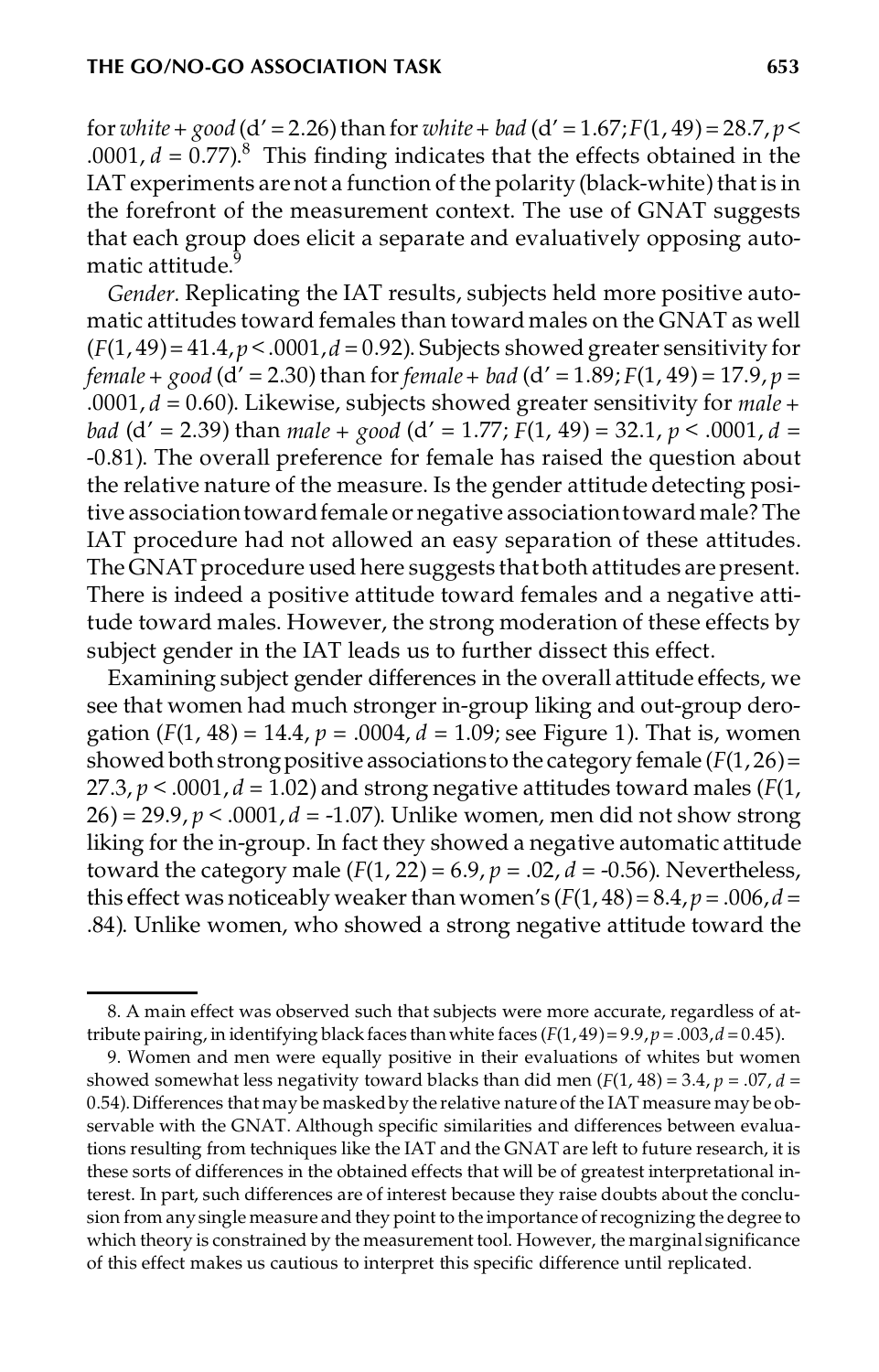

FIGURE 1.Implicit attitudes (GNATs) toward females and males separated by women and men (Experiment 6). Higher values indicate greater sensitivity to target group/attribute pairing.

out-group males, men were indifferent toward females  $(F(1, 22) = 0.94, p =$  $.34, d = 0.21$ ), with the mean in the direction of positivity toward female. Although such a conclusion is not easily derived from the IAT, the GNAT data suggest that men show automatic negativity toward males but remain attitudinally indifferent toward females.

This gender difference in attitudes toward female and male is surprising as it is inconsistent with gender attitudes measured via self-report (Eagly & Mladnic, 1994) in which both men and women reported positive attitudes toward females. Also, men's dislike of males is inconsistent with the expectation that being a member of a group would produce liking for that group (Tajfel, 1978, 1981). One possible explanation for this effect concerns the high proportion of black male and female faces in the sample. Although recategorization theory (Gaertner, Mann, Murrell, & Dovidio, 1989) is typically applied to the reduction of bias against out-group members by recategorizing them as in-group members (black males as male), we might also expect a reduction in positivity toward one's in-group (males) that now includes out-group members (blacks). The white male sample in this experiment may have produced more positive attitudes toward their gender group if the group was made up of white faces rather than faces of mixed ethnicity. Future research will be necessary to investigate this possibility.

*Black Females and Black Males.* Targets, like black females, are members of groups that have opposing evaluations (females are positive, blacks are negative; see Mitchell et al. 2001). Little research has investi-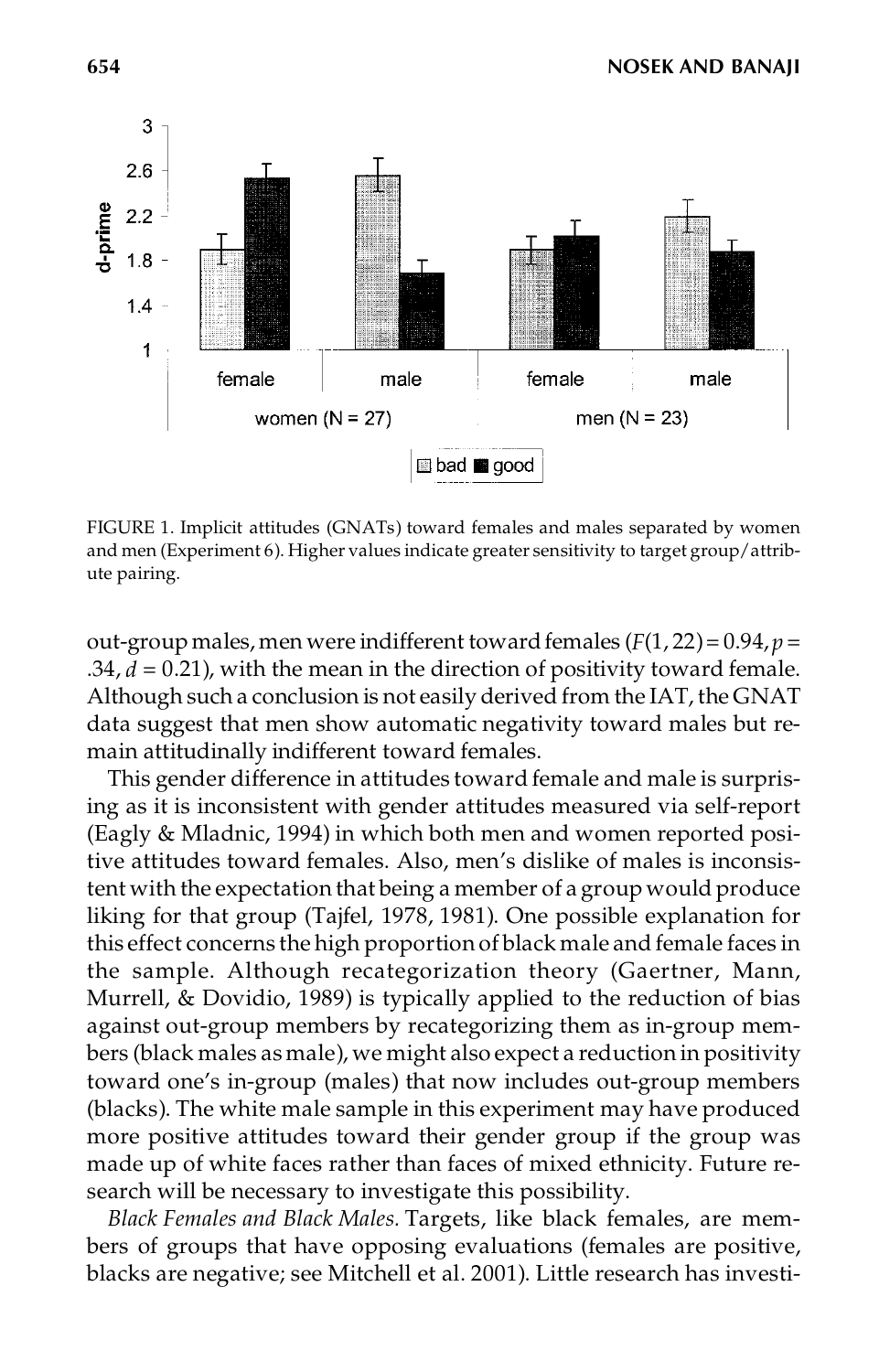

FIGURE 2.Implicit attitudes (GNATs)toward Black females and Black males separated by women and men (Experiment 6). Higher values indicate greater sensitivity to target group/attribute pairing.

gated evaluations of conjoint groups (black females) and, in particular, conjoint groups composed of categories with opposing evaluations. Are black females evaluated positively because of their gender, or negatively because of their race, or do they have a unique evaluation?

Subjects showed a slight but nonsignificant tendency to associate black females with good over bad. Black males are members of two categories that are each evaluated negatively. Consistent with evaluations of both black and males, subjects were more sensitive to *black male+ bad* (d'  $= 2.23$ ) than *black male* + *good* (d' = 1.82; F(1, 49) = 16.8, *p* = .0002, *d* = -0.59) indicating negative attitudes toward black males. Though both are members of a category that is viewed negatively, black females were evaluated more positively than black males  $(F(1, 49) = 5.9, p = .02; d =$ 0.35). These data point out that conjoint groups elicit an evaluation unique from the composing categories. Black females are neither liked as much as the superordinate category females nor disliked as much as the superordinate category black. The nature of the relationship between evaluations of conjoint groups versus the categories that constitute them is a question for future research.

To examine these data in greater detail, Figure 2 presents data for the black female and black male GNATs separated by subject sex. Men showed greater overall negativity toward black females and males than women did  $(F(1, 48) = 7.4, p = .009, d = 0.79)$ . Also a three-way interaction emerged wherein both men and women held negative attitudes about black males, but only men held negative attitudes about black females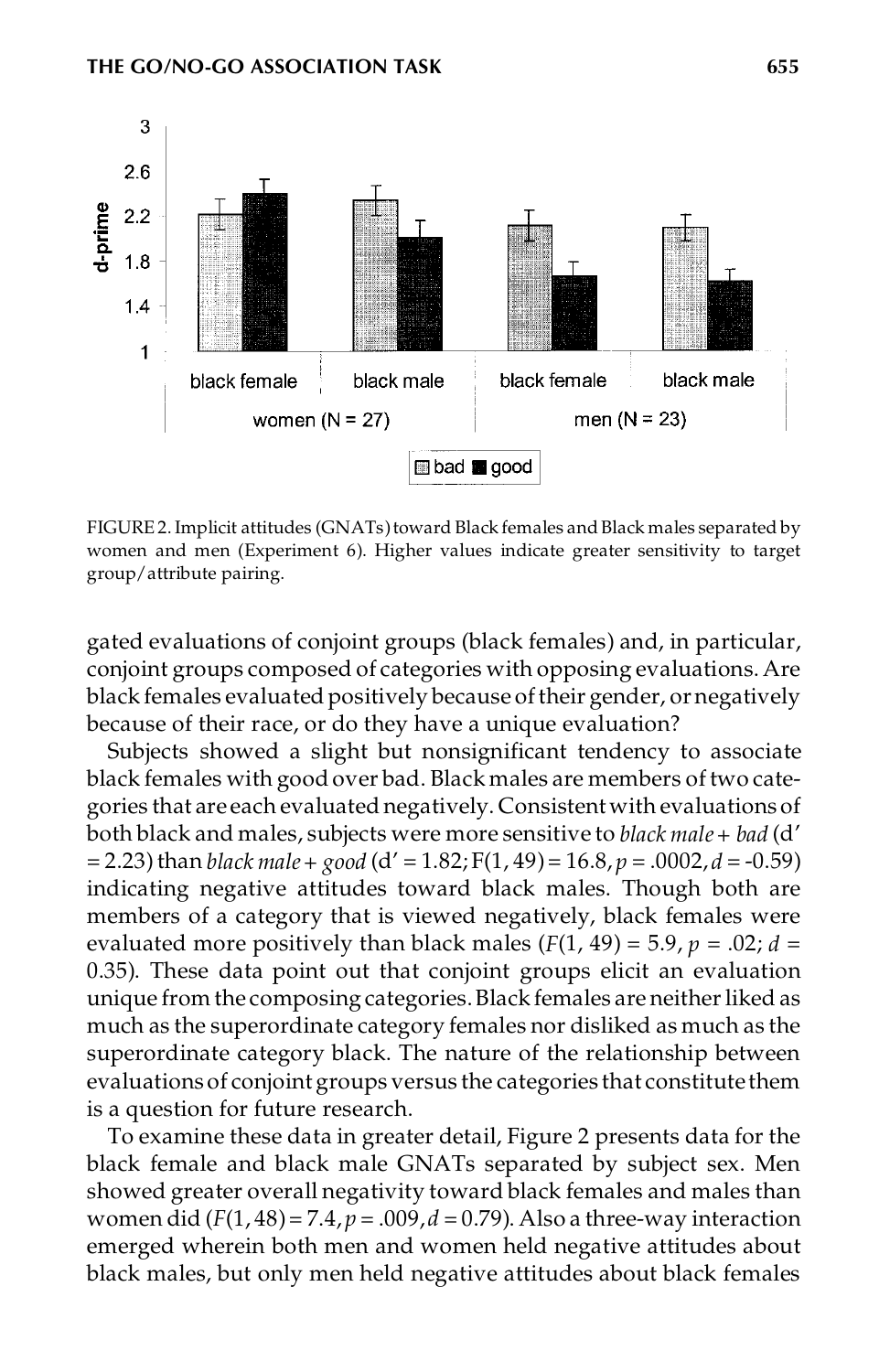TABLE 5. Zero–Order Correlations between Implicit Attitudes Measured by the IAT and Implicit Attitudes Measured by the GNAT. GNAT scores reflect the difference of d' scores between the category + good and the category + bad conditions (e.g., GNAT black effect = [d' for *black + good*] – [d' for *black + bad*]). Black–white and male–female GNAT scores were calculated to maximize the correspondence to the race and gender IATs. The black–white GNAT score reflects the difference between the GNAT black and GNAT white effects; the male–female GNAT score reflects the difference between the GNAT male and the GNAT female effects.

|                   | black | white  | black–white |
|-------------------|-------|--------|-------------|
| Black-white (IAT) | .12   | $-.24$ | $.27*$      |
|                   | male  | female | male-female |
| Male-female (IAT) | .17   | $-.20$ | .24         |
|                   |       |        |             |

 $(F(1, 48) = 4.4, p = .04, d = 0.61)$ . This finding suggests that when the target is a member of one's own group (female) and that group is viewed positively, it could protect against negative evaluations of that group, which is consistent with recategorization theory (Gaertner et al., 1989). The GNAT will be useful forinvestigating the consequences of shared group membership by using multiple-category targets in which the number of features shared with the evaluator is varied.

## CORRESPONDENCE AMONG IMPLICIT MEASURES

Table 5 presents relationships between IATs and GNATs designed to test similar constructs. Bosson, Swann, and Pennebaker (2000) noted that measures of implicit social cognition tend to show little correspondence with each other. Zero-order correlations in Table 5 reflect this tendency. Though all correlations are in the expected directions, their magnitudes are rather small. Cunningham, Preacher, and Banaji (2001) argued that part of the lack of correspondence among implicit measures is due to low to moderate reliability of implicit measures, and that correcting for attenuation due to unreliability will reveal correspondence that otherwise would not be observed. This point is taken up in further detail in the General Discussion.

# CORRESPONDENCE BETWEEN IMPLICIT AND EXPLICIT MEASURES

A subject of intense interestin implicit social cognition research is the relationship (or lack thereof) between implicit and explicit measures of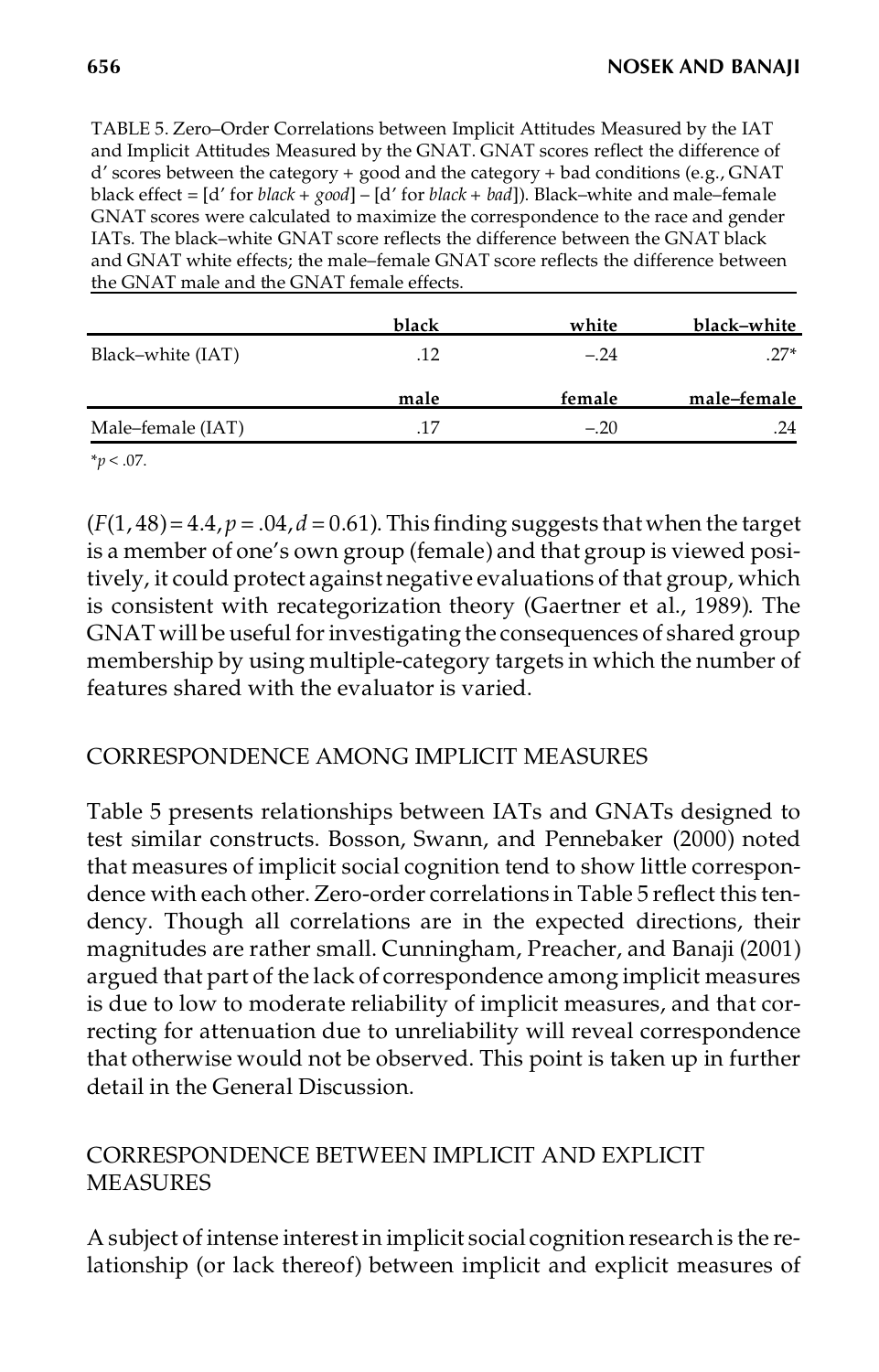#### **THE GO/NO-GO ASSOCIATION TASK 657**

|                           | <b>Explicit Attitudes</b> |         |             |  |  |
|---------------------------|---------------------------|---------|-------------|--|--|
| <b>Implicit Attitudes</b> | <b>Black</b>              | White   | Black-White |  |  |
| Black (GNAT)              | .15                       | $.34**$ |             |  |  |
| White (GNAT)              | $-.01$                    | .19     |             |  |  |
| Black-White (GNAT)        |                           |         | .02         |  |  |
| Black-White (IAT)         |                           |         | .08         |  |  |
|                           | Male                      | Female  | Male-Female |  |  |
| Male (GNAT)               | .15                       | $-.09$  |             |  |  |
| Female (GNAT)             | .06                       | .07     |             |  |  |
| Male-Female (GNAT)        |                           |         | .13         |  |  |
| Male-Female (IAT)         |                           |         | $-.09$      |  |  |

TABLE 6. Zero–Order Correlations Between Implicit and Explicit Attitudes. Correlations are Presented for Both Preferences for a Single Target Category and as a Relative Comparison between Categories (See Table 5).

\*\**p* < .05.

preference. While early theory and data suggested that these two modes of measurement were not related (Greenwald & Banaji, 1995), recent evidence suggests that, under some conditions and for some attitude objects, implicit-explicit correspondence may be observed (Cunningham et al., 2001; Nosek et al., in press). Table 6 presents zero-order correlations between implicit measures and explicit measures of preference for racial and gender groups. No systematic correspondence was observed between implicit and explicit attitudes for either the IAT or the GNAT. While these relationships may also be obscured due to measurement error (Cunningham et al., 2001), the effects are largely consistent with observations that, at least for racial preferences, implicit-explicit correspondence is absent to small (Fazio et al., 1995; Greenwald & Banaji, 1995; Nosek et al., in press).

*Recommendation.* The structure of the IAT constrains evaluations to be relative comparisons between two opposing categories. The GNAT relaxes this requirement allowing separable assessmentof categories.This procedural variation may be an important consideration for experimental design. As demonstrated above, the different techniques can reveal or obscure effects due to the specific constraintsof the task.The variation between techniques also points out that methods of measurement constrain the development and testing of theory. Researchers interested in conjoint groups or in distinguishing in-group/out-group evaluations may find the GNAT to be useful.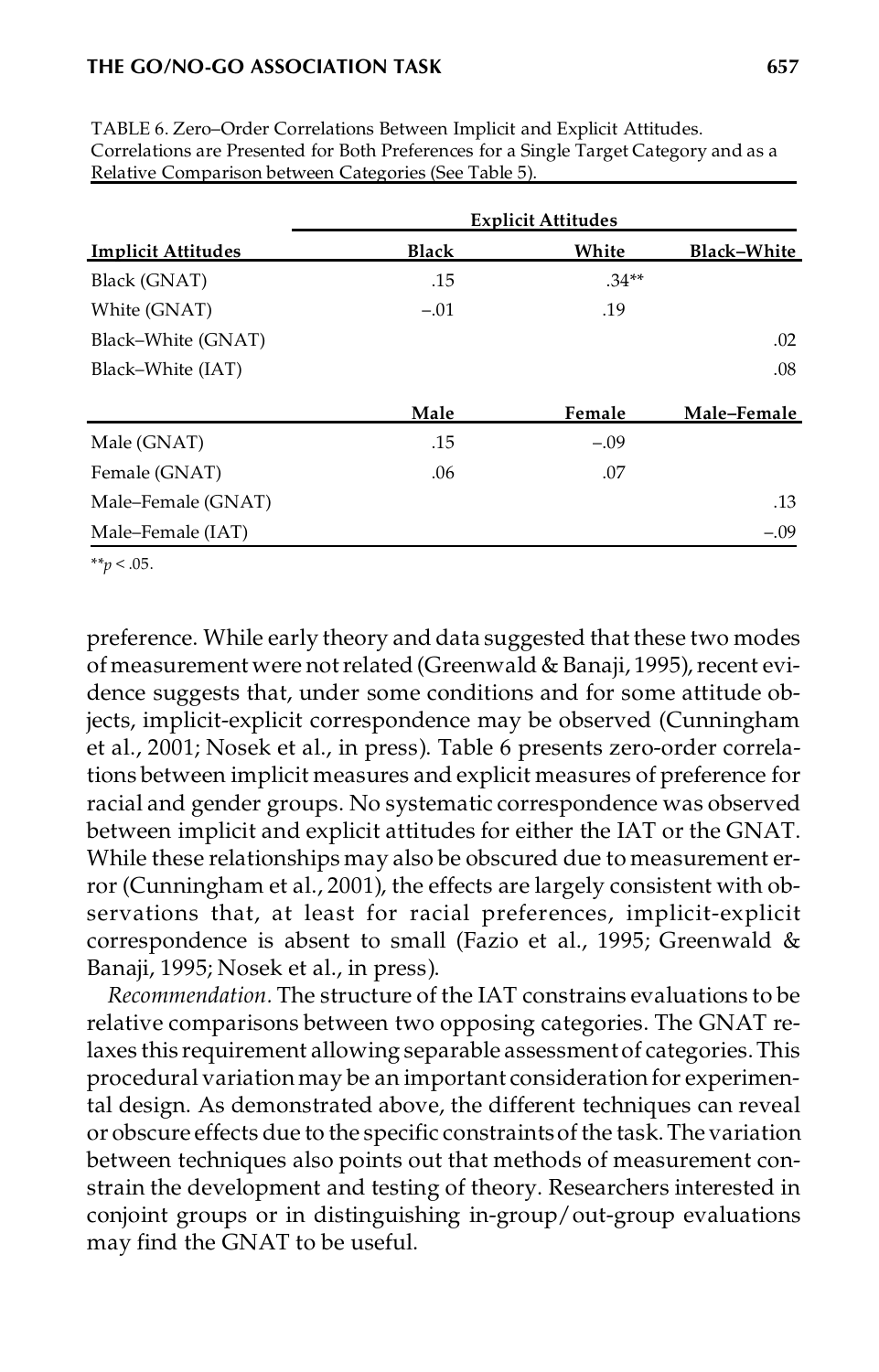### **GENERAL DISCUSSION**

In the six preceding experiments we presented a technique (the GNAT) designed to enhance flexibility in measuring automatic cognition. In the first five experiments, we outlined some features of the GNAT showing thatit could effectively measure automaticpreferences towarda concept when the contextual category (distracter set) was (1) a single category, (2) generic items, (3) a superordinate category, or (4) absent. In the final experiment, we applied the task to assess implicit racial and gender attitudes and showed both implicit liking of whites and implicit derogation of blacks. Also, while the men in our sample showed equal disliking of black male and black female targets, women differentiated the groups showing negativity toward black males and slight positivity toward black females. The flexibility of this measurement technique allows evaluation of an attitude object without requiring a direct comparison to another attitude object.

*Potential Applications of the GNAT.* In most measurement circumstances, evaluations of target concepts are assessed without consideration of the evaluative context. In the GNAT, that context is definable and controllable by the experimenter. This feature allows for versatility in the application of the task to measure evaluations of specific attitude objects in terms of the context most relevant to their evaluation. For example, while attitudes toward groups distinguished on a single dimension can often be measured relative to one another (e.g., male vs. female, black vs. white, gay vs. straight), attitudes toward groups that are the conjoint of two features generally do not have an obvious comparison category (e.g., black females, gay men). In these cases, the evaluative context may be more appropriately the category "humans" rather than a specific subgroup. In addition, there are many concepts without an obvious comparison category that would most appropriately be assessed in a more general context (e.g., attitudes toward the United States) or with no context at all (e.g., smoking). The GNAT can be adapted to serve all of these purposes.

A related feature of the GNAT is the ability to separate natural dichotomies into their component parts.In Experiment 6, both positive evaluations ofthe racialin-group (whites)as well as negative evaluations of the racial out-group (blacks) were observed. Notably, while men showed equally strong derogation of blacks and liking of whites, women showed liking of whites but very little derogationof blacks. Such results, with replication, can change the current interpretation of automatic race attitudes. So far, based on techniques like evaluative priming and the IAT, the widely cited conclusion is that of a strong and equally negative race attitude among men and women. The GNAT may, in detecting dif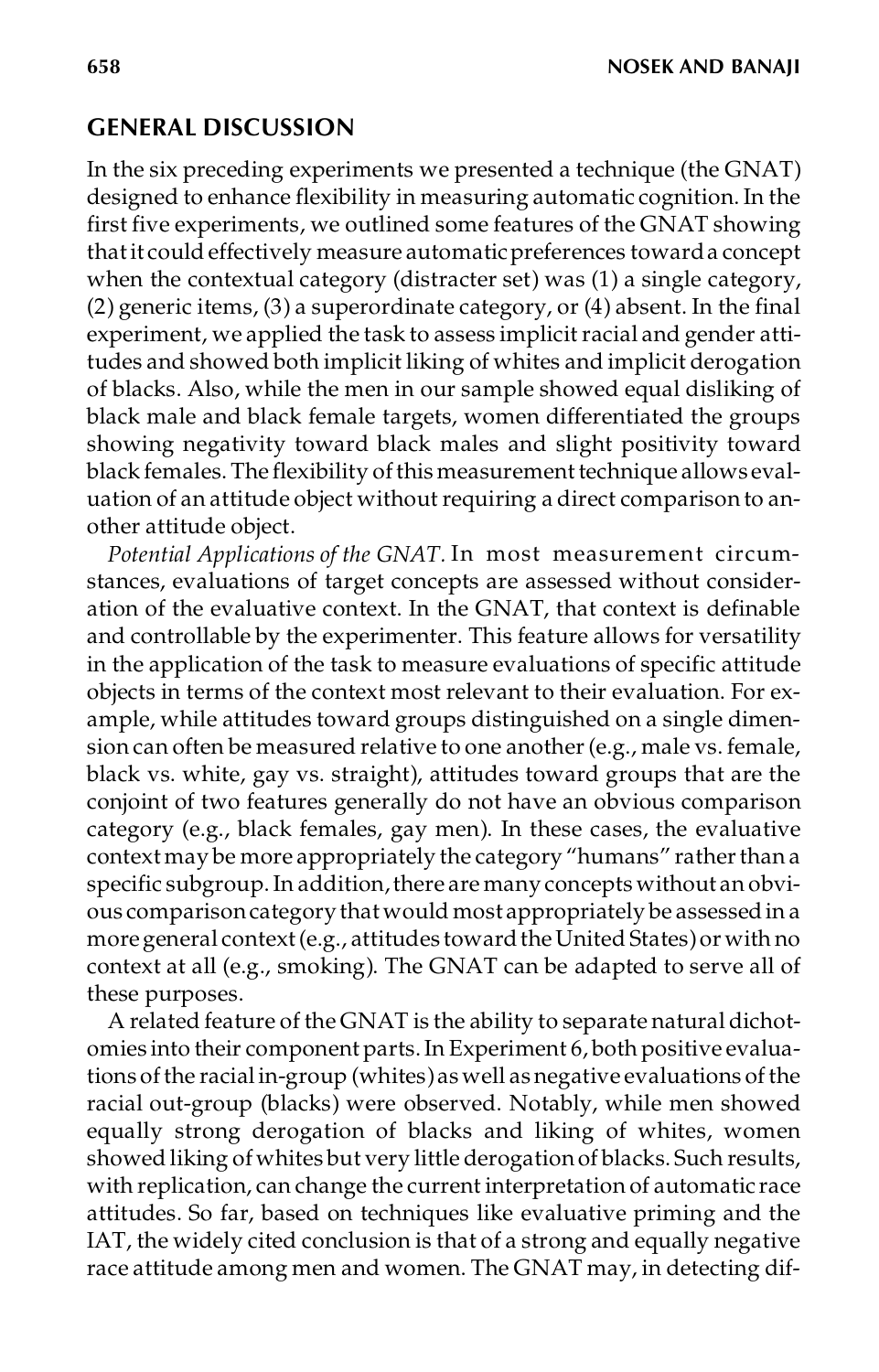ferences among groups in such an attitude, also prove to be useful in future studies in which the correlations between such effects and other behaviors are of central interest. For example, different predictions may be offered of situations in which women and men will exhibit prejudicial behavior toward blacks. Indeed, evidence from other programs of research suggests that in-group favoritism and out-group derogation may have unique histories, courses, and consequences (see Brewer & Brown, 1998; Brewer, 2001).

Blair, Ma, and Lenton (2001) recently took advantage of this feature of the GNAT to show that an imagery exercise in which participants thought about strong female leaders led to a stronger association of the concept female with strong (compared to weak) among women. Using the GNAT, Mitchell et al. (2001) manipulated the evaluative context to alter the salience of gender or race in evaluation of black female, black male, white female, and white male targets. They observed changes in the evaluation of black females and white males depending on the salience of gender or race. Black females were more positively evaluated when gender was salient compared to when race was salient. White males, on the other hand, were more negatively evaluated when gender was salient compared to when race was salient. Mitchell et al. (2001) argued that multiple attitudes exist toward targets and the nature of the evoked attitude is largely dependent onthe features that aremost salient during evaluation.

In the preceding sections we demonstrated the utility of the GNAT for assessing automatic evaluations for target concepts in a variety of contextual situations. That is, we showed that the GNAT could effectively assess the strength of association between a concept and the poles of an attribute dimension. The GNAT might also be used for applications in which the strength of association between two different target concepts (e.g., in-group and out-group) and a single evaluation (e.g., good) is compared. For example, Mummendey, Otten and colleagues have demonstrated that discrimination toward outgroups is more likely to be observed in allocation of positive but not negative outcomes (Mummendey, Otten, Berger, & Kessler, 2000; Otten & Mummendey, 1996). That is, the variable of interest was a relative comparison of target groups on a single attribute (positive allocations). In such circumstances, the GNAT could be used to investigate whether implicit biases are more likely to emerge in the relative association between groups to positive concepts than to negative concepts. Data from Experiment 6 suggest that implicit biases against blacks relative to whites are a function of both easier association of white with good (than black with good) and black with bad (than white with bad).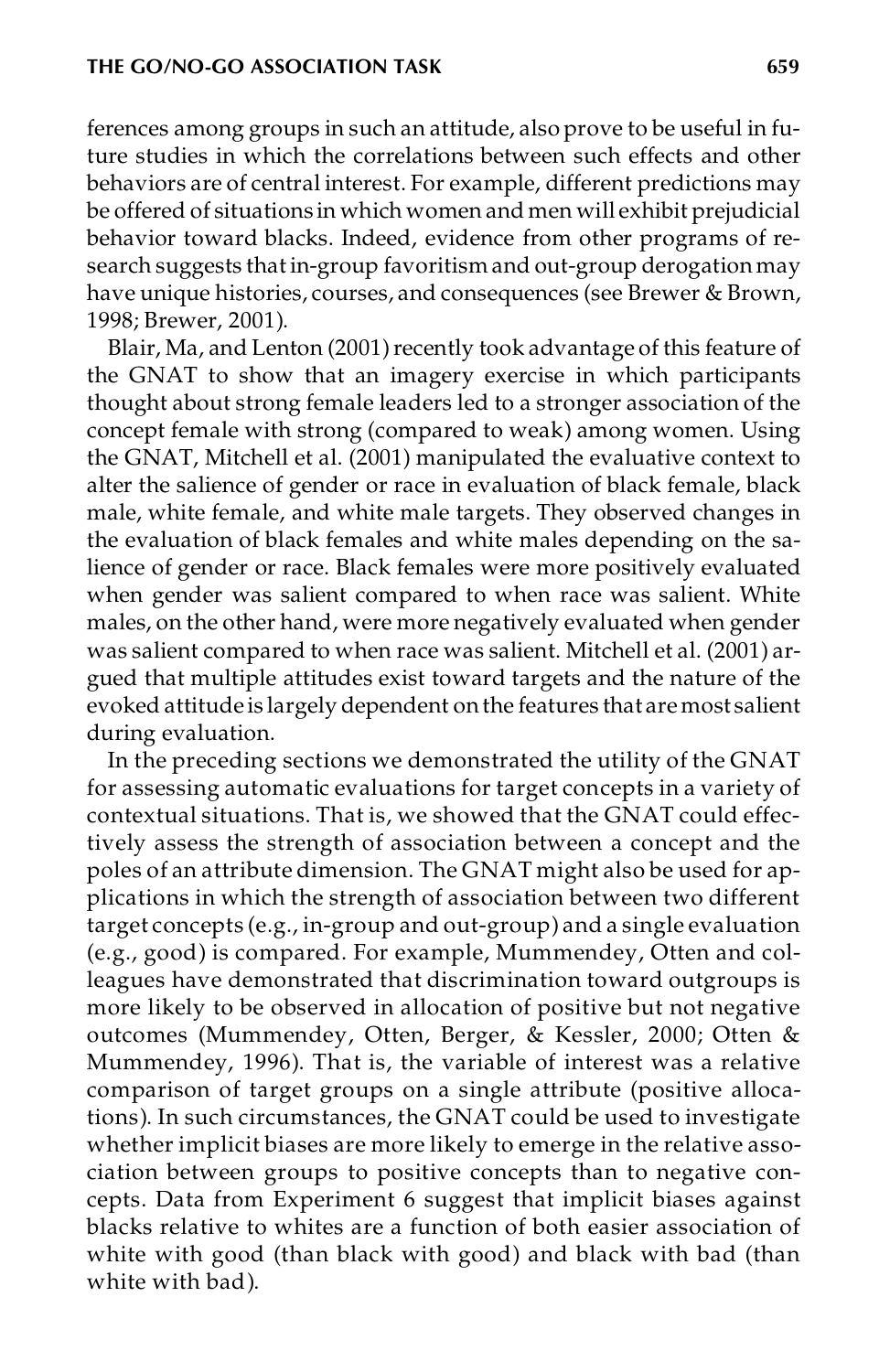**660 NOSEK AND BANAJI**

*Reliability of Implicit Measures.* A significant challenge for assessment of implicit social cognition is designing reliable measurement tools. As pointed out by Bosson et al. (2000), the reliability of implicit measures is far below typical standards for their explicit counterparts. Recent work shows a proliferation of examples of the context sensitivity of implicit associations, even with very mild changes to the context (Blair et al., 2001;Dasgupta,McGhee, Greenwald, & Banaji, 2000;Lowery et al.,2001; Mitchell et al., 2001). As such, implicit social cognition may be more influenced by current state than previously expected. As such, high test-retest reliability with implicit measurement may not be very likely. That does not mean, however, that higher internal reliability cannot be achieved. While the number of factors that can detract from reliable measurement with response latency, or signal detection, are numerous (e.g., distraction,reading speed, ability to respond quickly, word length, task performance strategies, attention, motivation), striving for higher internal reliability can only help to enhance the predictive utility of implicit measurement. The GNAT, as described in this paper, does not ameliorate the concerns about the reliability of implicit measures. The six tasks of Experiment 6 (the only study with a sufficient number of subjects to test internal reliability) revealed an average split-half reliability of  $r = .20$ , which puts the signal-detection version of the GNAT decidedly in the middle range of the modest reliability of implicit measures.<sup>10</sup> With approaches such as structural equation modeling to correct for attenuation of relationships due to measurement error, some correction may be made for the effects of low reliability.

There are a number of obvious ways that the reliability of the GNAT may be improved. First, the number of trials for a given GNAT can be increased providing more data points for the calculation of sensitivity.<sup>11</sup> Second, using a variable response deadline, instead of the fixed deadlines in these studies, can eliminate irrelevant variation due to individual differences in ability to discriminate signal from noise irrespective of the category pairings. New versions of some experimental software packages allow the experimenter to idiosyncratically define response deadlines to standardize average accuracy across subjects and potentially eliminate a large amount of irrelevant variance. Third, each data point in a signal-detection analysis is a dichotomousvalue - correct orin-

<sup>10.</sup> Split-half reliabilities were calculated between blocks with different response deadlines that may artificially lower reliability.

<sup>11.</sup> By increasing the signal-to-noise ratio, the number of usable trials for the response latency approach to the GNAT can be increased without increasing the overall number of trials because distracters are not used to calculate those effects.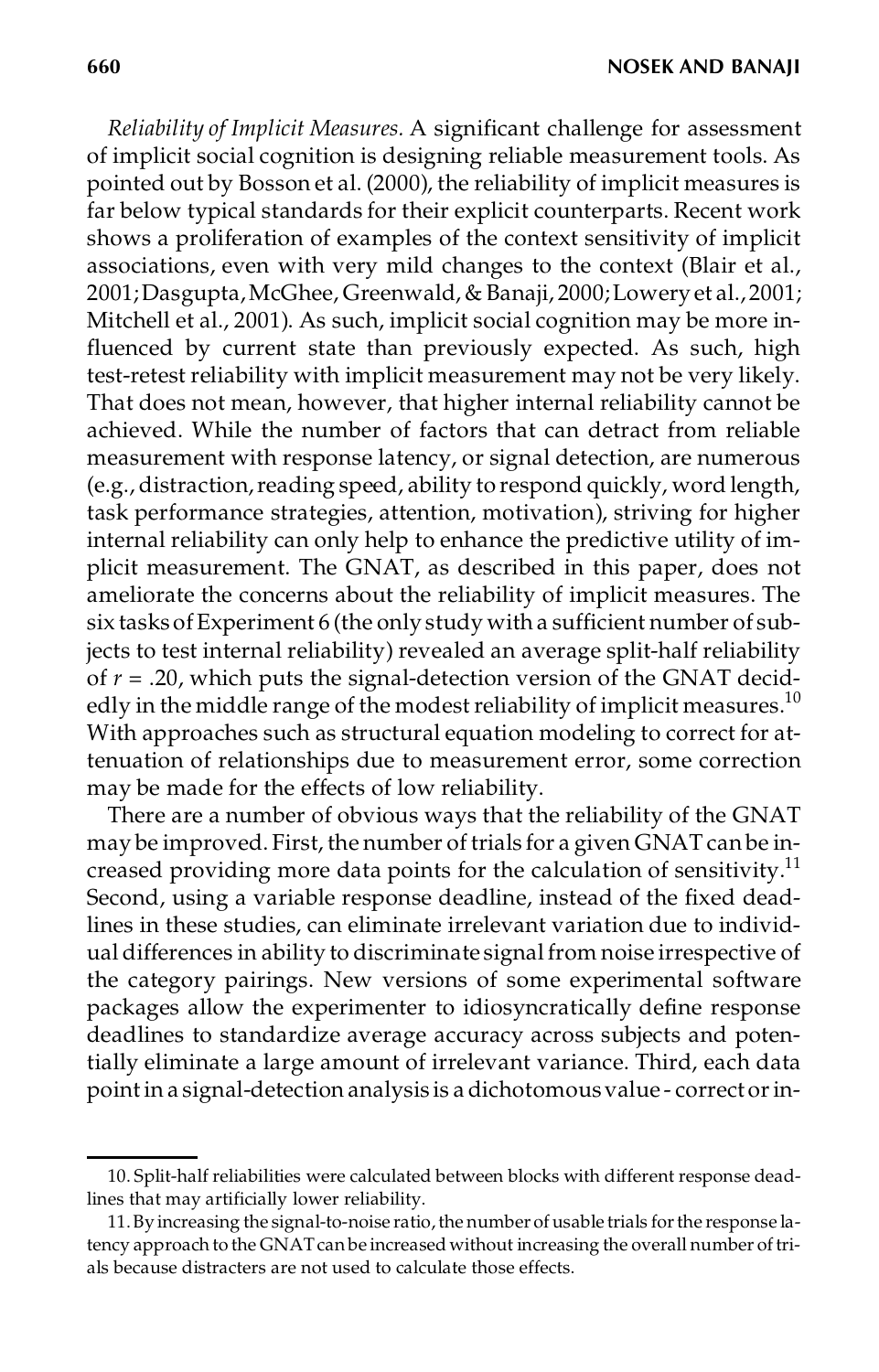correct. Using the response latency approach for the GNAT may be much more reliable simply because each datapoint is a continuous value (milliseconds). Greater experience with the GNAT will help to identify factors that will maximize its internal reliability and thus maximize its utility for psychological research.

*Relationships Between Various Implicit Measures.* An issue raised by Bosson et al. (2000) concerns the lack of relationship among various measures of implicit social cognition (e.g., priming, IAT). Bosson et al. point out that the various implicit measures may assess different aspects of a complicated network of associations and therefore show little overlap. In addition, implicit measures tend to show low internal reliability, which can attenuate the actual relationships between implicit measures and imply lower commonality than the measures actually share (Cunningham et al., 2001). In Experiment 6, the GNAT and the IAT were found to be related but that relationship was not strong. While this is, in part, due to the low reliability of the individual measures, there may also be other more psychologically interesting reasons for the lack of correspondence.<sup>12</sup> The assumption that these measures tap the same cognition, based on some similarities between the techniques, may be erroneous. The IAT and GNAT may elicit substantively different aspects of implicit social cognition because of specific aspects of their designs. For example, the IAT is a clearly relative measure and may tap evaluations in terms of their relative standing. The GNAT on the other hand, deemphasizes relative comparison and, instead, frames evaluation of a target concept in a context of other concepts. This difference can affect the representation that is in play with each technique. A deeper understanding of the differences between the evaluations elicited by these, and other, techniques will follow from process analyses of the various techniques (see DeHouwer, in press) as well as comparisons of differential effects on various techniques from identical experimental manipulations. Because of the uniqueness of each implicit measure, experimental reports that replicate implicit effects across techniques provide extra confidence that the effects are not due to a particular procedural aspect of any single tool.

<sup>12.</sup> We informally tested the relationship between the IAT and the GNAT after correcting for attenuation with a structural equation model. The GNAT and IAT were each parceled to create two subscores. A difference score between the black GNAT subscores and the white GNAT subscores were taken to mirror the relative quality of the IAT. The structural model tested the correlation between latent GNAT and IAT scores (i.e., the correlation between measures correcting for attenuation due to unreliability). The model fit the data well  $(\chi^2(3)=2.02, p=.57, RMSEA=.000)$  and the GNAT-IAT correlation was .55. More information on this analysis is available from the first author.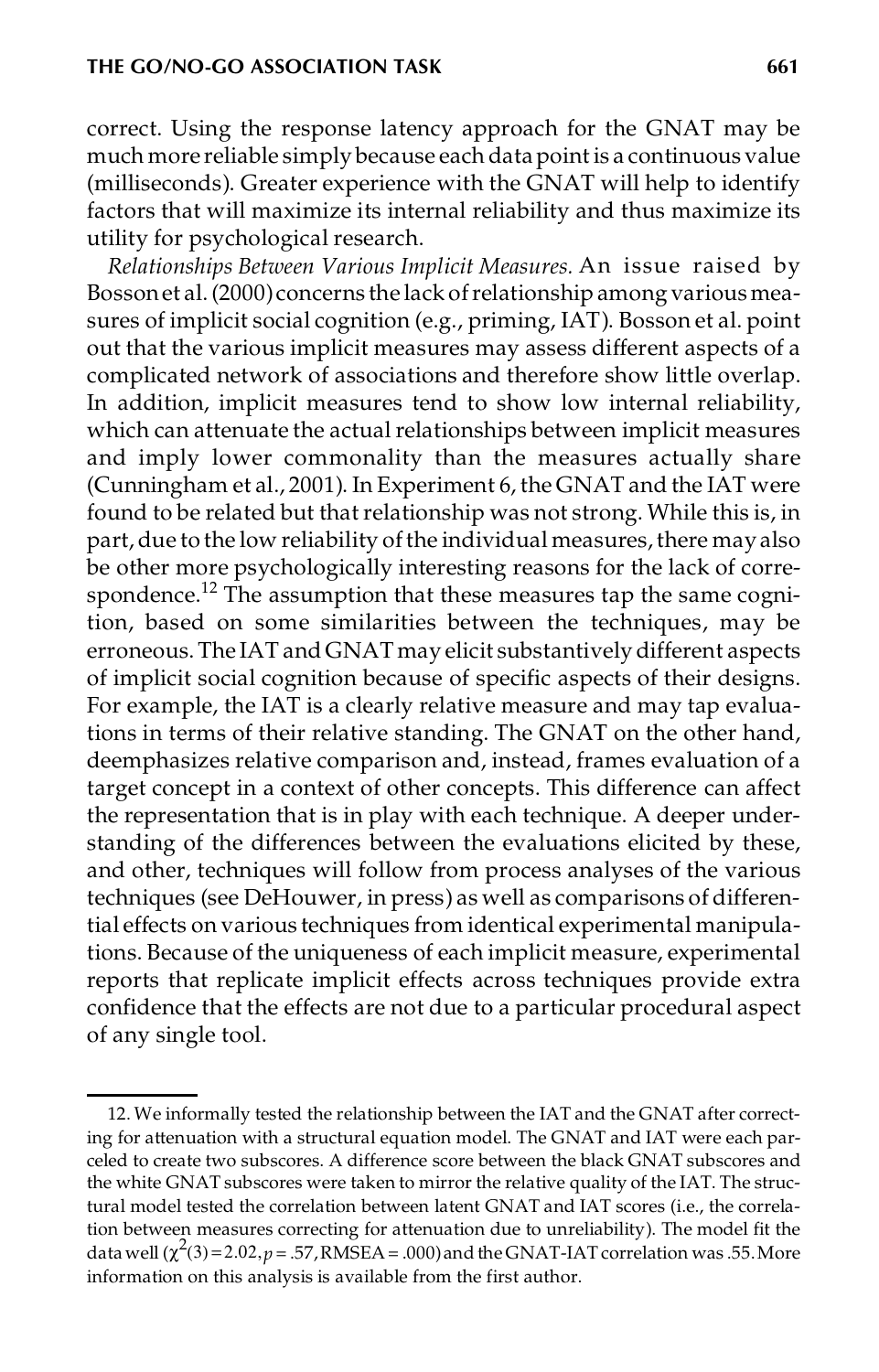**662 NOSEK AND BANAJI**

*Using the GNAT and Other Measures of Implicit Social Cognition.* The flexibility of the GNAT makes it amenable to a wide range of potential applications.Even so, the GNAT is only one of a variety of effective measures of implicit social cognition. No one measure will, or can, serve the demands of all research questions. The important lesson is that the question of which tool, even within a family of largely similar tools, is one that should be made self-consciously. Research in social cognition has reached a stage where it is possible to do so. In selecting a measure ofimplicit attitudes, researchers should choose a task that best maps on to the theoretical questions of interest. For example, an IAT maybe the most effective measure for assessing preferences for natural dichotomies (e.g., male/female, fat/thin), or concepts that we tend to think about in terms ofrelative comparison(e.g., Coke/Pepsi). The GNAT offers flexibility in the contextual characteristics of the evaluative situation as well as the relatively more independent assessment of an attitude object. For those attitude objects, like smoking, that have no clear comparison, the GNAT may be the most appropriate tool.When using the GNAT, it is important to select a context appropriate to the attitude object given the theoretical question. In addition, the ease of categorization of stimuli will affect the choice of response deadline to avoid ceiling (perfect responding) and floor effects (random responding). Future investigationswith theGNAT may profit from using idiosyncratically defined windows calibrated to an individual subject's ability to discriminate signal from noise. In addition, caution should be exhibited in selecting stimulus items such that they belong to one, and only one, category and to avoid systematic variations in evaluative intensity (strongly positive or negative).

With effective measures that accompany advances in theory, psychological research will be in a better position to predict how and when preferences and beliefs that run unchecked and outside conscious control can affect judgments and behavior. In the coming years, the refinement of measurement techniques will enhance the theoretical development of such constructs and improve understanding of the structure and function of implicit social cognition. There is no doubt that the GNAT itself will be swatted with evidence that shows its own constraints. It is offered here as but one procedure with features that may address the limits of some existing techniques.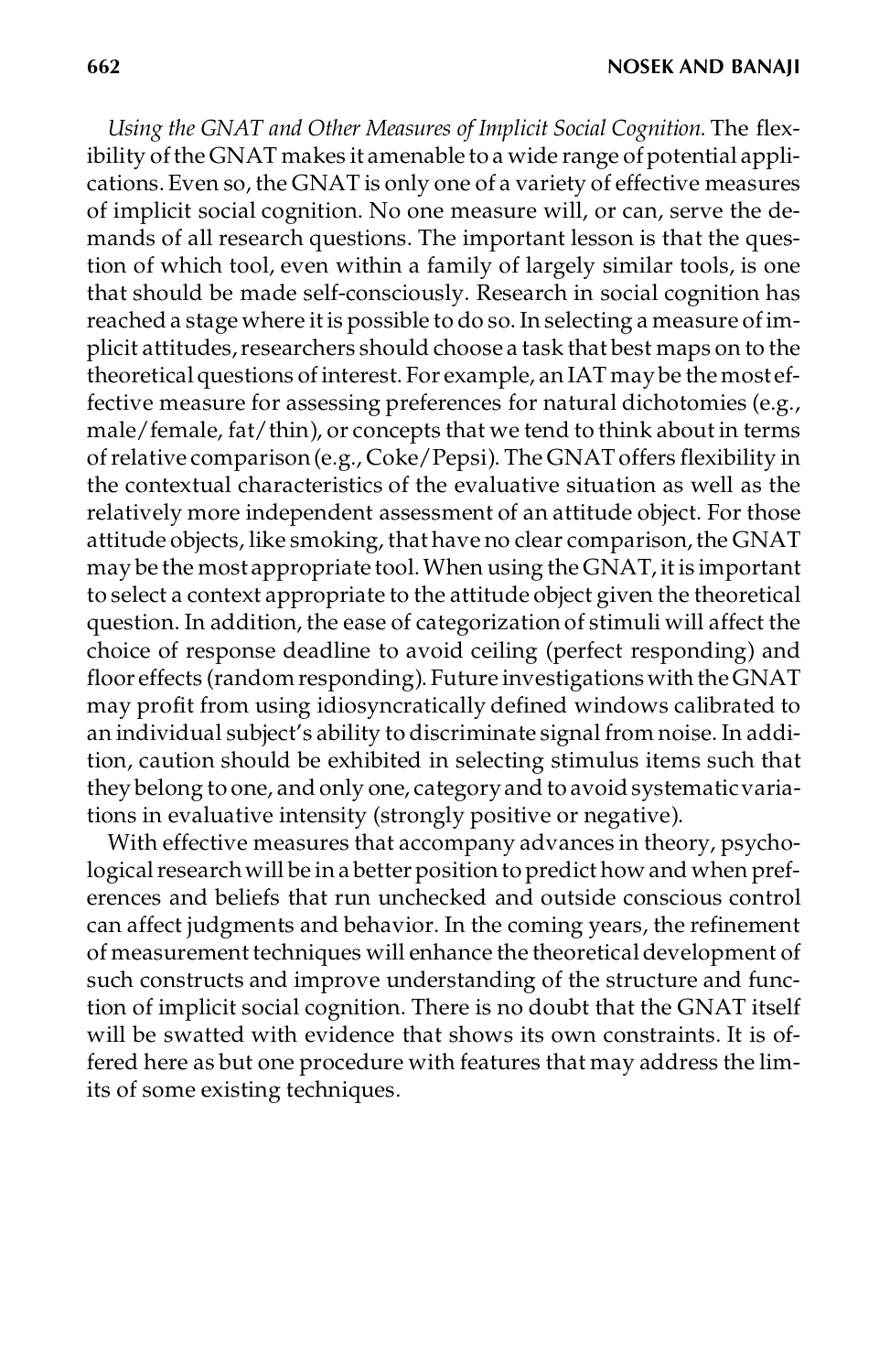## **APPENDIX: TEXT STIMULI USED IN EXPERIMENTS 1–6**

*Bugs(Experiments 1–5)*. aphid, ants, bees, beetle, bugs, caterpillar, centipede, cockroach, cricket, dragonfly, flea, gnat, grasshopper, hornet, insect, maggot, mosquito, moth, roach, spider, stinkbug, termite, tick, wasp.

*Fruit(Experiments 1–5)*. apple, apricot,banana, berry, blueberry, cantaloupe, cherry, fruit, grape, grapefruit, lemon, lime, mango, melon, nectarine, orange, peach, pear, pineapple, plum, raspberry, strawberry, tangerine, watermelon.

*Good (Experiments 1–6)*. beautiful, celebrating, cheerful, excellent, excitement, fabulous, friendly, glad, glee, good, happy, joyful, laughing, likable, loving, marvelous, pleasure, smiling, splendid, superb, paradise, terrific, triumph, wonderful.

*Bad (Experiments 1–6)*. angry, bad, brutal, destroy, dirty, disaster, disgusting, dislike, evil, gross, hate, horrible, humiliate, nasty, noxious, painful, revolting, sickening, terrible, tragic, ugly, unpleasant, yucky.

*Distracter set for fruit and bugs GNATs (Experiment 2a)*. antelope, bookshelf, coffee, copper, dog, flannel, gem, horse, meter, monkey, month, pasta, periodical, pizza, potato, pudding, rabbit, raccoon, rug, spatula, square, steak, table, tulips.

*Distracter set for fruit GNAT (Experiments 2b and 3–super-ordinate condition)*. almonds, beef, broccoli, butter, cheesecake, chicken, gravy, herbs, lasagna,mozzarella,oregano,paprika, parsley, peanuts, peas, pizza,potato, pudding, rice, salt, spaghetti, steak, turnip, yams.

*Distracter set for bugs GNAT (Experiments 2b and 3–super-ordinate condition)*. alligator, antelope, dog, eagle, fish, giraffe, groundhog, horse, lizard, monkey, mouse, octopus, ostrich, penguin, pig, salamander, shark, snake, sparrow, rabbit, raccoon, trout, whale, wolf.

*Positively valenced distracter set for fruit and bugs GNATs (Experiment 4)*. cinnamon, deer, diamond, dolphin, doughnut, eagle, gold, horse, house, kitchen, mountain, neighbor, rabbit, rose, sailboat, silk, summer, violin.

*Negatively valenced distracterset forfruit and bugs GNATs(Experiment 4)*. accordion, anchovy, attic, burlap, coal, lead, mule, platypus, rat, rowboat, shack, snake, stranger, vinegar, volcano, vulture, weed, winter.

Faces used in Experiment 6 are available, upon request, from the first author.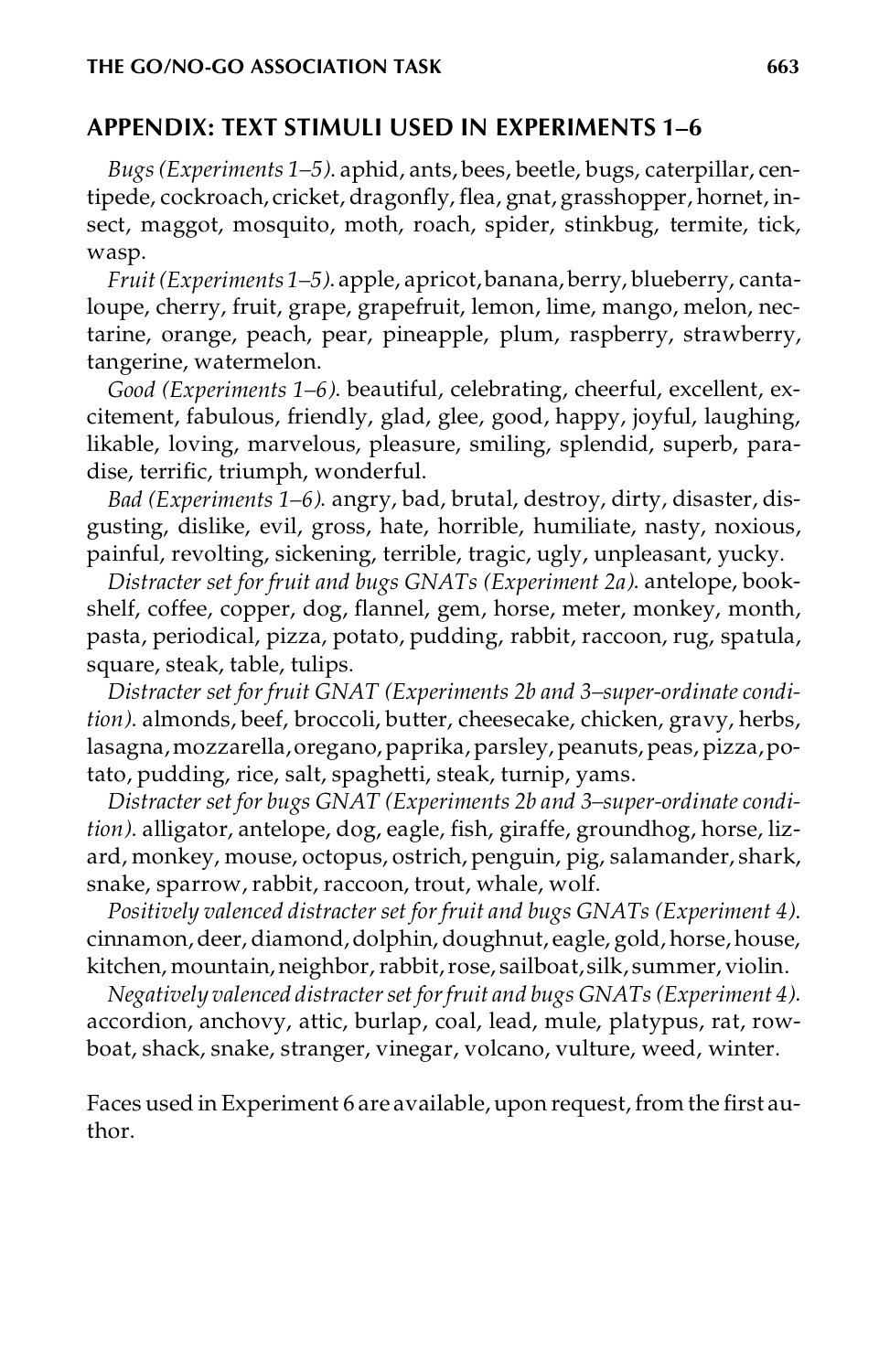#### **REFERENCES**

- Banaji, M. R. (2001). Implicit attitudes can be measured. In H. L. Roediger, J. S. Nairne, I. Neath,& A. Surprenant(Eds.), *The nature ofremembering: Essaysin honor of Robert G. Crowder (pp. 117-150)*. Washington DC: American Psychological Association.
- Banaji, M. R., & Greenwald, A. G. (1995). Implicit gender stereotyping in judgments of fame. *[Journal of Personality and Social Psychology, 68](http://pippo.ingentaselect.com/nw=1/rpsv/cgi-bin/linker?ext=a&reqidx=/0022-3514^28^2968L.181[aid=296742])*, 181-198.
- Banaji,M. R., & Hardin,C.(1996).Automatic Stereotyping. *PsychologicalScience,7*, 136-141.
- Battig, W. F., & Montague,W. E. (1969). Category norms of verbal items in 56 categories: A replication and extension of the Connecticut category norms.*Journal of Experimental Psychology, 80*, 1-46.
- Bellezza, F. S., Greenwald, A. G., & Banaji, M. R. (1986). Words high and low in pleasant ness as rated by male and female college students. *[BehaviorResearch](http://pippo.ingentaselect.com/nw=1/rpsv/cgi-bin/linker?ext=a&reqidx=/0743-3808^28^2918L.299[aid=299483]) Methods,Instru[ments, and Computers, 18](http://pippo.ingentaselect.com/nw=1/rpsv/cgi-bin/linker?ext=a&reqidx=/0743-3808^28^2918L.299[aid=299483])*, 299-303.
- Blair, I.V. & Banaji, M. R. (1996). Automatic and controlled processes in stereotype priming. *[Journal of Personality and Social Psychology, 70](http://pippo.ingentaselect.com/nw=1/rpsv/cgi-bin/linker?ext=a&reqidx=/0022-3514^28^2970L.1142[aid=838028])*, 1142-1163.
- Blair, I. V., Ma, J. E., & Lenton, A. P. (2001). Imagining stereotypes away: The moderation of automatic stereotypes through mental imagery. *Journal of [Personality](http://pippo.ingentaselect.com/nw=1/rpsv/cgi-bin/linker?ext=a&reqidx=/0022-3514^28^2981:5L.828[aid=1988213]) and Social Psychology, 81*[\(5\) 828-841.](http://pippo.ingentaselect.com/nw=1/rpsv/cgi-bin/linker?ext=a&reqidx=/0022-3514^28^2981:5L.828[aid=1988213])
- Bosson, J. K., Swann, W. B., & Pennebaker, J. W. (2000). Stalking the perfect measure of implicit self-esteem: The blind men and the elephant revisited? *Journal of [Personality](http://pippo.ingentaselect.com/nw=1/rpsv/cgi-bin/linker?ext=a&reqidx=/0022-3514^28^2979:4L.631[aid=1988214]) [and Social Psychology, 79\(4\)](http://pippo.ingentaselect.com/nw=1/rpsv/cgi-bin/linker?ext=a&reqidx=/0022-3514^28^2979:4L.631[aid=1988214])*, 631-643.
- Bradburn, N. M. (1983). Response effects. In P. H. Rossi, J. D. Wright, & A. B. Anderson (Eds.), *Handbook of survey research* (pp. 289-328). New York: Academic Press.
- Brewer, M. B. (2001). Ingroup identification and intergroup conflict: When does ingroup love become outgroup hate? In R. Ashmore, L. Jussim, & D. Wilder (Eds.), *Social Identity,Intergroup conflict, and conflictreduction* (pp. 17-41). New York: Oxford University Press.
- Brewer, M. B., & Brown, R. J. (1998).Intergroup relations. In D. T. Gilbert, S. T. Fiske, & G. Lindzey (Eds.), *The handbook of social psychology* (pp. 554-594). New York: Oxford University Press.
- Carpenter, S., & Banaji, M. R. (2000). *Implicit gender attitudes: Group membership, cultural construal, and malleability.* Unpublished manuscript, Yale University, New Haven.
- Cohen,J.(1988).*Statistical power analysisforthe behavioralsciences*. Hillsdale, NJ: Erlbaum.
- Cunningham, W. A., Preacher, K. J., & Banaji, M. R. (2001). Implicit attitude measures: Consistency, stability, and convergent validity. *[Psychological Science, 12,](http://pippo.ingentaselect.com/nw=1/rpsv/cgi-bin/linker?ext=a&reqidx=/0956-7976^28^2912L.163[aid=1969546])* 163-170.
- Dasgupta, N., McGhee, D. E., Greenwald, A. G., & Banaji, M. R. (2000). Automatic prefer ence for white Americans: Eliminating the familiarity explanation. *Journal of [Experi](http://pippo.ingentaselect.com/nw=1/rpsv/cgi-bin/linker?ext=a&reqidx=/0022-1031^28^2936:3L.316[aid=1988215])[mental Social Psychology, 36](http://pippo.ingentaselect.com/nw=1/rpsv/cgi-bin/linker?ext=a&reqidx=/0022-1031^28^2936:3L.316[aid=1988215])*(3), 316-328.
- DeHouwer, J. (in press). A structural analysis of indirect measures of attitudes. In J. Musch & K. C. Klaner (Eds.) *The Psychology of Evaluation: Affective Processes in Cognition and Emotion.* Mahwah, NJ: Lawrence Erlbaum.
- DeHouwer, J.,& Eelen, P.(1998).An affective variant ofthe Simonparadigm.*[Cognition](http://pippo.ingentaselect.com/nw=1/rpsv/cgi-bin/linker?ext=a&reqidx=/0269-9931^28^2912L.45[aid=293839]) and [Emotion, 12](http://pippo.ingentaselect.com/nw=1/rpsv/cgi-bin/linker?ext=a&reqidx=/0269-9931^28^2912L.45[aid=293839])*, 45-61.
- Dovidio, J. F., Kawakami, K., Johnson, C., Johnson, B., & Howard, A. (1997). On the nature of prejudice: Automatic and controlled processes. *Journal of [Experimental](http://pippo.ingentaselect.com/nw=1/rpsv/cgi-bin/linker?ext=a&reqidx=/0022-1031^28^2933L.510[aid=213658]) Social Psy[chology, 33,](http://pippo.ingentaselect.com/nw=1/rpsv/cgi-bin/linker?ext=a&reqidx=/0022-1031^28^2933L.510[aid=213658])* 510-540.
- Draine, S. C, & Greenwald, A. G. (1998).Replicable unconscious semantic priming. *[Journal](http://pippo.ingentaselect.com/nw=1/rpsv/cgi-bin/linker?ext=a&reqidx=/0096-3445^28^29127L.286[aid=882440]) [of Experimental Psychology: General, 127](http://pippo.ingentaselect.com/nw=1/rpsv/cgi-bin/linker?ext=a&reqidx=/0096-3445^28^29127L.286[aid=882440])*, 286-303.
- Eagly, A. H., & Mladinic, A. (1994). Are people prejudiced against women? Some answer from research on attitudes, gender stereotypes, and judgments of competence. In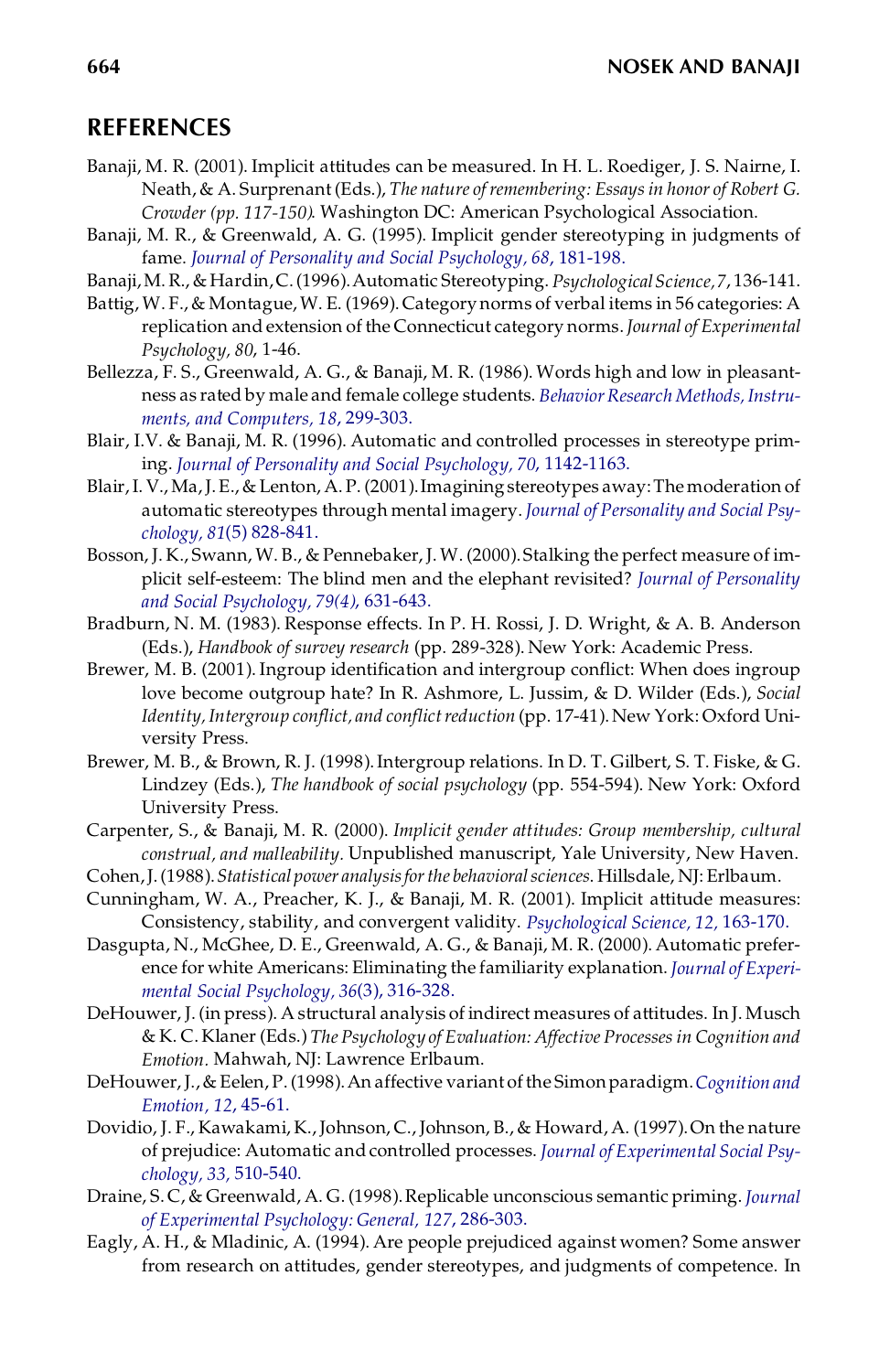#### **THE GO/NO-GO ASSOCIATION TASK 665**

W. Stroebe & M. Hewstone (Eds.), *European review of social psychology* (Vol. 5, pp. 1-35). Chichester, England: John Wiley.

- Fazio, R. H., Jackson, J. R., Dunton, B. C., & Williams, C. J. (1995). Variability in automatic activation as an unobtrusive measure of racial attitudes: A bona fide pipeline? *[Jour](http://pippo.ingentaselect.com/nw=1/rpsv/cgi-bin/linker?ext=a&reqidx=/0022-3514^28^2969L.1013[aid=16959])[nal of Personality and Social Psychology, 69](http://pippo.ingentaselect.com/nw=1/rpsv/cgi-bin/linker?ext=a&reqidx=/0022-3514^28^2969L.1013[aid=16959])*, 1013-1027.
- Fazio, R. H., Sanbonmatsu, D. M., Powell, M. C., & Kardes, F. R. (1986). On the automatic activation of attitudes. *[Journal of Personality and Social Psychology, 50](http://pippo.ingentaselect.com/nw=1/rpsv/cgi-bin/linker?ext=a&reqidx=/0022-3514^28^2950L.229[aid=17013])*, 229-238.
- Gaertner, S. L., Mann, J., Murrell, A., & Dovidio, J. F.(1989).Reducing intergroup bias: The benefits of recategorization. *Journal of Personality and Social Psychology*, 57, 239-249.
- Green, D. M., & Swets, J. A. (1966). *Signal detection theory and psychophysics*. New York: Wiley.
- Greenwald, A. G., & Banaji, M. R. (1995). Implicit social cognition: Attitudes, self-esteem, and stereotypes. *[Psychological Review, 102](http://pippo.ingentaselect.com/nw=1/rpsv/cgi-bin/linker?ext=a&reqidx=/0033-295X^28^29102L.4[aid=17123])*, 4-27.
- Greenwald, A. G., McGhee, D. E., & Schwartz, J. L. K. (1998).Measuring individual differ ences in implicit cognition: The implicit association test. *Journal of [Personality](http://pippo.ingentaselect.com/nw=1/rpsv/cgi-bin/linker?ext=a&reqidx=/0022-3514^28^2974L.1464[aid=213659]) and So[cial Psychology, 74](http://pippo.ingentaselect.com/nw=1/rpsv/cgi-bin/linker?ext=a&reqidx=/0022-3514^28^2974L.1464[aid=213659])*, 1464-1480.
- Hinkle, S., & Brown, R. (1990). Intergroup comparisons and social identity: Some links and lacunae. In D. Abrams and M. Hogg (Eds.), *Social identity theory: Constructive and critical advances* (pp. 48-70). London: Harvester Wheatsheaf.
- Judd, C. M., & McClelland, G. H. (1998). Measurement. In D. T. Gilbert, S. T. Fiske, & G. Lindzey (Eds.), *The handbook of social psychology* (pp. 180 -232). New York: Oxford University Press.
- Lemm, K., & Banaji,M.R.(1999).Unconscious attitudes and beliefs aboutwomen and men. In U. Pasero & F. Braun (Eds.), *Wahrnehmung und Herstellung von Geschlecht [Perceiving and performing gender]* (pg. 215-233). Opladen: Westdutscher Verlag.
- Levy, B. (1996).Improving memory in old age through implicit self-stereotyping. *[Journal](http://pippo.ingentaselect.com/nw=1/rpsv/cgi-bin/linker?ext=a&reqidx=/0022-3514^28^2971L.1092[aid=1988217]) of [Personality and Social Psychology, 71](http://pippo.ingentaselect.com/nw=1/rpsv/cgi-bin/linker?ext=a&reqidx=/0022-3514^28^2971L.1092[aid=1988217])*, 1092-1107.
- Lowery, B. S., Hardin, C. D., & Sinclair, S. (2001). Social influence effects on automatic ra cial prejudice. *Journal of Personality and Social Psychology, 81*(5), 842-855.
- MacLeod, C. M. (1991). Half a century of research on the Stroop effect: An integrative re view. *[Psychological Bulletin, 109](http://pippo.ingentaselect.com/nw=1/rpsv/cgi-bin/linker?ext=a&reqidx=/0033-2909^28^29109L.163[aid=19374])*, 163-203.
- Mitchell, J. P., Nosek,B.A.,& Banaji,M. R. (2001).*Contextual variationsinimplicitevaluation.* Manuscript submitted for publication.
- Mummendey, A., Otten, S., Berger, U., & Kessler, T. (2000). Positive-negative asymmetry in social discrimination: Valence of evaluation and salience of categorization. *[Per](http://pippo.ingentaselect.com/nw=1/rpsv/cgi-bin/linker?ext=a&reqidx=/0146-1672^28^2926L.1258[aid=1988218])[sonality and Social Psychology Bulletin, 26](http://pippo.ingentaselect.com/nw=1/rpsv/cgi-bin/linker?ext=a&reqidx=/0146-1672^28^2926L.1258[aid=1988218])*, 1258-1261.
- Neely, J. H.(1991).Semantic priming effects in visual word recognition: A selective review of current findings and theories. In D. Besner & G. W. Humphreys (Eds.), *Basic processes in reading: Visual word recognition* (pp. 264-336). Hillsdale, NJ: Erlbaum.
- Nosek,B. A.,Banaji,M.R.,Greenwald,A. G.(in press). Harvesting implicit group attitudes and beliefs from a demonstration website. *Group Dynamics*.
- Ostrom, T. M. (1989). Interdependence of attitude theory and measurement. In A. R. Pratkanis, S. J. Breckler, & A. G. Greenwald, *Attitude structure and function* (pp. 11-36). Hillsdale, NJ: Erlbaum.
- Otten, S., & Mummendey, A. (1996). Intergroup discrimination in positive and negative outcome allocations: Impact of stimulus valence, relative group status, and relative group size. *Personality and Social Psychology Bulletin, 22*, 568-571.
- Perdue, C.W., & Gurtman, M. B. (1990).Evidence forthe automaticity of ageism.*Journal of Experimental Social Psychology, 26*, 199-216.
- Rudman, L. A., & Kilianski, S. E. (2000). Implicit and explicit attitudes toward female authority. *[Personality and Social Psychology Bulletin, 26, 1315-1328.](http://pippo.ingentaselect.com/nw=1/rpsv/cgi-bin/linker?ext=a&reqidx=/0146-1672^28^2926L.1315[aid=1988219])*